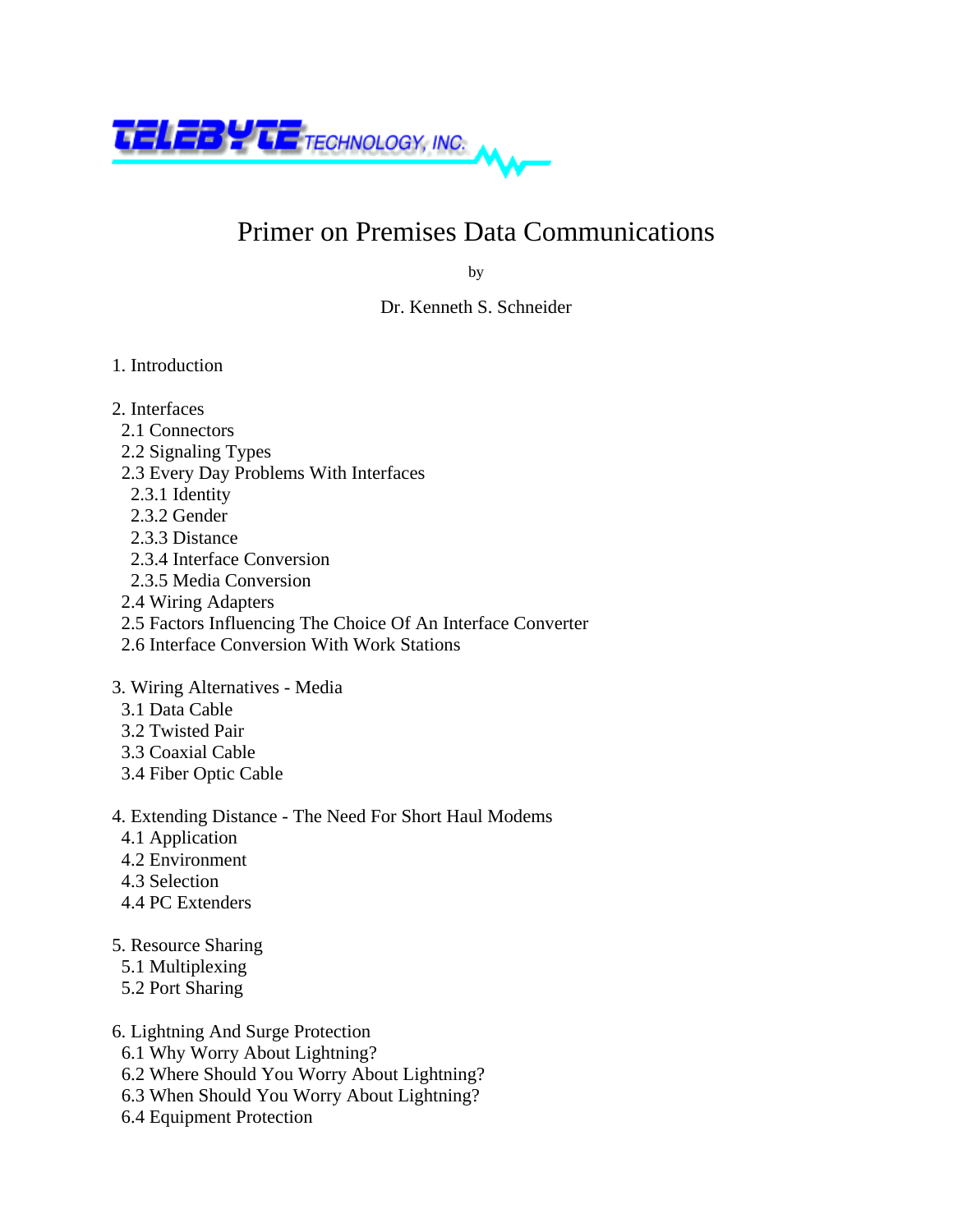7. Test Equipment 7.1 Low Cost Data Line Analyzer 7.2 Data Analysis 7.3 Protocol Analyzers 7.4 Future Trends

8. Local Area Networks 8.1 Why Use LANS 8.2 LAN Architectures 8.2.1 Ethernet Bus Architecture 8.2.2 Token Ring Architecture 8.2.3 Comparing Ethernet And Token Ring 8.3 Ethernet Implementation

References **Glossary** 

### *CHAPTER 1*

### **INTRODUCTION**

Welcome to the subject of premises data communications. In this book we will explore its many facets, expose the various problems encountered in this area of interest and illustrate the way that these problems can be solved. The approach is very "results oriented." The view taken is not that of the academic network architect who has the opportunity and freedom of designing and specifying everything in advance by "starting with a blank page." Rather, for the most part, it is from the perspective of the person who has a premises data communications capability and for some reason or other is unhappy with it. It has problems which need to be dealt with. Either something needs to be fixed, expanded or protected. This book is a "Physician's Desk Reference" not a "Gray's Anatomy." Furthermore, we assume that our audience may or may not have a technical background in data communications. This book is written for the "hands on" user of data communication equipment, not the experienced design engineer.

It is best to begin by describing the setting for the communications problems of interest. Premises data communications deals with data communications in the office building, factory, manufacturing plant site or campus. An example of this environment, the small office building, is shown in Figure 1. The distances involved may vary from several inches to several thousands of feet. This is the world of what is commonly called short haul, limited distance or local area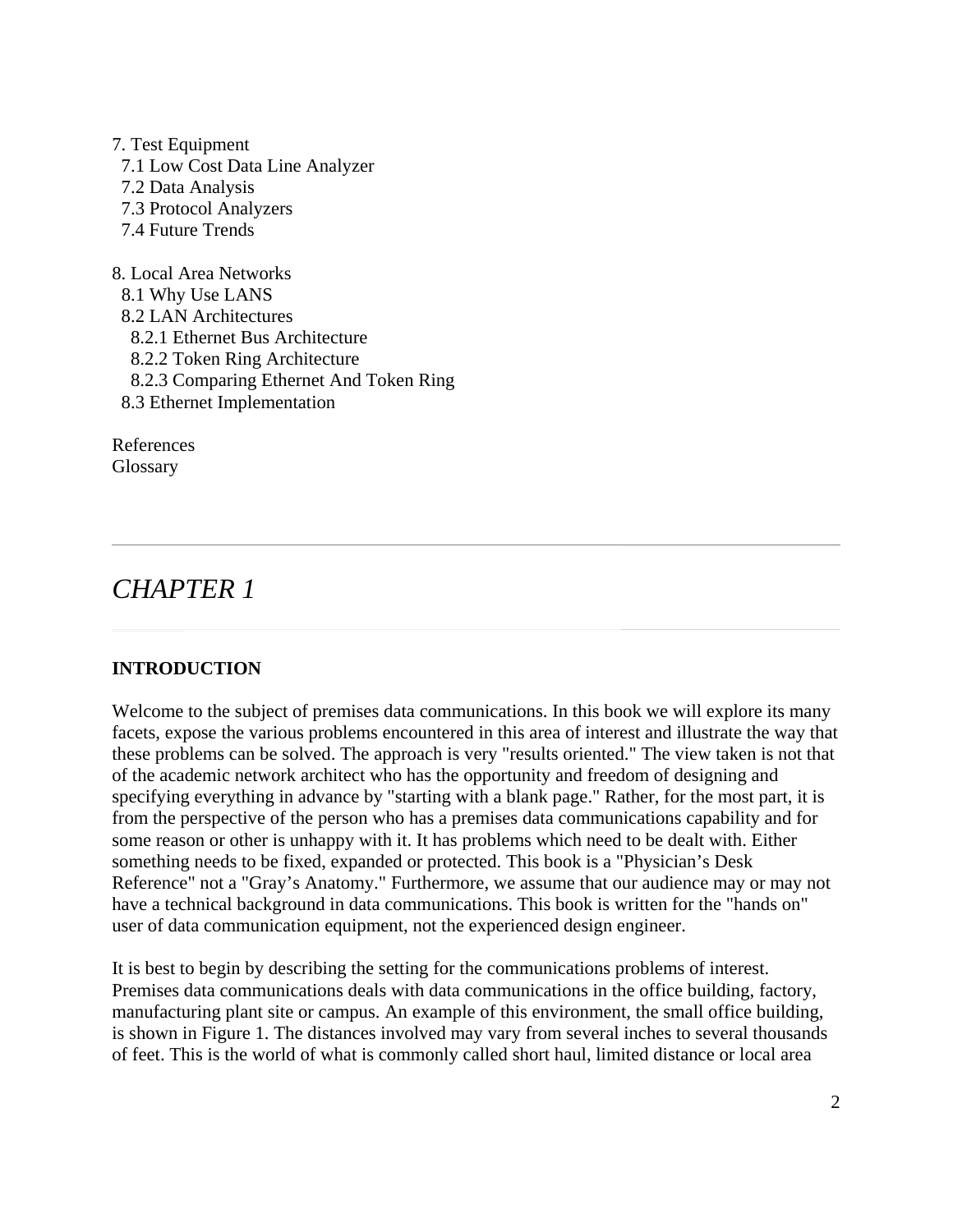data communication. It is necessary to emphasize that this is not the world of long haul communication or Wide Area Networks-the world usually associated with long distance telephone dial-up circuits, leased lines, ISDN, packet switching, ATM or frame relay. Both data communication environments are important, but, the economics, technical problems and solutions differ.

Within the premises data communications setting there are data producing and using devices which need to be connected in order to support the modern automated office, factory or campus. These devices, these data sources and sinks, may be computers, computer terminals, badge readers, bar code readers, printers, plotters or other peripherals. These may even be the communication interfaces to the outside world, devices like high speed dial-up modems or packet switches.

The most commonly encountered situation in the premises data communications environment is that of the multi-user computer placed at one location e.g. the computer room, with terminals scattered throughout the rest of the building.



*Figure 1: Typical Premises Data Communications Environment*

In a sense from a user perspective it is a much "cozier" environment than that of the wide area network. The user can often "see," "touch" and play with all elements of the data communication system. The user has a closer connection to the data communication devices supporting the applications.

The subject of premises data communications deal with the methods and equipment needed to accomplish and support the connections of the data devices in this setting. While we said that our view is not "architectural" we must mention that there are three(3) architectural alternatives to solving this connection problem.

The first is the extreme of not really needing data communications at all due to the proliferation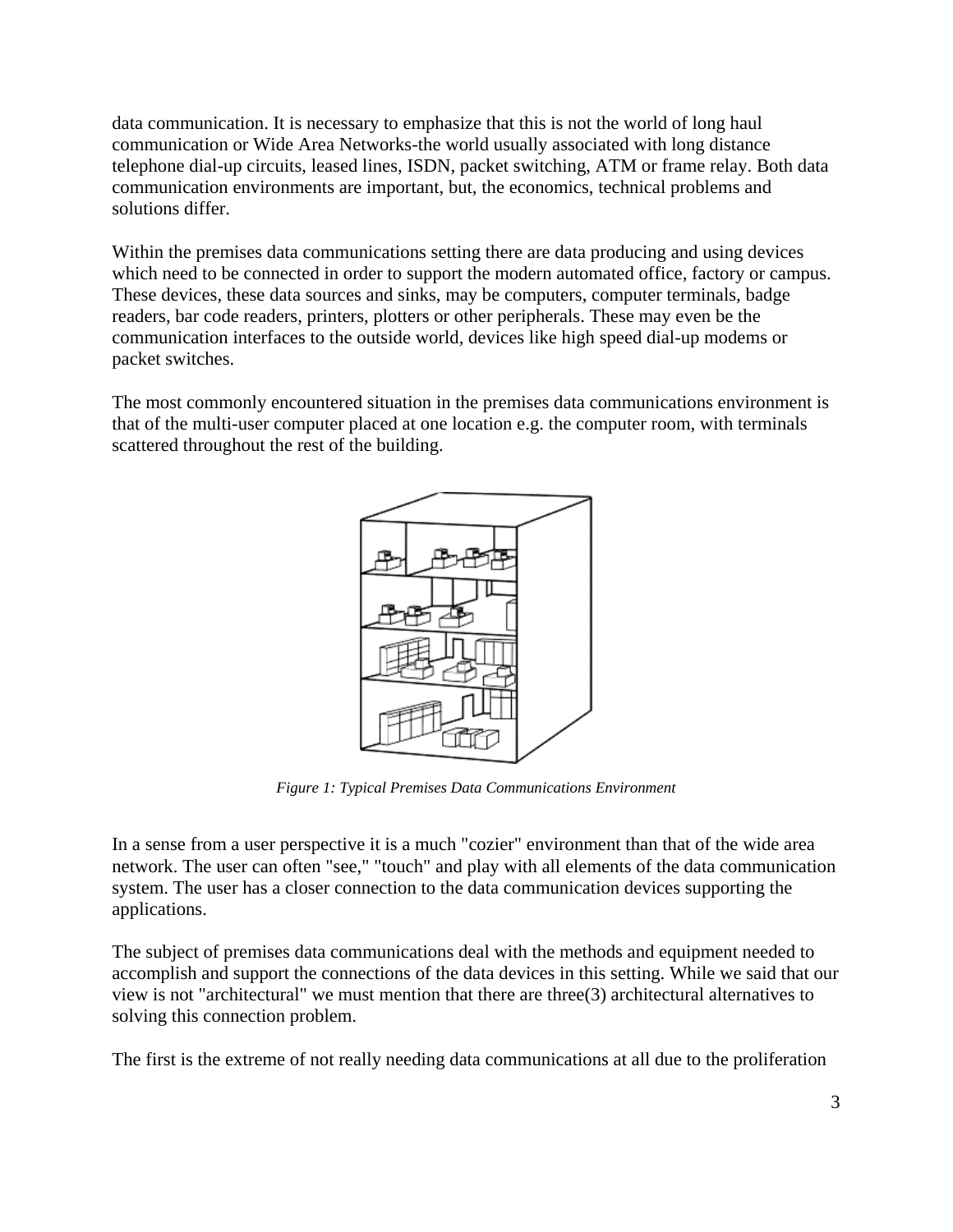of self-contained work stations in the limited environment. All of the equipment needs of such a work station (both data processing and data communications) are contained within it and supplied by the same manufacturer or integrator. Here the problem of needing connection across the office building, factory or campus for the most part presents few challenges. We will touch upon these from time-to-time, but only in passing. The second alternative is that of accomplishing the connectivity through the use of a Local Area Network (LAN). Here all data equipment resources "tap onto" the LAN. True distributed computing, sharing of all data resources, is then possible. This is the approach of choice when one has the freedom and the money to design a system starting essentially with a "blank page." We will deal with this in some limited depth towards the end of this book in Chapter 8.

The third alternative is the central focus of our attention. Here premises data communications is accomplished across limited distances using an empirical approach. There is no "grand architectural" design. Rather, the needed capabilities evolve in a haphazard manner driven by the demand of an operating business to have something "up and running." Devices are connected in the most straightforward manner as they are purchased, dealing with problems as they arise, on a case by case basis. The premises data communications capability in this environment usually grows like "Topsy" in "Uncle Tom's Cabin." It is driven by the need to service user connections of the type illustrated in Figure 2. Here we show terminals which need to be connected to a multi-user minicomputer or now a 286/386/486 PC running UNIX/XENIX with many users or some equivalent system.

The problems that are encountered come under a number of different headings: Equipment Interfaces, Wiring Alternatives, Extending Long Distance, Protection, Resource Sharing and Testing.

In the following chapters we will deal with these subjects. The most commonly encountered situations will be discussed. We will illustrate how the problems can be dealt with and when appropriate indicate which Telebyte products can be used as solutions.



*Figure 2: Typical Multi-User PC Environment*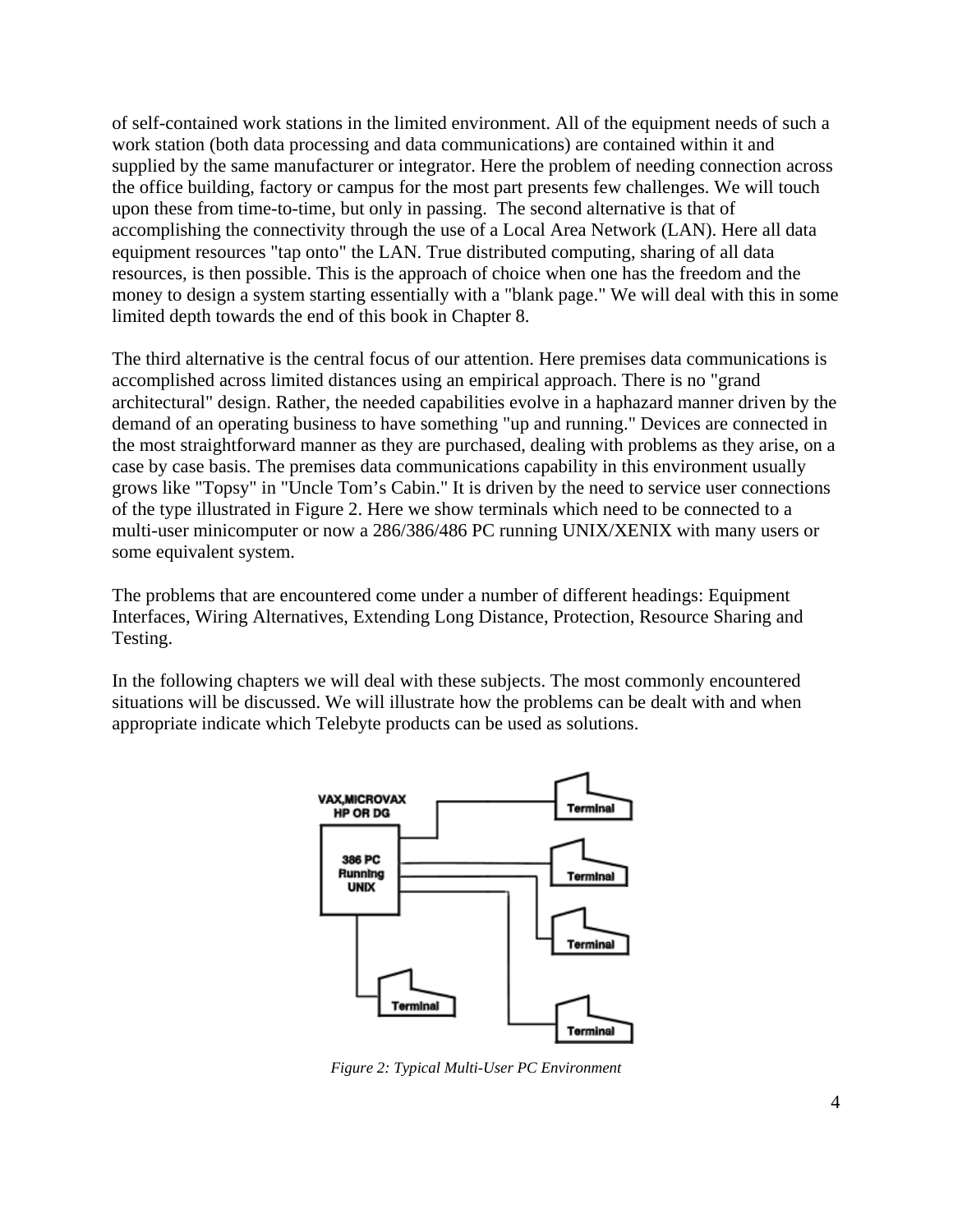### *CHAPTER 2*

### **INTERFACES**

One of the most common problems encountered in premises data communications concerns the interfaces of the data equipments being connected. Of course, you may be totally oblivious even to the existence of interfaces. Many data communications users never think about them. Let's get this out of the way right at the start and answer the simple query; What exactly is an interface?

Simpler yet is the response. An interface is just the point of connection on a data equipment unit. It is the location where data comes into and out of the equipment. Connecting two (2) different data equipment units together by their interfaces allows data and control information to be interchanged by them.

For such a simple definition interfaces provide considerable "meat" for discussion. Yet, this chapter should cover everything you need to know about them. This includes mechanical connectors, electrical signals, common problems and the area of interface conversion.

### **2.1 CONNECTORS**

It will be worthwhile describing what interfaces look like from the physical-mechanical view. Take a look at the back of some data equipment unit, a terminal, a printer or a computer. You will see an interface. Unfortunately, we cannot say that this is a typical or a standard interface because, in fact, there is no such thing as a typical or a standard interface. However, in order to move our discussion along we can talk about the most common interfaces encountered.

The most ubiquitous physical interface is the DB25 Connector. This is a 25 pin, female connector which allows data and control signals to enter or exit a data equipment unit. Most other interfaces are also female. You will also find DB37, DB15, DB9, even larger rectangular 34 pin, female connectors. There are exceptions to this rule of generally having female connectors. First, there is the DEC world where you will find male connectors. Secondly, there is the world of the Personal Computer where the IBM PC AT and PC 386 both have 9 pin male connectors for the serial data communications port. Finally, certain equipment designers use modular phone connectors where there are three sizes; 4,6 or 8 pins.

### **2.2 SIGNALING TYPES**

Equally important is to understand the electrical function of an interface. The voltages on the pins of an interface are used to represent both the data and control signals going into and out of the data equipment.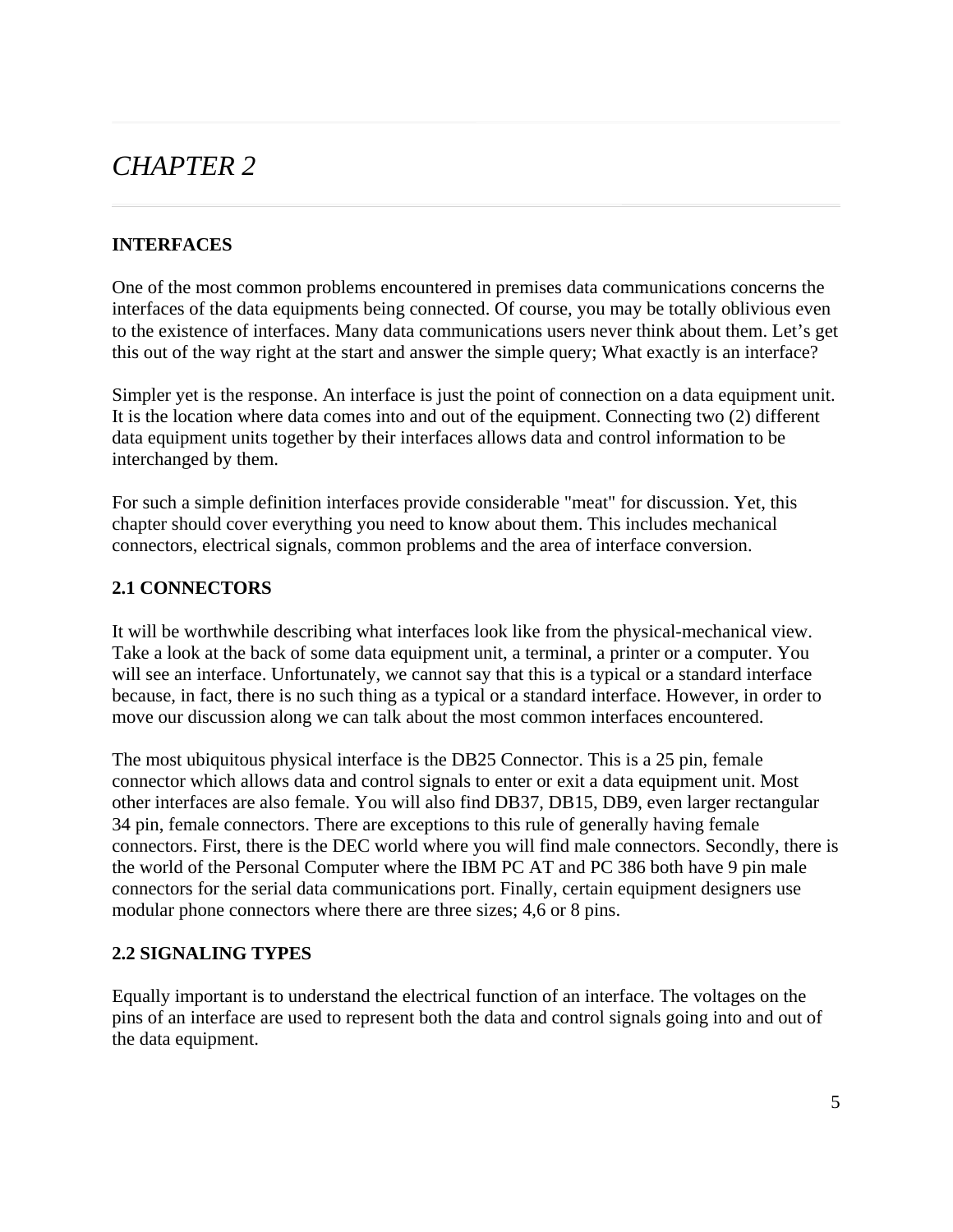These signal voltages may either be single ended or differential. When single ended, they are measured with respect to a common ground in the interface. When differential, the voltages are generally differences between voltages that appear on two signal pins.

Voltages may also either be unipolar or bipolar. When unipolar, the voltage may be either a positive or negative relative to the ground. When bipolar, pin voltages will be either positive or negative depending on data. The most common interface is called EIA-232C (formerly RS-232C) or the European counterpart V.24. Many people still refer to "RS-232C" today even though this standard has been accepted and is officially "EIA-232C." Even at Telebyte we use "RS" and "EIA" interchangeably. This is the price for waiting so long to approve a recommended standard. Recently, EIA-232C has been "replaced" with EIA-232D. The differences between them are minor. The maximum distance for EIA-232C is specified as "50 feet." EIA-232D is specified by having a maximum cable capacitance of 2500 pF. This can be converted to a maximum length by dividing 2500 by the capacitance per foot of the EIA-232D cable.

"EIA" stands for "Electronic Industries Association" the principal data communications industry standards organization within the United States. "RS" stands for "Recommended Standard" of the EIA before formal adoption. "V" stands for the "fifth"section of the C.C.I.T.T. specifications. C.C.I.T.T. is the principal datacom industry standards organization in Europe. It is the initials of a French name which can be translated as Consulting Committee for International Telephony and Telegraphy.

In Figure 3 we show the mechanical layout and the pin definitions for interfaces which you may typically encounter. These include V.35, EIA-232C, Centronics and RS-449.

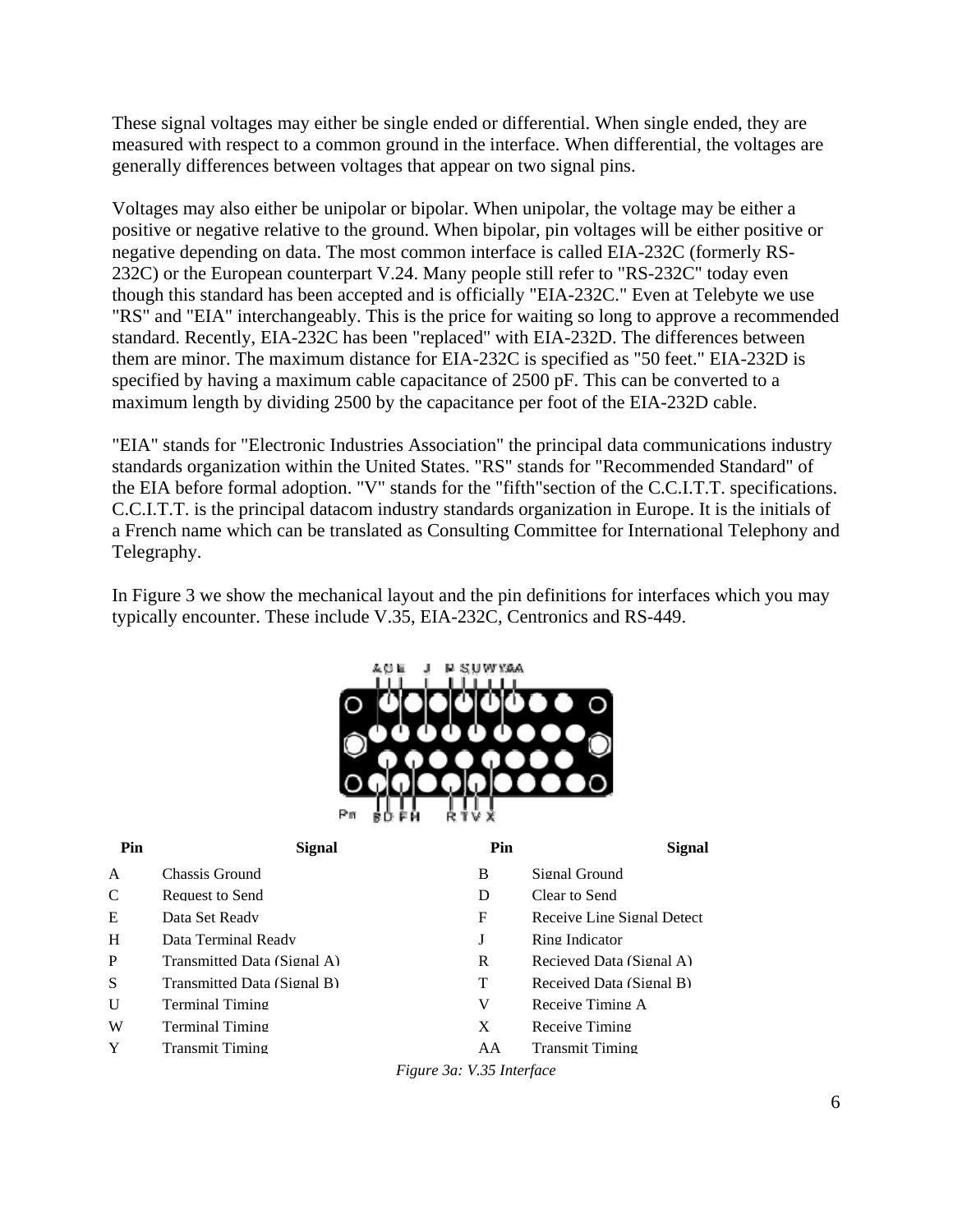Besides these interfaces you may come across others in dealing with your premises data communications problems. EIA-232 has an upper data rate limit of 19.2 KBaud. EIA-530 is a signal assignment which supports data rates above this but using the same mechanical specifications (connector). If you are dealing with data equipment in a military environment you may encounter "flavors" of the MIL-STD-188 interface (i.e. 188C, 188-114 Type 1,188-114 Type 2). These closely parallel EIA-232 but with a few deviations such as inverted logic for data signals and +/- 6 Volts for data control. Grocery stores with bar code readers at cash registers and building security systems with badge readers and intrusion detection devices may use polling systems employing the RS-485 interfaces.

If you would like to learn about the detail of these (and other) interface standards order a copy of Telebyte's "Data Communications Standards Library." Its a worthwhile reference and costs only \$ 49.95.

| Pin |                                     |
|-----|-------------------------------------|
|     | Pin<br>Signal                       |
|     | Protective Ground                   |
|     | <b>Transmitted Data</b><br>2        |
|     | Received Data<br>3                  |
| 16  | Request to Send                     |
| 17  | Clear to Send<br>5                  |
| 18  |                                     |
|     | 6<br>Data Set Ready                 |
|     | Signal Ground/Common Return         |
|     | a<br>Received Line Signal Dectector |
|     | + Voltage<br>9                      |
| 22  | - Voltage<br>10                     |
| 23  | 11                                  |
| 24  | 12                                  |
|     | Sec. Recd. Line Sig. Detector       |
|     | 13<br>Sec. Clear to Send            |
|     | 14<br>15<br>19<br>20<br>21<br>25    |

| EIA<br>Pin<br><b>CKT</b> |            | <b>Description</b>                 | From<br><b>DCE</b> | From<br><b>DTE</b> |  |
|--------------------------|------------|------------------------------------|--------------------|--------------------|--|
| 1                        | AA         | Protective Ground                  |                    |                    |  |
| $\mathfrak{D}$           | <b>BA</b>  | <b>Transmitted Data</b>            |                    | *D                 |  |
| 3                        | BB.        | Received Data                      | $*D$               |                    |  |
| $\overline{4}$           | CA.        | Request to Send                    |                    | $C^*$              |  |
| 5                        | CB         | Clear to Send                      | $C^*$              |                    |  |
| 6                        | CC         | Data Set Ready                     | $C^*$              |                    |  |
| 7                        | AB         | Signal Gnd/Common Return           |                    |                    |  |
| 8                        | CF         | Revd. Line Signal Detector         | $C^*$              |                    |  |
| 12                       | <b>SCF</b> | Secondary Rcyd. Line Sig. Detector | $C^*$              |                    |  |
| 13                       | <b>SCB</b> | Secondary Clear to Send            | $C^*$              |                    |  |
| 14                       | <b>SBA</b> | <b>Secondary Transmitted Data</b>  |                    | *D                 |  |
| 15                       | DB.        | Transmitter Sig. Element Timing    | $*T$               |                    |  |
| 16                       | <b>SBB</b> | Secondary Received Data            | $*D$               |                    |  |
| 17                       | DD.        | Receiver Sig. Element Timing       | $*T$               |                    |  |
| 19                       | <b>SCA</b> | Secondary Request to Send          |                    | *С                 |  |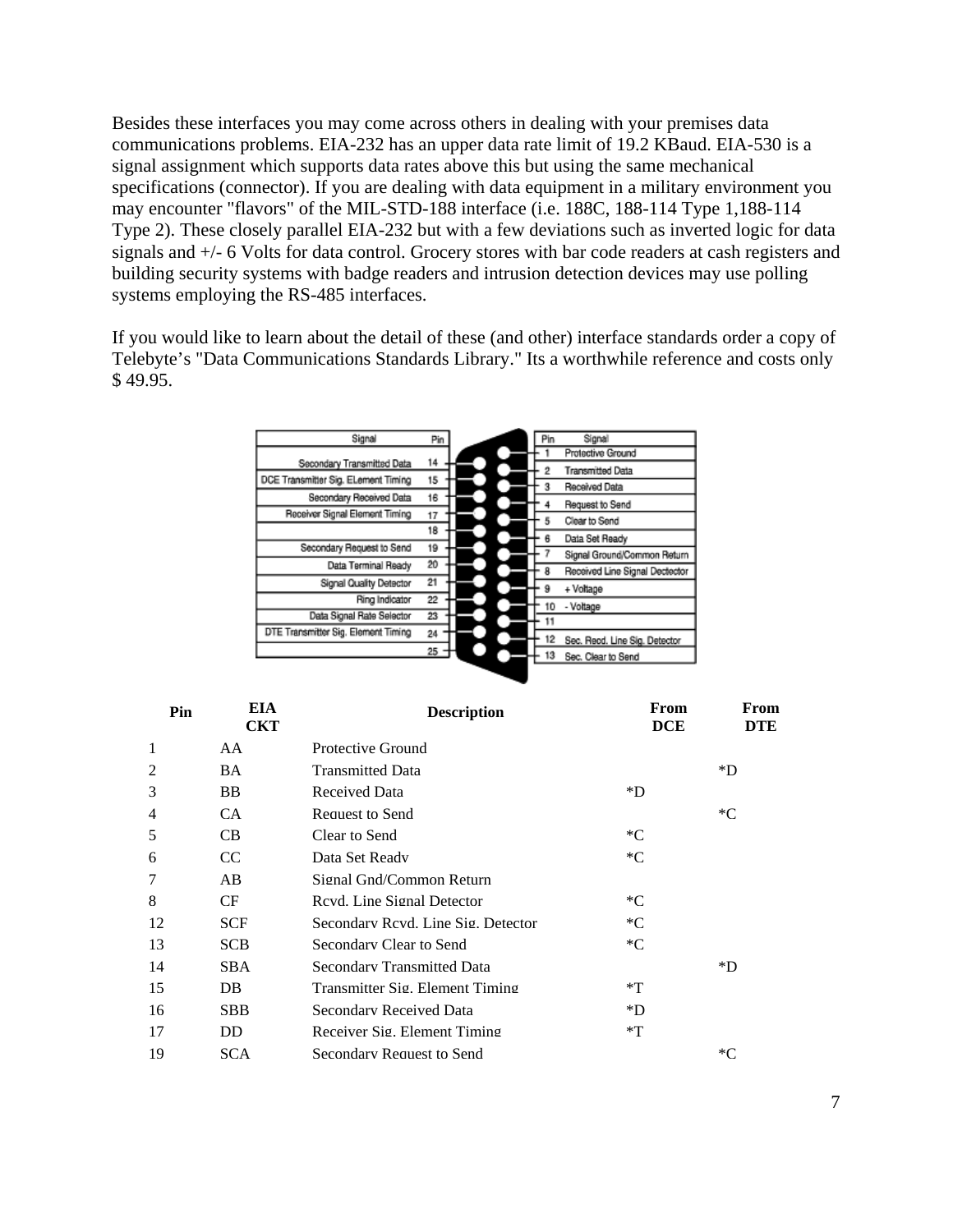| 20 | CD  | Data Terminal Ready                           |       | *Γ'  |
|----|-----|-----------------------------------------------|-------|------|
| 21 | CG. | Sig. Quality Detector                         | $*$ C |      |
| 22 | CE. | Ring Indicator                                | $*$ C |      |
| 23 | C.  | Data Sig. Rate Selector (DCE)                 | $*$ C |      |
| 23 | DA  | Transmitter Sig. Element Timing               |       | $*T$ |
|    |     | Signal Type: $D = Data$ , C=Control, T=Timing |       |      |

Note: On the DB25 connector that is commonly used for RS232: Pins 9 and 10 are reserved for Data Set Testing. Pins 11, 18 and 25 are undefined. Pin 23 may be defined as CI or CH.

*Figure 3b: Interface Specification for EIA-232C*



| Pin | <b>Signal</b> | Pin | <b>Signal</b>      |
|-----|---------------|-----|--------------------|
| 1   | Data Strobe   | 19  | (R) Data Strobe    |
| 2   | Data Bit 1    | 20  | (R) Data Bit 1     |
| 3   | Data Bit 2    | 21  | (R) Data Bit 2     |
| 4   | Data Bit 3    | 22  | (R) Data Bit 3     |
| 5   | Data Bit 4    | 23  | $(R)$ Data Bit 4   |
| 6   | Data Bit 5    | 24  | $(R)$ Data Bit 5   |
| 7   | Data Bit 6    | 25  | $(R)$ Data Bit 6   |
| 8   | Data Bit 7    | 26  | $(R)$ Data Bit 7   |
| 9   | Data Bit 8    | 27  | (R) Data Bit 8     |
| 10  | Acknowledge   | 28  | (R) Acknowledge    |
| 11  | <b>Busy</b>   | 29  | $(R)$ Busy         |
| 12  | Paper End     | 30  | (R) Paper End      |
| 13  | <b>Select</b> | 31  | <b>Input Prime</b> |
| 14  | Supply Ground | 32  | Fault              |
| 15  | <b>OSCXT</b>  | 33  | Undefined          |
| 16  | Logic Ground  | 34  | Undefined          |
| 17  | Chasis Ground | 35  | Undefined          |
| 18  | $+5V$         | 36  | Undefined          |

*Figure 3c: Specification for Parallel Interface (Centronics)*

8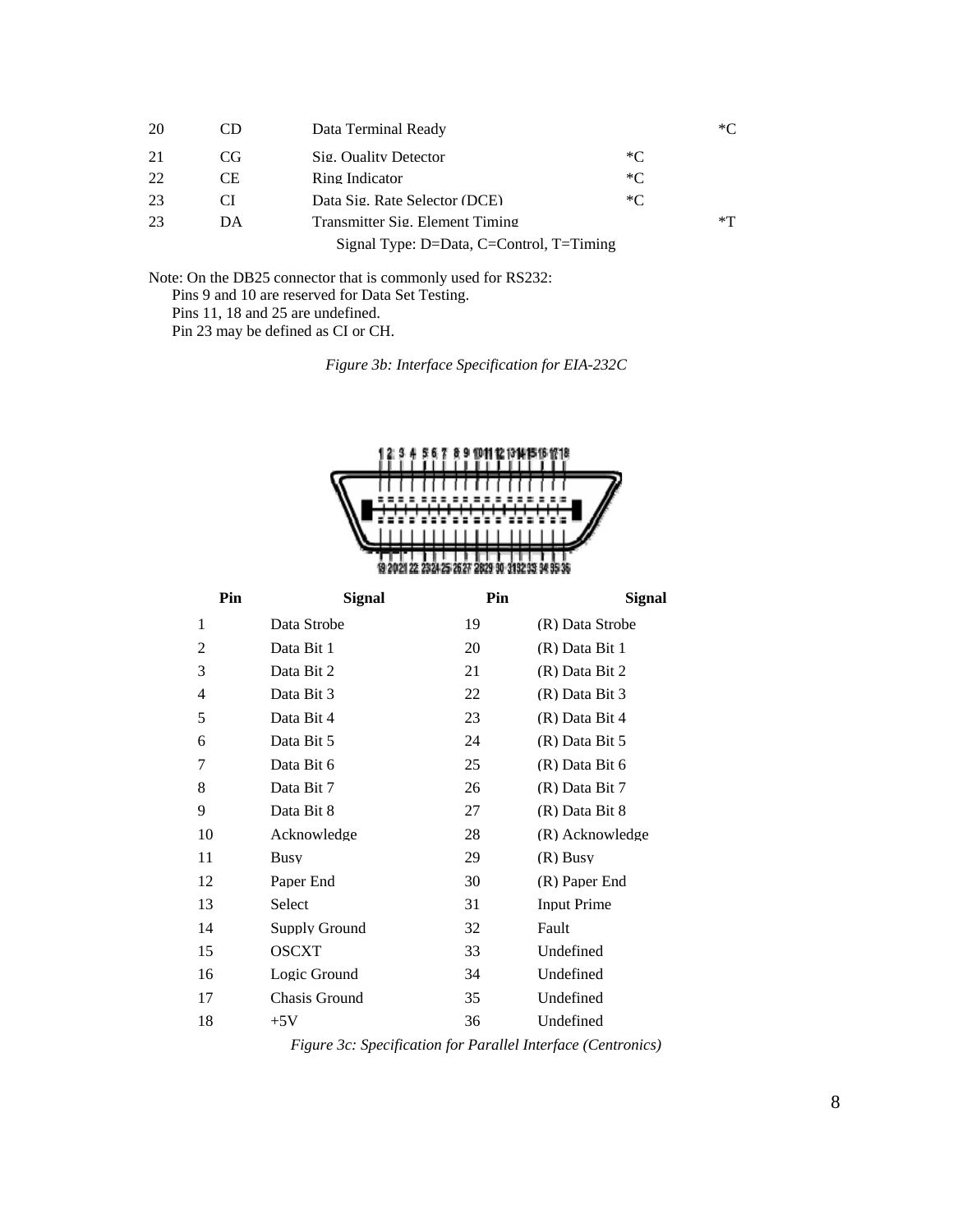

| $\mathbf A$    | Pin<br><b>EIA</b><br><b>Description</b><br><b>CKT</b><br>$\, {\bf B}$ |           | From<br><b>DCE</b>              | To<br><b>DCE</b>   |                    |
|----------------|-----------------------------------------------------------------------|-----------|---------------------------------|--------------------|--------------------|
| $\mathbf{1}$   |                                                                       |           | Shield                          |                    |                    |
| $\overline{2}$ |                                                                       | SI        | <b>Signaling Rate Indicator</b> | $C^*C$             |                    |
| $\overline{4}$ | 22                                                                    | <b>SD</b> | Send Data                       |                    | $\boldsymbol{D}^*$ |
| 5              | 23                                                                    | <b>ST</b> | Send Timing                     | $*T$               |                    |
| 6              | 24                                                                    | <b>RD</b> | Receive Data                    | $\boldsymbol{D}^*$ |                    |
| $\overline{7}$ | 25                                                                    | <b>RS</b> | Request to Send                 |                    | $C^*C$             |
| $\,8\,$        | 26                                                                    | RT        | Receive Timing                  |                    |                    |
| 9              | 27                                                                    | CS        | Clear to Send                   | $*T$               | $C^*C$             |
| 10             |                                                                       | LL        | Local Loopback                  |                    | $C^*C$             |
| 11             | 29                                                                    | <b>DM</b> | Data Mode                       | ${}^*C$            |                    |
| 12             | 30                                                                    | <b>TR</b> | <b>Terminal Ready</b>           |                    | $C^*C$             |
| 13             | 31                                                                    | RR        | Receiver Ready                  | ${}^*C$            |                    |
| 14             |                                                                       | RL        | Remote Loopback                 |                    | $C^*C$             |
| 15             |                                                                       | IC        | Incoming Call                   | ${}^*C$            |                    |
| 16             |                                                                       | <b>SR</b> | <b>Signaling Rate Selector</b>  |                    | $C^*C$             |
| 17             | 35                                                                    | <b>TT</b> | Incoming Call                   |                    | $T^*$              |
| 18             |                                                                       | TM        | <b>Test Mode</b>                | $\,^*\mathrm{C}$   |                    |
| 19             |                                                                       | SG        | Signal Ground                   |                    |                    |
| 20             |                                                                       | RC        | Receive Common                  |                    |                    |
| 28             |                                                                       | IS        | Terminal in Service             |                    | $C^*C$             |
| 32             |                                                                       | SS        | <b>Select Standby</b>           |                    | $C^*C$             |
| 33             |                                                                       | SQ        | <b>Signal Quality</b>           | $C^*C$             |                    |
| 34             |                                                                       | <b>NS</b> | New Signal                      | $C^*C$             |                    |
| 36             |                                                                       | SB        | <b>Standby Indicator</b>        |                    | $C^*$              |
| 37             |                                                                       | SC        | Send Common                     |                    |                    |

Signal Type:  $D = Data, C = Control, T = Timing$ 

Note: On the DB37 connector that is commonly used for RS449; Pins 3 and 21 are undfined  $B = Return$ 

*Figure 3d: Interface Specification for RS-449*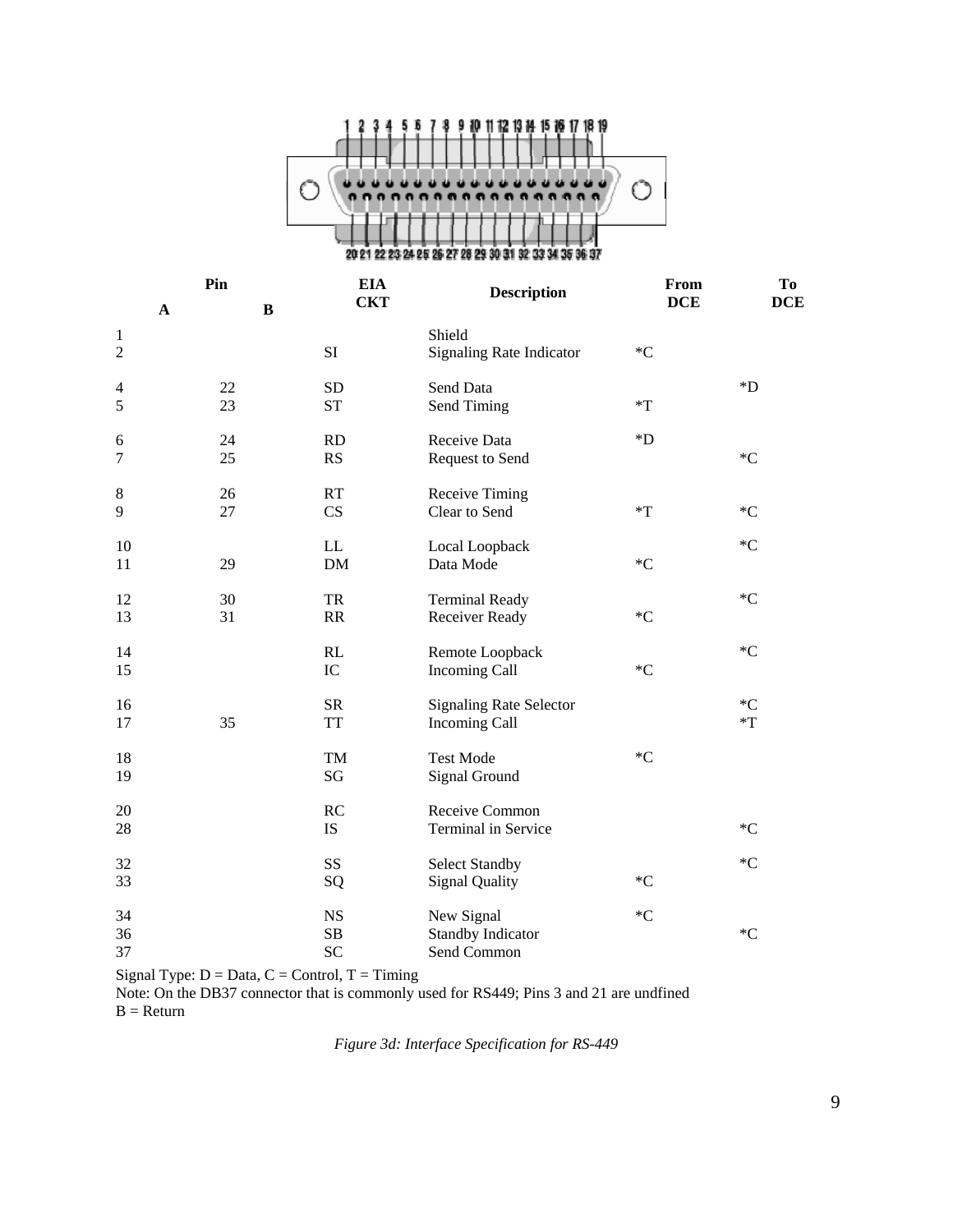Cables are used to connect the interface of one data equipment unit to another. But even the simple problem of cable connection presents situations of which you should be aware. For example, consider the need to connect a computer to a printer with the computer having a female interface and the printer having a female interface. In order to accomplish the connection you would need a cable with male connectors at both ends and consistent with both the computer and printer interfaces.

### **2.3 EVERY DAY PROBLEMS WITH INTERFACES**

The typical premises data communication user is always encountering operational problems related to interfaces.

These problems are grouped as: 1) identity, 2) gender, 3) distance, 4) interface conversion and 5) media conversion.

#### **2.3.1 IDENTITY**

To discuss the identity problem it will be worthwhile to introduce some nomenclature. Data processing equipment is usually referred to as data terminal equipment and abbreviated DTE. These equipments such as terminals, computers and printers are considered as a class separate from equipment used to transport or communicate data such as modems, line drivers and multiplexers. Such communication equipment is referred to as data communications equipment and abbreviated DCE. Whether or not an equipment unit is a DTE or a DCE has significance with regards to the interface. Interfaces are usually defined assuming that the equipment of which the interface is the debarkation point is in fact a DTE.

A typical misconception is that the pin of the interface labeled Transmit Data (TD) implicitly assumes that the equipment of which it is part is a DTE. Along with this the interface is defined assuming that the data coming out of the TD pin is supposed to go into a data communication equipment unit, a DCE. The interfaces of a DTE and DCE must mate consistent with this assumption. The TD pin of a DTE interface must mate with the TD pin of the DCE interface.

However, what happens if you want to connect not a DTE and a DCE but two DTE's? If you think this is a rare possibility then think again. Actually, it is quite a common situation. It occurs when you want to connect a computer and a printer. Now show me the facility where someone does not need a computer and a printer linked. The computer outputs data on the TD pin, Pin 2, of its interface. However, if a one-to-one cable is used a printer's receive data pin, RD, Pin3, can not be mated properly to capture this data. No need to worry. This problem can be solved quite easily. Just use a passive modem eliminator in order, effectively, to change the wiring between the pins of the interface so that the computer's TD pin mates with the printer's RD pin. The device is called a modem eliminator because, historically, people used a "Rube Goldberg" approach to deal with this problem. They inserted DCE types of devices between the two DTE devices needing to be connected in order to get the consistent mating of their plugs. That is, in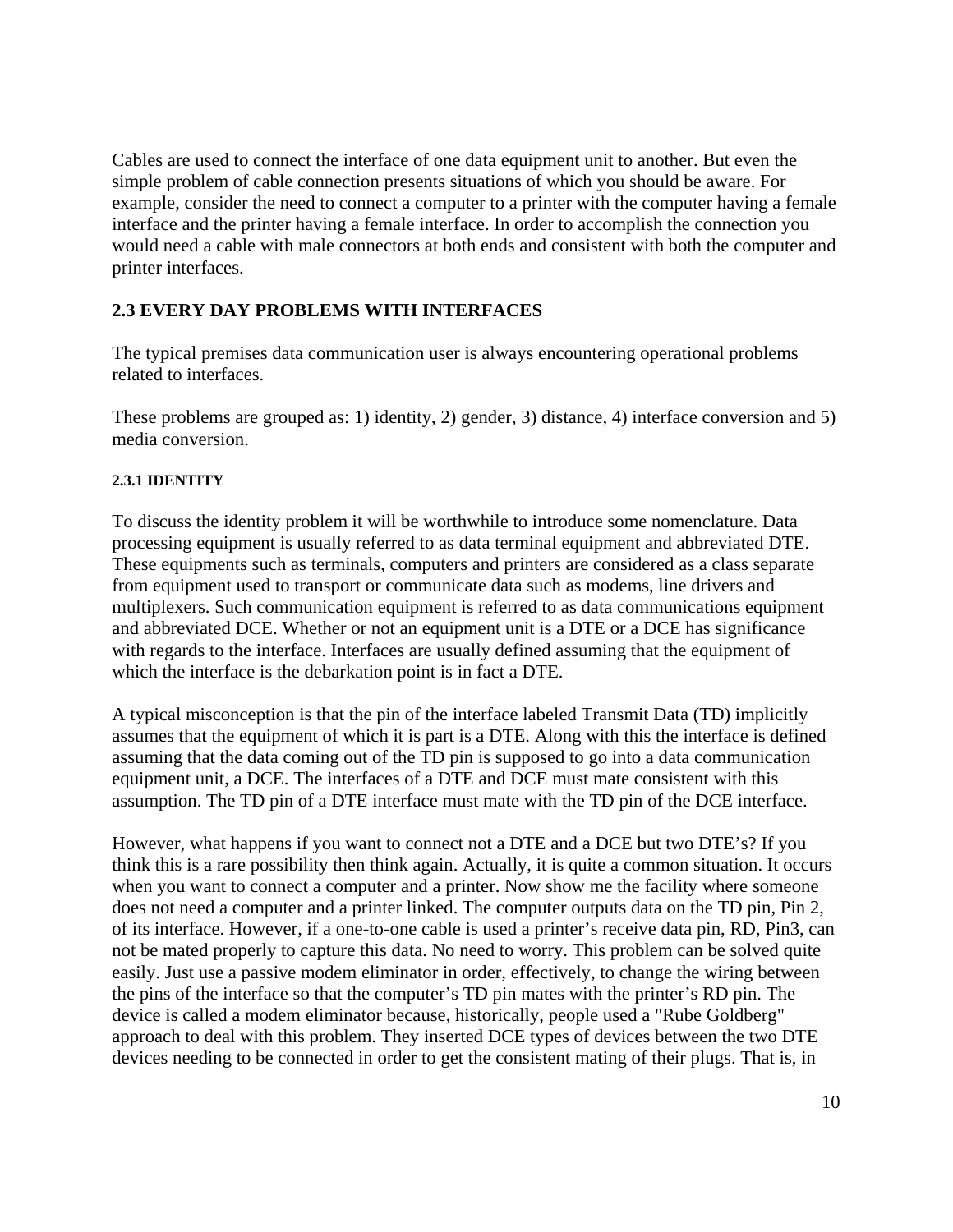the early days of premises data communications users set up a system where the connector went from the computer to a modem which was connected back-to-back to another modem and then to a printer. This approach is illustrated in Figure 4.



*Figure 4: Early Solution to Unscramble Interfaces*

This haphazard approach did accomplish the proper mating of the pins. Of course, with this you were using the modem in a very uneconomic, costwise ineffective, manner. It was being used just to solve an interface problem and not being used for what it was designed, for extending the distance - one of the other subjects that we are going to be discussing. Much of the internal electronics of the modem was just being wasted The modem eliminator shown in Figure 5 is a device which effects the pin conversion but without the complexity and cost of the modem's signaling capacity.



*Figure 5: Present Modem Eliminator*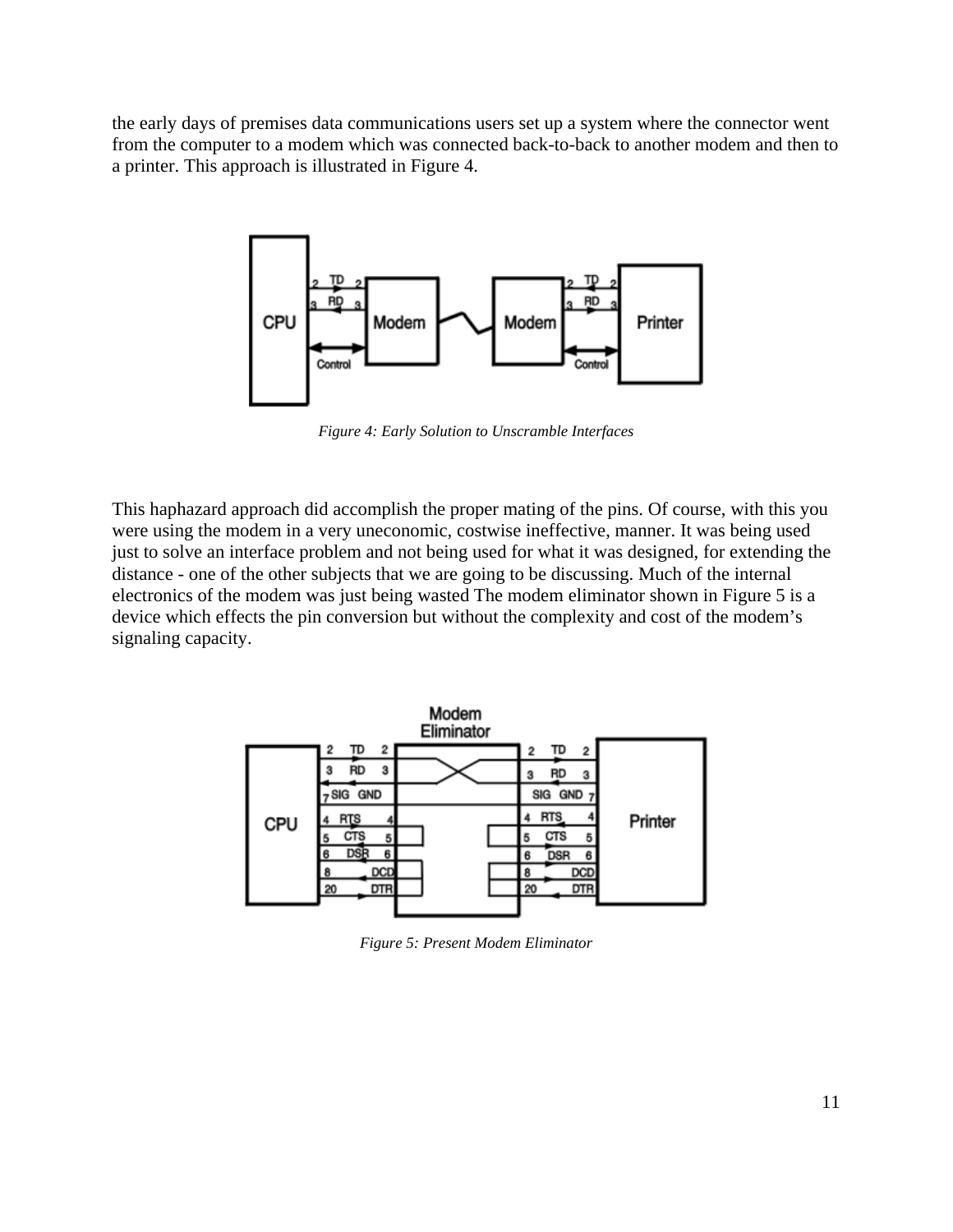#### **2.3.2 GENDER**

Gender mending sounds exotic but is really quite easy to describe. We have talked about the interfaces, possibly being female or male. Yet, what happens when one wants to connect equipment units directly together where both units only have male connectors?

To deal with this problem you can either use a connecting cable with a female interface connector at each end or you can use a device called a gender mender which is sometimes called a sex changer. This small device plugs into the interface on one of the equipment units and changes gender, either from male to female or female to male, to be consistent with the sex of the interface on the other equipment unit. You can use two connecting cables with the same gender connector on both ends. A low profile, gender changer is shown in Figure 6.



*Figure 6: Low Profile Gender Changer*

#### **2.3.3 DISTANCE**

There is always concern with extending the distance between two data equipment units that you are trying to connect by joining their interfaces together with a cable. The various interface standards shown in Figure 3, as well as any other interface standard, are usually defined for signalling at a known rate at a specific distance between the two data equipment units to be connected. That is, the voltage levels on the various pins are guaranteed to interchange data and control signals reliably, provided that the cable interconnecting the two interfaces together is no more than a certain length. As mentioned previously, for the EIA-232C interface, this distance can be at most 50 feet at 9600 Baud. The distance specifications for common interfaces are provided in Table 1.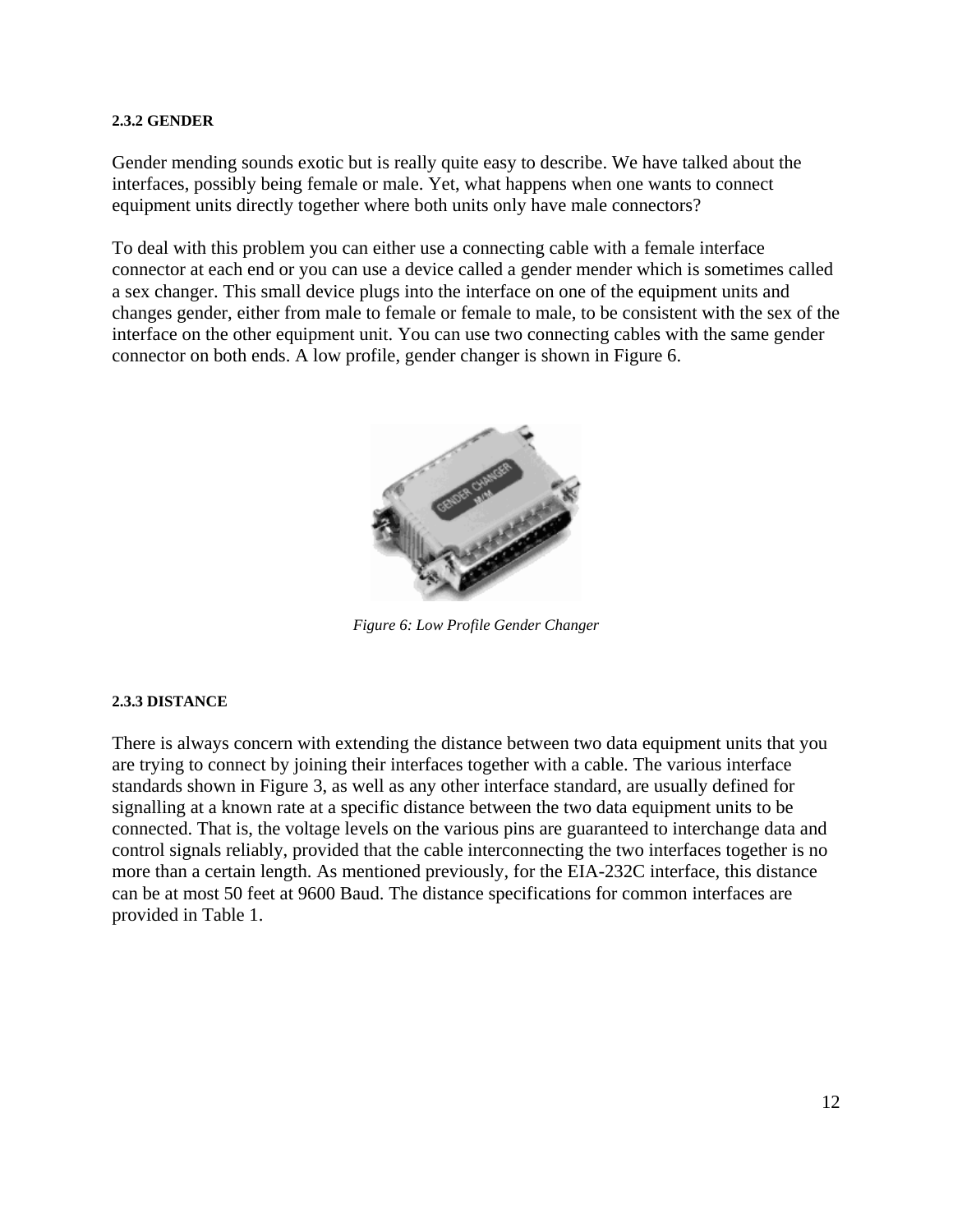| <b>Distance and Data Rate Specifications for Typically Encountered Interfaces</b> |                                                                                                        |  |  |  |  |
|-----------------------------------------------------------------------------------|--------------------------------------------------------------------------------------------------------|--|--|--|--|
| $EIA-232C$                                                                        | 50 feet at 9600 Baud                                                                                   |  |  |  |  |
| $\text{RS-}422$                                                                   | 1,000 feet at 256 KB aud<br>$6,000$ feet at 19.2 KB aud<br>18,000 feet at 9.6 KBaud<br>All full duplex |  |  |  |  |
| $RS-485$                                                                          | No actual distance/data rate specification<br>Usually quoted same as RS-422 but half duplex            |  |  |  |  |
| V.35                                                                              | Data rate in excess of 56 KB aud<br>Distance usually quoted same as RS-422                             |  |  |  |  |

*Table 1*

Of course, users need to be concerned when the data equipment units being interconnected are separated by more than the maximum allowed distance.

In order to connect the units together and effect reliable interchange you must use either a special extender cable or resort to signal boosting devices such as line drivers (also called short haul modems or limited distance modems). More will be said about these devices in a later Chapter 4.

### **2.3.4 INTERFACE CONVERSION**

Here the concern with interfaces involves the interconnection of two equipment units that need to be connected but have two different interfaces. For example, one might want to connect a computer to a printer with the computer having an EIA-232C interface while the printer has a Current Loop interface. The problem of interconnecting the equipment where the interfaces are different is quite complex and presents a number of different solutions.

First, you must determine the minimum number of signals needed for the two devices to communicate. Obviously, TD and RD (transmit and receive data) must be interconnected through the interfaces but many of the control signals which come from the various pins of the interfaces may not be needed. You need to look at the details of the equipment documentation and determine the minimum number of control signals to be transferred. To bring this point into sharpest relief most data equipment users don't realize that, if they can use the X-ON/X-OFF protocol they only need pins 2, 3 and 7 of the EIA-232 connector, all other pins are extraneous.

Once the minimum number of signals is determined you must find an interface converter that accomplishes the necessary end conversion and verify that it has the capability to satisfy this transfer of the minimum number of control signals. Obviously there is a trade off in the cost of the interface converter between the number of signals it can transfer and its cost.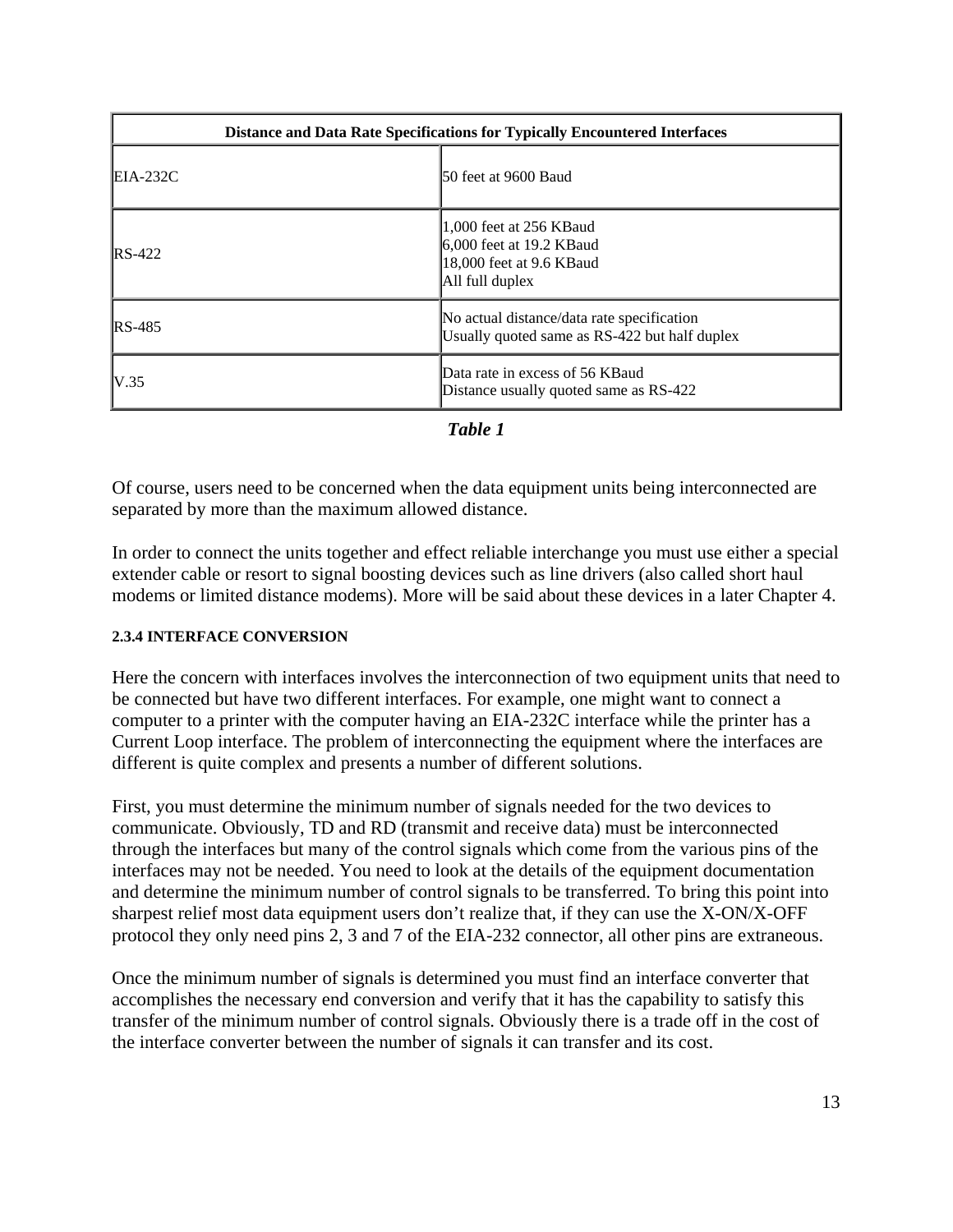Always physically locate the converter so as to get the maximum benefit from the interface which has the ability to transmit signals over the greater distance. For example, in connecting an RS-232C based DTE to an RS-485 based DTE the conversion should be done as close as possible to the EIA-232C device so as to get the greater distance benefit of RS-485.

Table 2 illustrates the wide variety of interface converters available from Telebyte.

| <b>Model</b> | <b>Interface 1</b> |                  | <b>Interface 2</b> |               | <b>No. of Signals</b> |                 | <b>Remarks</b>           | <b>Price</b> |
|--------------|--------------------|------------------|--------------------|---------------|-----------------------|-----------------|--------------------------|--------------|
|              | <b>Type</b>        | Conn.            | <b>Type</b>        | Conn.         | <b>Converted</b>      | <b>Physical</b> |                          |              |
| $62 - 1/2$   | RS-232             | <b>DB25</b>      | EIA-530            | <b>DB25</b>   | 13                    | <b>SA</b>       | RS-422 Signals           | \$140        |
| $63-2SA$     | RS-232             | <b>DB25</b>      | RS-422             | Term          | $\overline{2}$        | <b>SA</b>       | TD & RD LED's            | \$99         |
| $63 - 3/4$   | RS-232             | <b>DB25</b>      | RS-422             | <b>DB25</b>   | 8                     | <b>SA</b>       | Very Popular             | \$130        |
| 65AX         | RS-232             | <b>DB25</b>      | CLOOP*             | <b>TERM</b>   | $\overline{2}$        | <b>SA</b>       | Active or Passive        | \$99         |
| 121          | RS-232             | <b>CARD</b>      | RS-422             | <b>TERM</b>   | $\overline{2}$        | RM              | <b>Dual Converters</b>   | \$150        |
| 122          | <b>RS-232</b>      | <b>CARD</b>      | 422/485            | <b>TERM</b>   | $\overline{4}$        | RM              | <b>Dual Converters</b>   | \$195        |
| 234          | RS-232             | <b>DB25</b>      | RS-232             | DB25F         | 9                     | <b>SA</b>       | Modem Eliminator         | \$185        |
| 235          | V.35               | 34 Pin F         | V.35               | 34 Pin F      | $\tau$                | <b>SA</b>       | Modem Eliminator         | \$490        |
| 236          | G.703              | $RJ-45$          | V.35/RS-232        | <b>DB25</b>   | $\overline{4}$        | <b>SA</b>       | 64 KBPS G.703            | \$410        |
| 240          | <b>RS-232</b>      | <b>DB25</b>      | V.35               | DB25F         | 13                    | <b>SA</b>       | <b>DTE/DCE &amp; LCD</b> | \$220        |
| 242          | <b>RS-232</b>      | <b>DB25</b>      | X.21               | <b>DB15</b>   | 5                     | <b>SA</b>       | <b>Power Stealing</b>    | \$148        |
| 243          | <b>RS-232</b>      | <b>DB25</b>      | X.21               | <b>DB15</b>   | 5                     | <b>SA</b>       | <b>DTE/DCE &amp; LCD</b> | \$245        |
| 245          | RS-232             | <b>DB25</b>      | 422/485            | <b>DB25</b>   | $\overline{2}$        | <b>SA</b>       | Opto-Isolated            | \$226        |
| 248          | V.35               | DB <sub>25</sub> | V.35/232           | <b>DB25</b>   | 10                    | <b>SA</b>       | Opto-Isolated            | \$295        |
| 253          | RS-232             | DB9              | RS-422             | <b>TERM</b>   | $\overline{2}$        | <b>SA</b>       | <b>Power Stealing</b>    | \$84         |
| 256          | RS-232             | <b>DB25</b>      | RS-422             | RJ11/TE<br>RM | $\overline{2}$        | <b>SA</b>       | TD Powered/LCD           | \$95         |
| 260          | RS-232             | <b>DB25</b>      | RS-422             | <b>TERM</b>   | $\overline{2}$        | <b>SA</b>       | <b>Power Stealing</b>    | \$96         |
| 261          | RS-232             | <b>DB25</b>      | RS-422             | <b>DB25</b>   | $\overline{2}$        | <b>SA</b>       | DG Compatible            | \$82         |
| 263          | <b>RS-232</b>      | <b>DB25</b>      | RS-422             | <b>TERM</b>   | $\overline{2}$        | <b>SA</b>       | <b>Power Stealing</b>    | \$70         |
| 265          | RS-232             | <b>DB25</b>      | RS-422             | <b>TERM</b>   | $\overline{2}$        | <b>SA</b>       | TD Powered               | \$142        |
| 267-12       | <b>RS-232</b>      | <b>DB25</b>      | <b>EIA530</b>      | DB25**        | 13                    | RM              | 10CATI,3 CAT II          | \$209        |

**Interface Converter Selection Guide**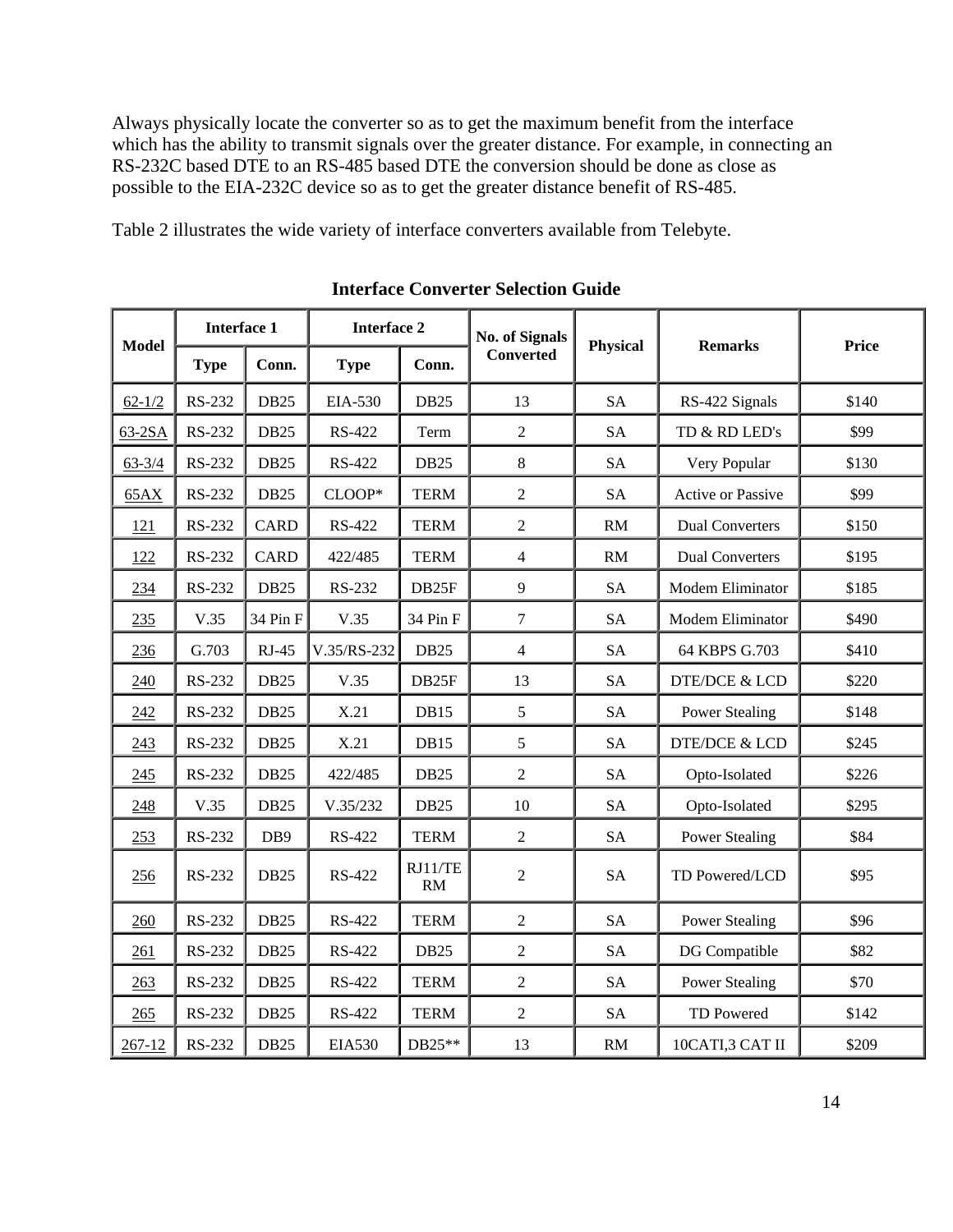| 267-34 | RS-232        | <b>DB25</b> | 188-14        | <b>DB25</b>      | 13             | <b>RM</b>   | MIL-STD-188-115-<br>TYPE1 | \$309 |
|--------|---------------|-------------|---------------|------------------|----------------|-------------|---------------------------|-------|
| 268    | RS-232        | <b>DB25</b> | RS-232        | <b>DB25</b>      | $\overline{4}$ | <b>SA</b>   | Opto-Isolated             | \$106 |
| 272    | <b>RS-422</b> | <b>DB25</b> | Fiber         | <b>ST</b>        | $\overline{2}$ | <b>SA</b>   | <b>Full Duplex</b>        | \$152 |
| 276    | <b>RS-485</b> | <b>DB25</b> | Fiber         | <b>ST</b>        | $\overline{2}$ | <b>SA</b>   | <b>Half Duplex</b>        | \$152 |
| 279    | Fiber         | Multimode   | Fiber         | Singlemode       | $\overline{2}$ | <b>SA</b>   | DC-2.5 MBPS               | \$775 |
| 281    | <b>RS-422</b> | <b>DB25</b> | RS-422        | <b>DB25</b>      | $\overline{4}$ | <b>SA</b>   | Opto-Isolated             | \$158 |
| 282    | RS-232        | <b>DB25</b> | RS-232        | DB <sub>25</sub> | $8\,$          | <b>SA</b>   | Opto-Isolated             | \$195 |
| 284    | PC BUS        | <b>CARD</b> | RS-422        | <b>DB25</b>      | 10             | <b>CARD</b> | Supports IBM PC           | \$166 |
| 285    | RS-232        | <b>DB25</b> | RS-422/485    | <b>TERM</b>      | $\overline{2}$ | <b>SA</b>   | Select 422 or 485         | \$135 |
| 287    | RS-232        | DB9         | RS-422        | $RJ-12$          | $\overline{2}$ | <b>SA</b>   | 4 KV Isolation            | \$155 |
| 290    | RS-232        | <b>DB25</b> | 422/485       | $RJ-11$          | $\overline{2}$ | <b>SA</b>   | 16 422/485                | \$695 |
| 365    | RS-232        | <b>DB25</b> | RS-422/485    | $ -$             | $\overline{2}$ | <b>SA</b>   | <b>AC</b> Powered         | \$148 |
| 366    | RS-232        | <b>DB25</b> | <b>RS-485</b> | <b>TERM</b>      | $\overline{2}$ | <b>SA</b>   | <b>AC</b> Powered         | \$115 |
| 370    | AUI           | DB15        | Fiber         | <b>ST</b>        | $\overline{2}$ | <b>SA</b>   | Powered by AUI            | \$220 |
| 371    | 10Base-T      | $RJ-45$     | Fiber         | <b>ST</b>        | $\overline{3}$ | <b>SA</b>   | <b>AC</b> Powered         | \$290 |
| 372    | 100Base-T     | $RJ-45$     | Fiber         | <b>ST</b>        | $\overline{2}$ | <b>SA</b>   | <b>AC</b> Powered         | \$349 |
| 373    | 10Base-T      | $RJ-45$     | Fiber         | <b>ST</b>        | $\overline{2}$ | <b>SA</b>   | 10 Base FL<br>compatible  | \$290 |
| 374    | 10Base-T      | $RJ-45$     | Fiber         | Singlemode       | $\overline{2}$ | <b>SA</b>   | 10 Base FL<br>compatible  | \$649 |
| 8321   | <b>RS-485</b> | Term        | <b>RS-485</b> | Term             | $\overline{2}$ | <b>DIN</b>  | Opto Isolated             | \$279 |
| 8322   | RS-232        | Term        | <b>RS-485</b> | Term             | $\overline{2}$ | DIN         | Opto Isolated             | \$270 |
| 8323   | <b>RS-232</b> | Term        | <b>RS-422</b> | Term             | $\overline{2}$ | $\rm{DIN}$  | Opto Isolated             | \$260 |

#### *Notes:*

\*CLOOP is Current Loop

\*\*EIA-530 defines connector signal assignment, not voltage levels

### *Table 2*

#### **2.3.5 MEDIA CONVERSION**

As we note in the next section, the common situation encountered will be where the premises data communications system is implemented with a single media type, usually Unshielded Twisted Pair (UTP) cable. However, you may come upon implementation problems where the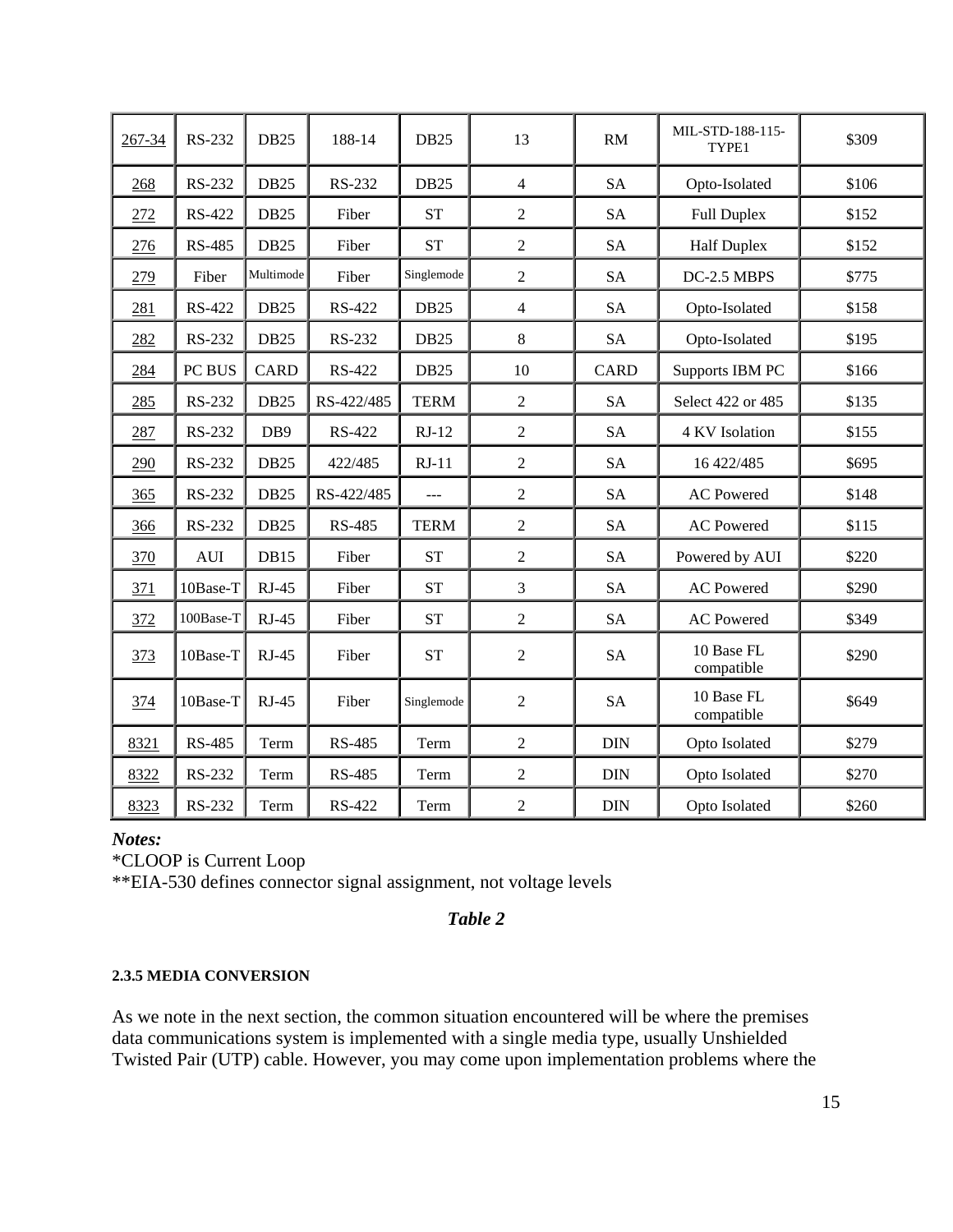system uses mixed media, some combination of UTP, coaxial cable and fiber optic cable. Mixed media usually comes about when the system evolves and specific segments of it may have to operate in a harsh environment such as a factory floor. The UTP with which the premises data communications system began its growth may not provide sufficient protection in such an environment from electromagnetic interference. The better shielding available with either Shielded Twisted Pair (STP), coaxial cable or fiber optic cable may be required.

In implementing such systems you may be faced with converting the signal modes propagating on one media type so that they are appropriate for another. Adapters for such conversions are readily available.

### **2.4 WIRING ADAPTERS**

A variant on the problem of interface conversion is that of the plug-a-verter. Consider two data equipment units, again a computer and a printer, both of which have an EIA-232C interface. In this situation there is really no need to do interface conversion. Most people do not realize that data processing systems such as this often use the X-ON/X-OFF characters to control the flow of data. These systems only need three wires to transfer data between the two data devices. They do not need all of the control signals; that is, all of the pins provided by the EIA-232C interface and its bulky and expensive cable. The data can be transferred from the EIA-232C interface using a modular wiring adapter or Plug-A-Verter and skinny modular cable to connect the three wires as shown in Figure 7.



*Figure 7: Plug-A-Verter*

A Plug-A-Verter is simply a DB-25 to RJ-11 adapter. This is not as expensive and takes up much less space. If the two data equipment units require a more complicated handshake or control signal, for example a handshake in one direction, then you can go to the next level of complexity using four wires with a Plug-A-Verter. Using the example of the printer, the printer usually has a busy line which would be the fourth wire.

Another level of complexity is the situation where the data processing system needs a bidirectional handshake. This can be accomplished with a Plug-A-Verter with six wires. All of these Plug-A-Verter schemes are more attractive than using the bulky EIA-232C cable with the full interface. More complex systems can use eight wires. As a final point, note that Plug-A-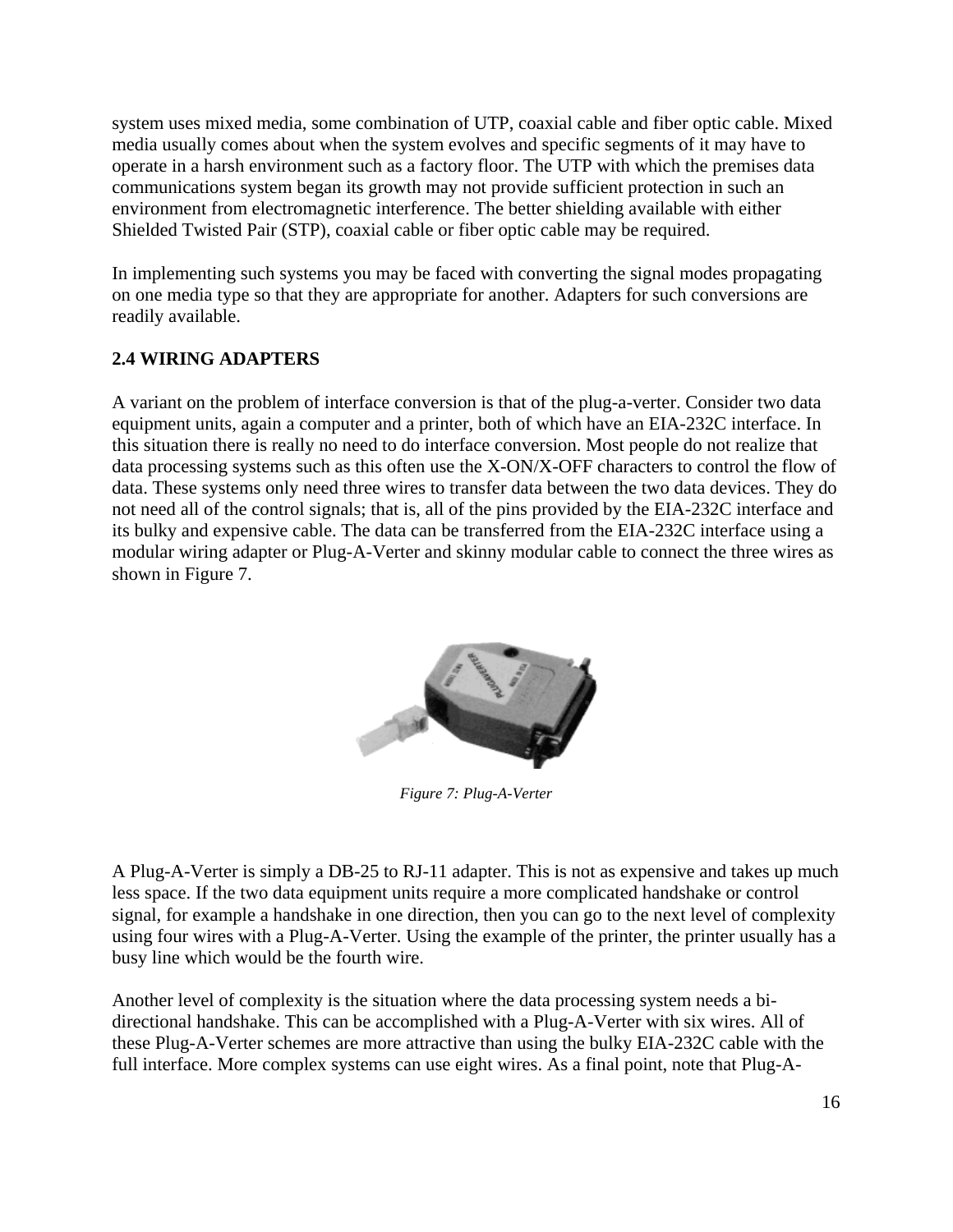Verters with the associated modular interfaces have all kinds of modular support equipment available on the market. These include wall plugs, wiring closets and multiple port harmonicas.

### **2.5 FACTORS INFLUENCING THE CHOICE OF AN INTERFACE CONVERTER**

Given that you have to carry out an interface conversion of a certain type there are a number of factors which may influence your choice of a particular converter model. Below are some of these factors although the discussion is not all inclusive.

Chief among these is whether you want the conversion done by an external box, a card in a rack or a card which fits into a slot on the backplane of a computer. The most common converters are external boxes. But, cards are also available for certain situations. A card fitting into a slot on the backplane has the advantage of being able to use the computer's electrical power source as its own.

You may also be concerned about the effects caused by ground loops and look for a converter which has optical isolation.

Finally, you may need a converter with surge suppression built into it or which has Tempest protection for a military application where low emissions are needed for security.

### **2.6 INTERFACE CONVERSION WITH WORK STATIONS**

We have mentioned that the self contained work station usually has within it all of its data communication equipment needs. Nonetheless, there are cases where even these self contained work stations need interface converters.

One situation in which this often occurs is when some military agency procures, commercially available, off the shelf, work stations with EIA-232C interfaces. An unexpected need arises to output data from these units to some equipment using one of the military standard interfaces such as MIL-STD-188-144 Type 1. An interface converter then is obviously required.

Another case develops when a work station with only a parallel output (i.e. Centronics) needs to connect to a serial input device (e.g. a plotter) or when one with a serial output needs to connect to a parallel input printer. A bi-directional parallel/serial converter-buffer is then needed. This is an interface converter.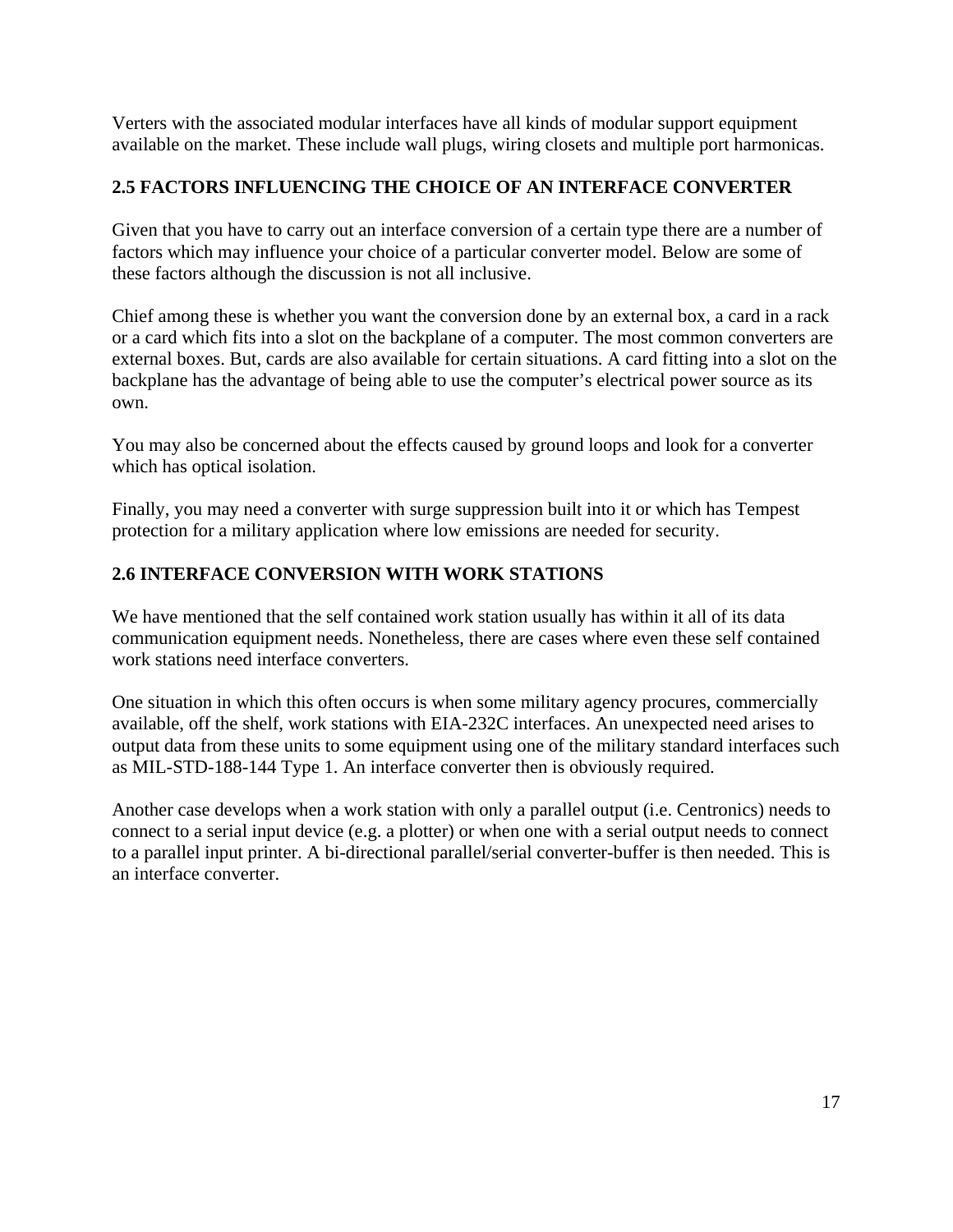## *CHAPTER 3*

### **WIRING ALTERNATIVES - MEDIA**

An important concern to users of premises data communications facilities is the type of media needed to connect the interfaces of the data equipment. There are a number of candidates. From the perspective of the user the media choice is influenced by the distance between the data equipment, the desire of immunity to interference and of course cost.

The user is blessed with a number of different media candidates. Topping the list are multiconductor data, twisted pair, coaxial, and fiber optic cable. Wireless (radio) is also a possibility which is of increasing interest. However, space limitations do not permit any discussion of it.

Data cable is employed when equipment is very close together, within 50 feet. For longer distances, especially beyond several hundred feet, the media alternatives are limited to twisted pair, coaxial and fiber optic cable. All of these media types are discussed below. Undoubtedly, twisted pair is the most widely used. Often we will make comparisons to it.

The reader may find this chapter "overly technical" relative to his/her background and/or needs. If this is the case, my advice is to jump directly to Chapter 4. While you will miss my excellent writing I will keep you interested in reading.

### **3.1 DATA CABLE**

When data equipment is very close together, within 50 feet, it can be connected together using EIA-232C cable. This is usually multi-conductor with 25 conductors. Each conductor is dedicated to a different pin of the EIA-232 interface. In most premises data communications applications only a fraction of the 25 EIA-232C pins are needed. For such applications there is RS-232C data cable available with fewer connections e.g. 12. The data cable comes in two types of packages, ribbon and jacketed. The ribbon version should only be employed when the data equipments being connected are a few feet apart. The jacketed version is used for the longer distances. It is generally shielded to reduce interference and has strain relief to relax inadvertent tension in making a connection.

There is a higher quality version of EIA-232C data cable to connect together equipment separated by several hundred feet. This higher quality cable is referred to as low capacitance, extended distance, EIA-232 cable. Its cost is generally five times the cost of ordinary EIA-232 ribbon cable.

When data cable is purchased it usually comes with the EIA-232 DB25 connectors at the terminations.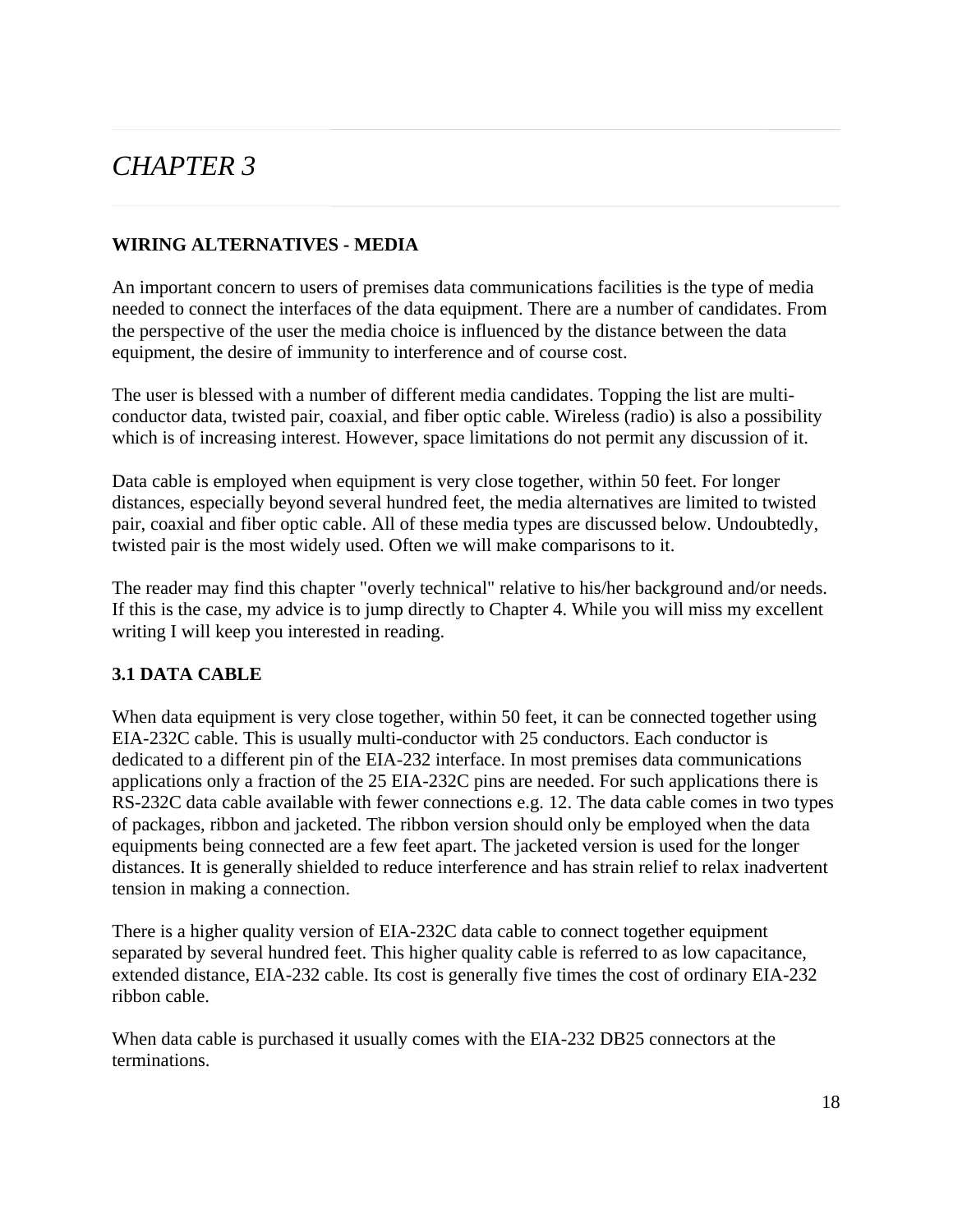#### **3.2 TWISTED PAIR**

Twisted pair cable is exactly what its name represents, two conductors of wire which have been twisted together in order to limit the effects of stray capacitance and cross-talk from adjacent cables. There are usually two twists per foot. It is the least expensive of the connecting media types and the most widely used. There is a simple explanation for this. Generally Unshielded Twisted Pair (UTP) cable is already installed in most buildings or plants, having been put in for other uses. It has its origin in telephony and is familiar to most people as the wire between their phone and the wall jack. Shielded Twisted Pair (STP) exists but it is far more expensive. STP emerged in the early 1980's when IBM began to use it as an alternative to coaxial cable for their Systems Network Architecture (SNA). It does provide "better performance" than UTP with respect to protection from interference. But, this is only achieved if the shield is properly grounded. If this is not done what you are left with is a more expensive cable which actually yields performance degraded relative to UTP. It suffices to say that many users often do not properly ground the shield.

Connecting communication devices with twisted pair is easy with little in the way of a termination problem. It can support most data rate requirements of premises data communications systems. In fact, recently on short runs, twisted pair has been demonstrated to support transmission rates as high as 10 megabits per second.

Twisted pair conductors come in a number of different "flavors" corresponding to different wire gauges. These are 19AWG, 22AWG, 24AWG and 26AWG. However, 24AWG and 26AWG are most common. The wires are stranded or solid and each wire has a solid or multicolor covering.

As noted in [Ref.1] when choosing the type of twisted pair cabling to employ one needs to consider the following electrical attributes, capacitance (both self and mutual) characteristic impedance, attenuation and velocity of propagation. Such properties of the media are a result of the construction, jacket, insulation, shielding and center conductor. The implications of these parameters are summarized below.

The capacitance measures the electric field energy stored in the dielectric between the conductors of the twisted pair. It is determined by the cable's dielectric,length and the interconductor spacing. Too much capacitance causes signal distortion. There is a rounding of the edges of an originally rectangular shaped data or control signal. This deleterious effect can degrade performance by causing intersymbol interference.

Characteristic impedance measures the resistance to current in the wire. It is a function of frequency as well as the electromagnetic material properties of the cable. Good engineering practice usually dictates a constant characteristic impedance over the entire premises. This minimizes energy loss and makes data communications dependable.

Attenuation is a measure in decibels (dB) of the decrease in signal strength along cable length. Too great an attenuation may reduce the received signal to noise ratio to an unacceptable level, and an intolerable received bit error rate may then result.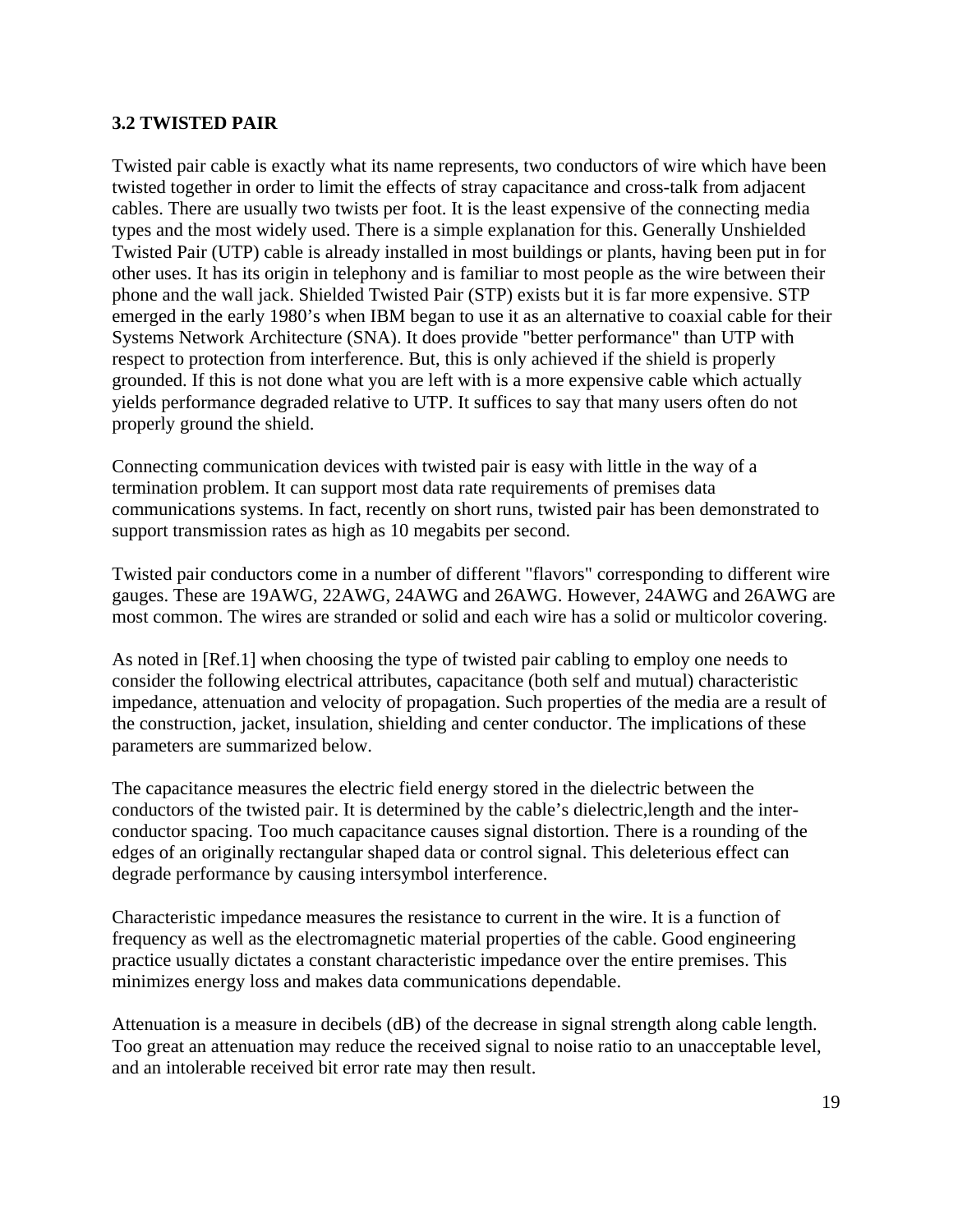The velocity of propagation is the speed of an electrical signal on the cable. It is often expressed as a percentage of the speed of light in a vacuum. Its reciprocal is delay. Too great a delay may ultimately impact transactional response time in the higher level applications.

Table 3 summarizes typical physical parameters for twisted pair cable obtain from well known commercial sources. Table 4 displays important parameters of twisted pair cable as a function of frequency.

| <b>Manufacturer</b> | Part#                   | <b>Number</b><br>of Pairs | Capacitance in<br><b>AWG/Strandling</b><br>pF/Ft. |      | <b>Nominal dc resistance</b><br>in ohms/1000' | Grade<br>P=plenum<br>N=non-plenum |
|---------------------|-------------------------|---------------------------|---------------------------------------------------|------|-----------------------------------------------|-----------------------------------|
| Belden              | $*1154A$                | 4                         | $24$ /solid                                       | 15   | 25.7                                          | $\mathbf N$                       |
| Belden              | $*1154A$                | 4                         | $24$ /solid                                       | 15   | 25.7                                          | $\, {\bf P}$                      |
| AT&T                | *2082<br>component #1   | 4                         | $24$ /solid                                       | 11.1 | 25.7                                          | ${\bf P}$                         |
| AT&T                | $*2082$<br>component #2 | 4                         | $24$ /solid                                       | 15.9 | 25.7                                          | ${\bf P}$                         |
| AT&T                | DIW 4/24                | 4                         | $24$ /solid                                       | 17.5 | 25.7                                          | $\mathbf N$                       |
| AT&T                | 2001 004D               | 4                         | $24$ /solid                                       | 16   | 25.7                                          | $\mathbf P$                       |
| IBM spec            | Type 3                  | $\overline{4}$            | $22$ or $24$ /solid                               | n/a  | 28.6                                          | n/a                               |

**Typical Physical Parameters for Twisted Pair Wiring Cable, Type 3 Cable and Plenum Grade Cable**

*Table 3*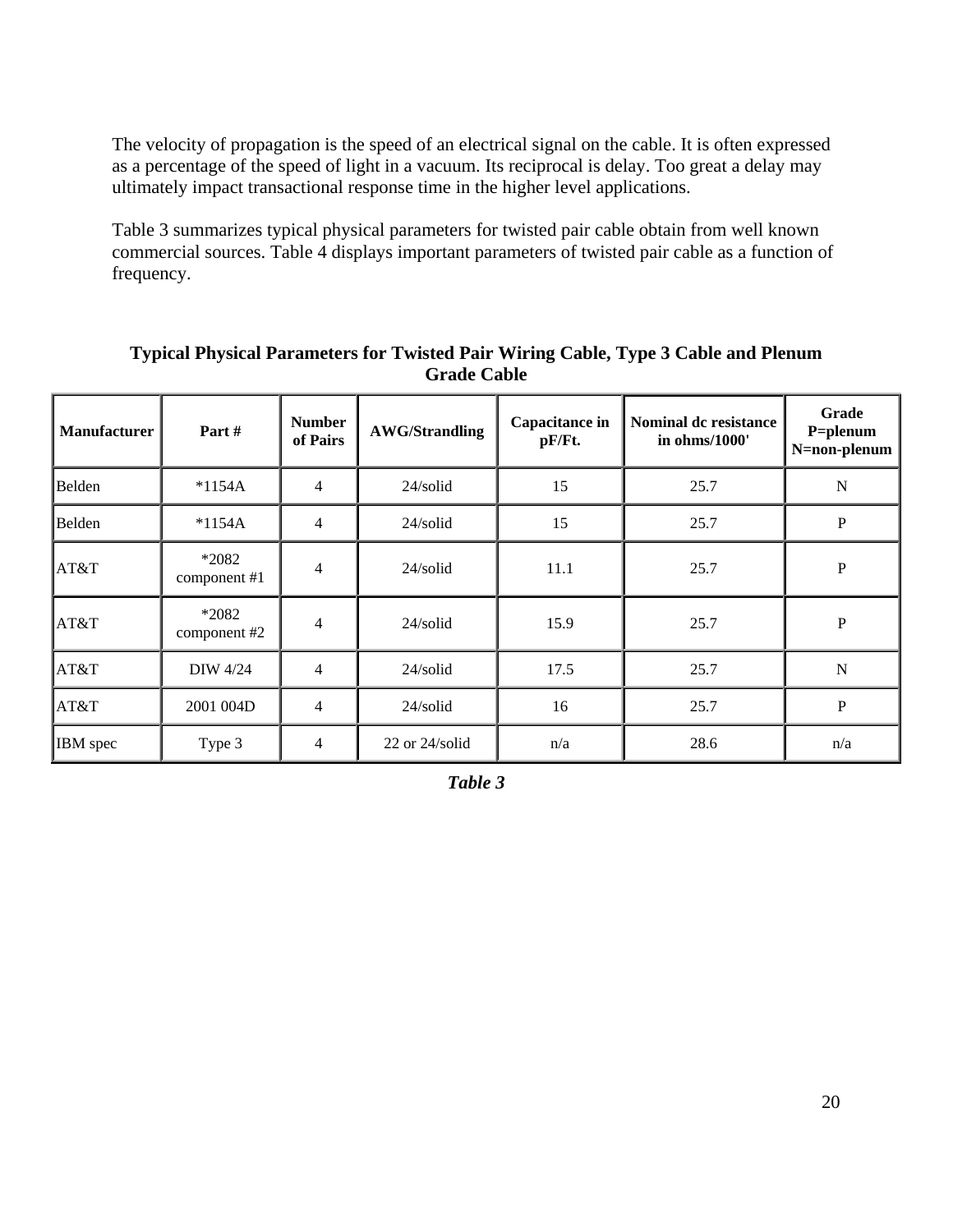| <b>Manufacturer</b> | Part#             | <b>Velocity of</b> | <b>Attenuation in</b><br>$dB/100'$ at |            |                            | Nominal Characteristics impedance in<br>ohms at |         |        |  |
|---------------------|-------------------|--------------------|---------------------------------------|------------|----------------------------|-------------------------------------------------|---------|--------|--|
|                     |                   | Prop.              | 1 kHz                                 | 256<br>kHz | $\mathbf{1}$<br><b>MHz</b> | 1 kHz                                           | 256 kHz | 1 MHz  |  |
| Belden              | $*1154A$          | 0.60               | n/a                                   | 0.27       | 0.64                       | n/a                                             | 105     | 105    |  |
| Belden              | $*1155A$          | 0.60               | n/a                                   | 0.27       | 0.64                       | n/a                                             | 105     | 105    |  |
| AT&T                | *2082<br>Comp. #1 | n/a                | 0.035                                 | n/a        | 0.48                       | 700                                             | n/a     | 130    |  |
| AT&T                | *2082<br>Comp. #2 | n/a                | 0.044                                 | n/a        | 0.66                       | 550                                             | n/a     | 80     |  |
| AT&T                | <b>DIW 4/24</b>   | n/a                | 0.046                                 | n/a        | 0.64                       | 600                                             | n/a     | 105    |  |
| AT&T                | 2001 004D         | n/a                | n/a                                   | n/a        | 0.30                       | n/a                                             | n/a     | 100    |  |
| IBM spec            | Type 3            | n/a                | n/a                                   | 0.40       | 0.80                       | n/a                                             | 90-120  | 84-113 |  |

### **Physical Parameters of Unshielded Twisted Pair Cable Obtained From Well Known Commercial Sources**

*Table 4*

With twisted pair there are four major sources of performance deterioration: noise, distortion, attenuation and crosstalk [Ref. 1]

Excess noise comes from two sources radio frequency interference (radio and television transmitters) and electromagnetic interference (fluorescent lights, arc welders, motors).

Distortion is caused by capacitance and increases with the cable length over which a signal is transmitted.

Excess noise coupled with significant attenuation is a serious problem with twisted pair cable. Long cable runs can realize a low gain antenna and "pick up noise." This coupled with excess attenuation can seriously degrade performance.

An interfering signal in a twisted pair that originates in another pair is termed "crosstalk." The number of cable twists per foot and the dielectric have a significant effect on the amount of crosstalk. The tighter the twists the lower the crosstalk and the more limited its degrading effect.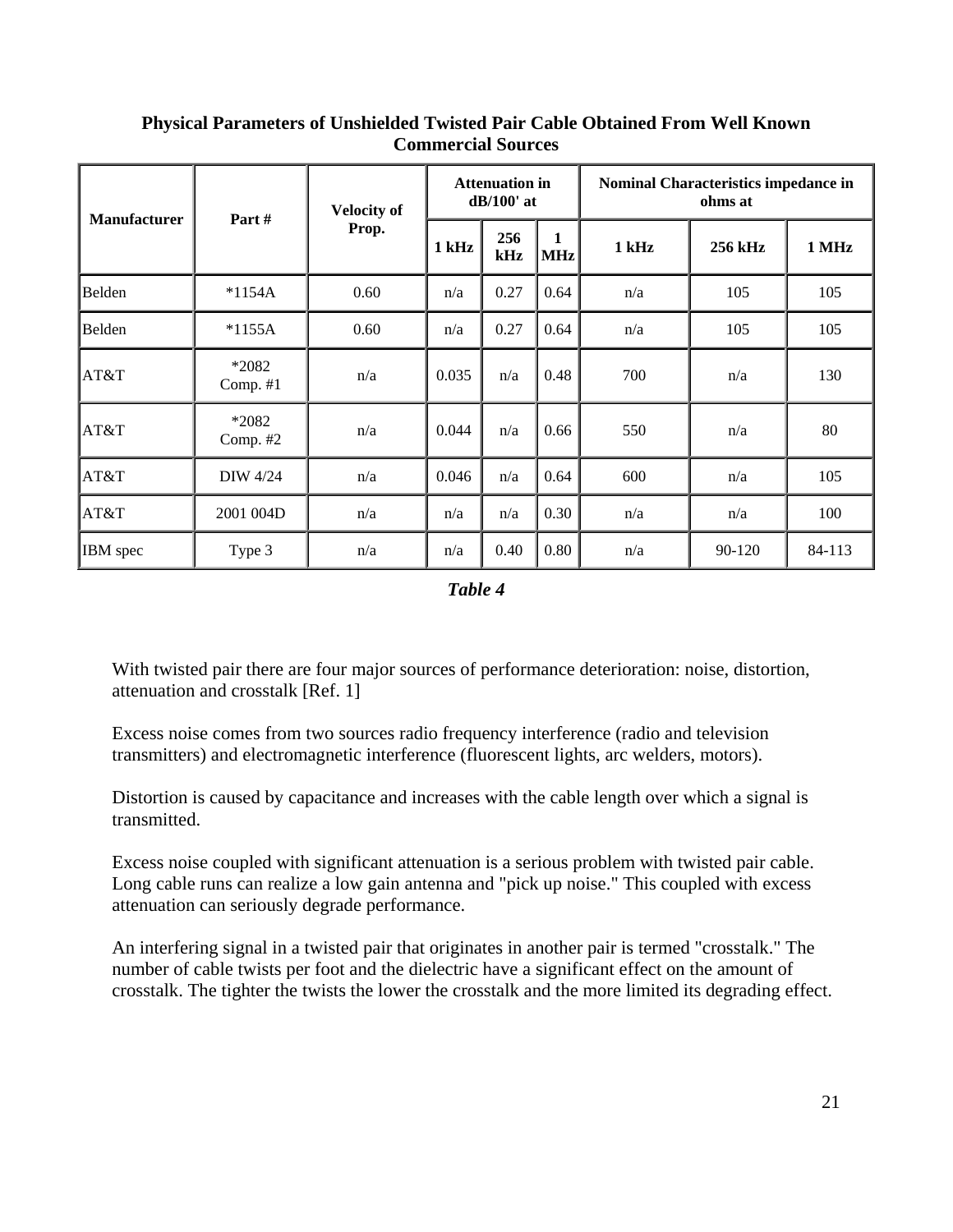### **3.3 COAXIAL CABLE**

Coaxial cable consists of two cylindrical conductors, one placed concentric within the other, but separated by an insulator. Figure 8 illustrates the anatomy of coaxial cable. As compared to twisted pair, coaxial cable has a much higher signal bandwidth. It can, as a consequence, support much higher data rates. When it is used in a single ended system, that is, when the outer conductor is grounded, there is an inherent shielding capability which unshielded twisted pair does not have. This shielding capability makes transmission immune to Electro-Magnetic Interference (EMI), Radio Frequency Interference (RFI) and other forms of interference. It provides more reliable communication but is generally more costly than twisted pair. On average it is four times more expensive. Also connecting devices to it (the termination problem) is much more difficult.



*Figure 8: Detailed Illustration of Segment of Coaxial Cable*

An excellent detailed discussion of the performance characteristics of coaxial cable is provided in [Ref.2]. Particular elements are summarized below.

As illustrated in Figure 8 coaxial cable is a class of cable that is best characterized as having several layers of material surrounding a common axis. A center conductor (solid or stranded) is surrounded by dielectric, or nonconductive, material and then shielded. This shield is often a wire braid or foil jacket, and is covered by an abrasion-resistant jacket. For outdoor applications, the spaces between the dielectric shield, and outer covering can be filled with an inert, waterproof gel for extra protection. This would also be done for buried cable. The dielectric material and outer jacket may be made of plenium or non-plenium material (often Teflon or polyvinyl chloride, respectively).

The cable thickness as well as the composition of the dielectric material, and construction techniques determine the signal properties of a coaxial cable. As with twisted pair, four parameters determine signal quality: characteristic impedance, mutual capacitance, attenuation and velocity of propagation. DC resistance is sometimes mentioned as a fifth parameter. Tables 5 and 6 [Ref.2] provide the electrical and physical characteristics of various types of coaxial cable.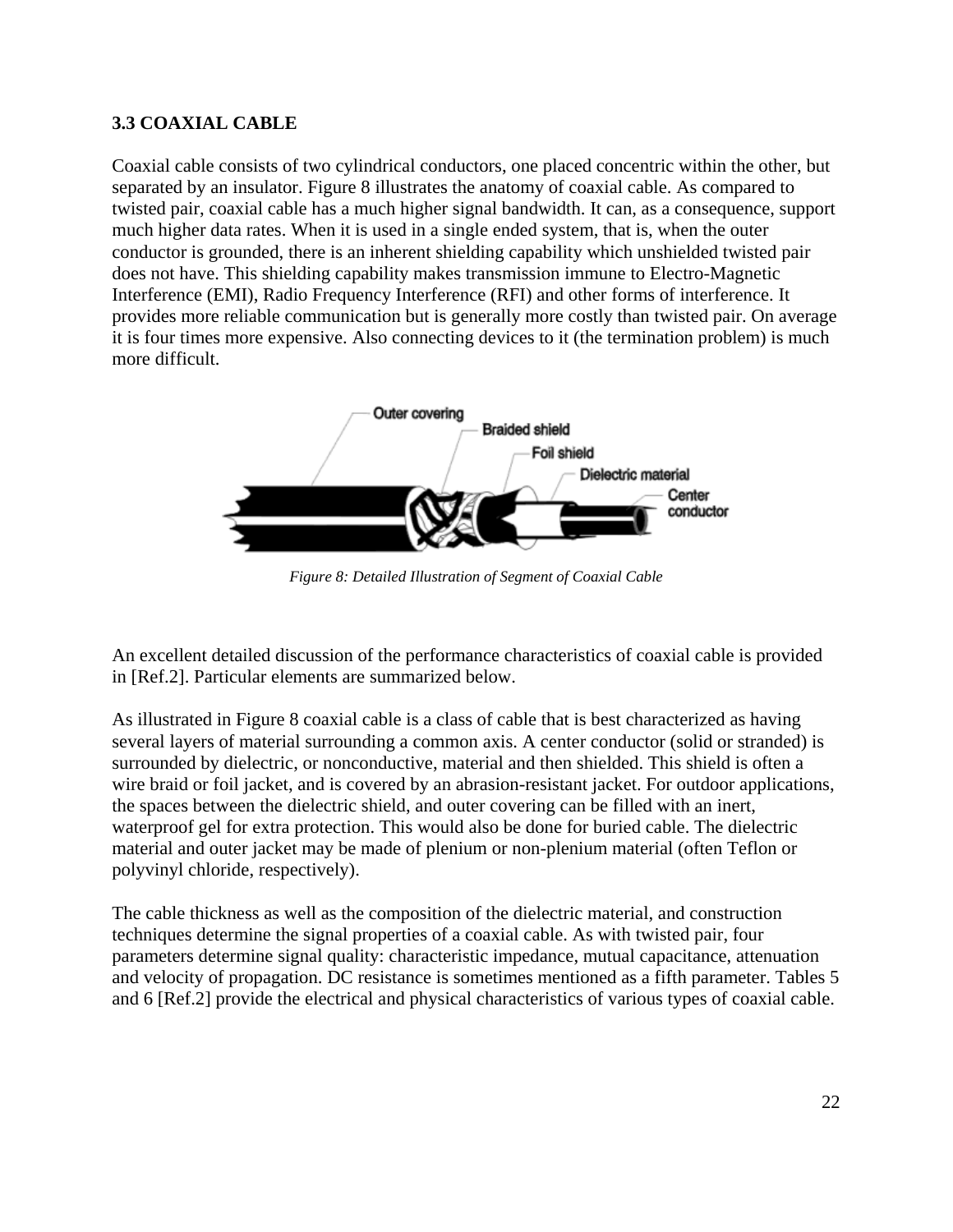| <b>Manufacturer</b> | Part<br>#              | <b>Cable</b>             | DC resistance<br>ohms/100' | <b>Nominal impedance</b><br>in ohms | Attenuation in dB/100 feet at<br>N MHz |           |           |           |
|---------------------|------------------------|--------------------------|----------------------------|-------------------------------------|----------------------------------------|-----------|-----------|-----------|
|                     |                        | <b>Designation</b>       |                            |                                     |                                        | 5         | 10        | 50        |
| Belden              | 9880                   | 10BASE5,<br><b>E'net</b> | 14.2                       | 50                                  | 0.19                                   | 0.37      | 0.52      | 1.70      |
| Belden              | 9880                   | 10BASE5,<br>E'net        | 14.2                       | 50                                  | 0.19                                   | 0.37      | 0.52      | 1.70      |
| Manhattan           | M41<br>80              | Thick Ethernet           | 14.2                       | 50                                  | N/A                                    | N/A       | N/A       | $\rm N/A$ |
| Carol               | C115<br>$\overline{4}$ | <b>Thick Ethernet</b>    | 18.7                       | 52                                  | N/A                                    | N/A       | N/A       | 1.3       |
| Carol               | C115<br>$\overline{2}$ | Thick Ethernet           | 18.7                       | 52                                  | N/A                                    | N/A       | N/A       | 1.6       |
| Carol               | C501<br>5              | <b>Thick Ethernet</b>    | 12.4                       | 50                                  | N/A                                    | N/A       | N/A       | 1.1       |
| Belden              | 9907                   | 10BASE2,<br>E/net        | 95.0                       | 50                                  | 0.43                                   | N/A       | 1.30      | 2.91      |
| Belden              | 8990<br>7              | 10BASE2,<br>E/net        | 95.0                       | 50                                  | 0.43                                   | N/A       | 1.30      | 2.91      |
| Belden              | 8259                   | 10BASE2,<br>E/net        | 108.0                      | 50                                  | 0.44                                   | N/A       | 1.4       | 3.3       |
| Belden              | 9201                   | 10BASE2,<br>E/net        | 101.0                      | 53.5                                | 0.33                                   | N/A       | 1.2       | 3.1       |
| Carol               | C117<br>$\overline{4}$ | 10BASE2,<br>E/net        | 101.8                      | 53.5                                | N/A                                    | N/A       | N/A       | 3.1       |
| Carol               | C117<br>$\overline{c}$ | 10BASE2,<br>E/net        | 88.8                       | $50\,$                              | N/A                                    | N/A       | $\rm N/A$ | 3.2       |
| Carol               | C116<br>3              | Arcnet                   | 550.0                      | 93                                  | N/A                                    | N/A       | N/A       | $\rm N/A$ |
| Belden              | 9268                   | Arcnet                   | 417.0                      | 93                                  | 0.25                                   | $\rm N/A$ | 0.85      | 1.9       |
| Manhattan           | M42<br>76              | Arcnet                   | 412.0                      | 93                                  | N/A                                    | N/A       | N/A       | N/A       |

#### **Electrical Characteristics of Various Types of Coaxial Cable Obtained from Well Known Commercial Sources**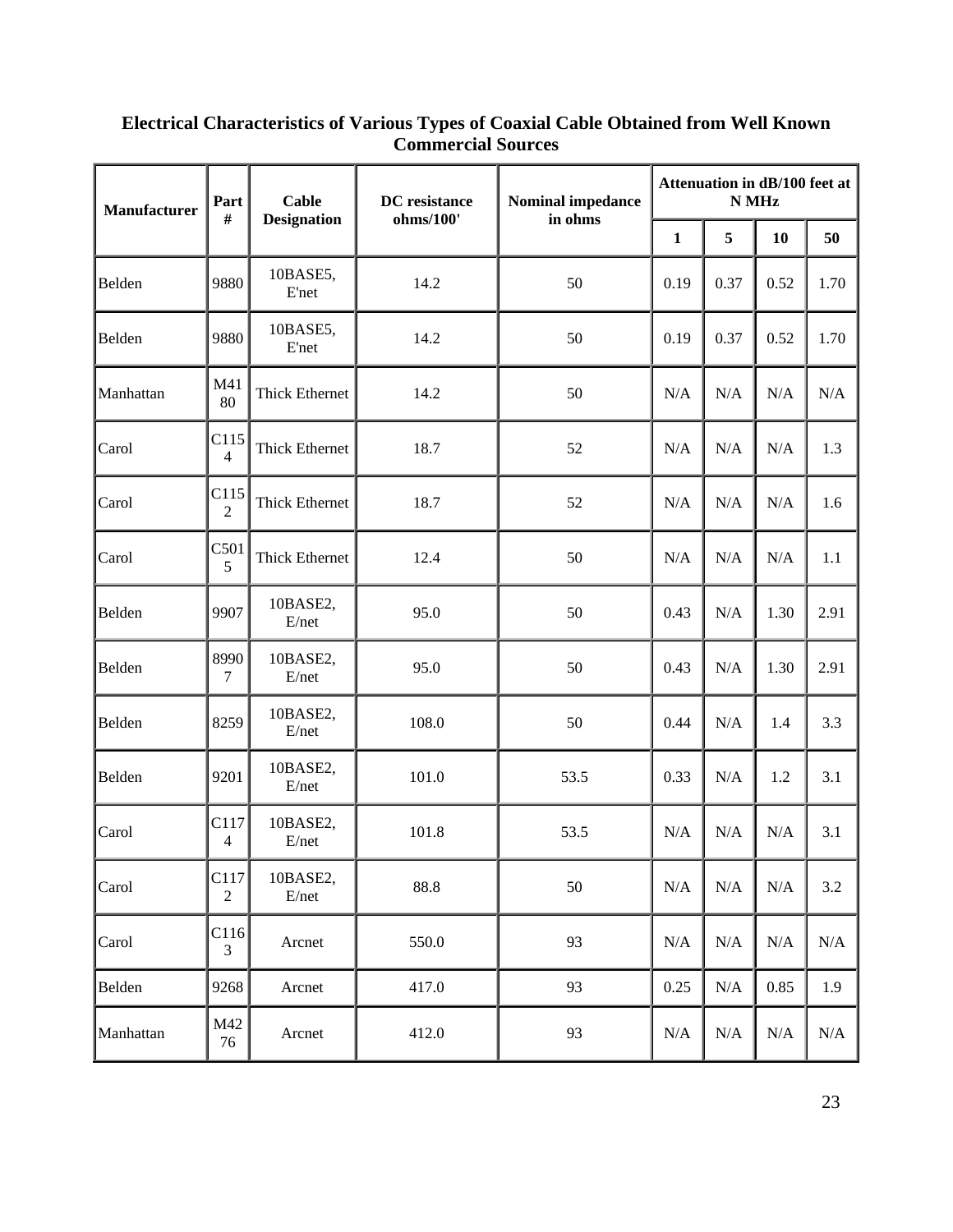| Table |  |
|-------|--|
|-------|--|

| <b>Manufacturer</b> | Part# | <b>Cable Designation</b> | Weight in<br>lbs./500 ft. | <b>AWG</b> | <b>Stranding</b> | <b>Nominal OD</b><br>(inch) |
|---------------------|-------|--------------------------|---------------------------|------------|------------------|-----------------------------|
| Belden              | 9880  | 10BASE5, E'net           | 14.2                      | 50         | 0.19             | 0.37                        |
| Belden              | 89880 | 10BASE5, E'net           | 14.2                      | 50         | 0.19             | 0.37                        |
| Manhattan           | M4180 | <b>Thick Ethernet</b>    | 14.2                      | 50         | N/A              | N/A                         |
| Carol               | C1154 | <b>Thick Ethernet</b>    | 18.7                      | 52         | N/A              | N/A                         |
| Carol               | C1152 | <b>Thick Ethernet</b>    | 18.7                      | 52         | N/A              | N/A                         |
| Carol               | C5015 | <b>Thick Ethernet</b>    | 12.4                      | 50         | N/A              | N/A                         |
| Belden              | 9907  | 10BASE2, E/net           | 95.0                      | 50         | 0.43             | N/A                         |
| Belden              | 89907 | 10BASE2, E/net           | 95.0                      | 50         | 0.43             | N/A                         |
| Belden              | 8259  | 10BASE2, E/net           | 108.0                     | 50         | 0.44             | N/A                         |
| Belden              | 9201  | 10BASE2, E/net           | 101.0                     | 53.5       | 0.33             | N/A                         |
| Carol               | C1174 | 10BASE2, E/net           | 101.8                     | 53.5       | N/A              | N/A                         |
| Carol               | C1172 | 10BASE2, E/net           | 88.8                      | 50         | N/A              | N/A                         |
| Carol               | C1163 | Arcnet                   | 550.0                     | 93         | N/A              | N/A                         |
| Belden              | 9268  | Arcnet                   | 417.0                     | 93         | 0.25             | N/A                         |
| Manhattan           | M4276 | Arcnet                   | 412.0                     | 93         | N/A              | N/A                         |

**Physical Characteristics of Various Types of Coaxial Cable Obtained From Well Known Commercial Sources**

*Table 6*

To get a feel for the meaning of these parameters observe Figure 9. It illustrates the combined effect of attenuation and capacitance on the transmitted signal at some distance from the source.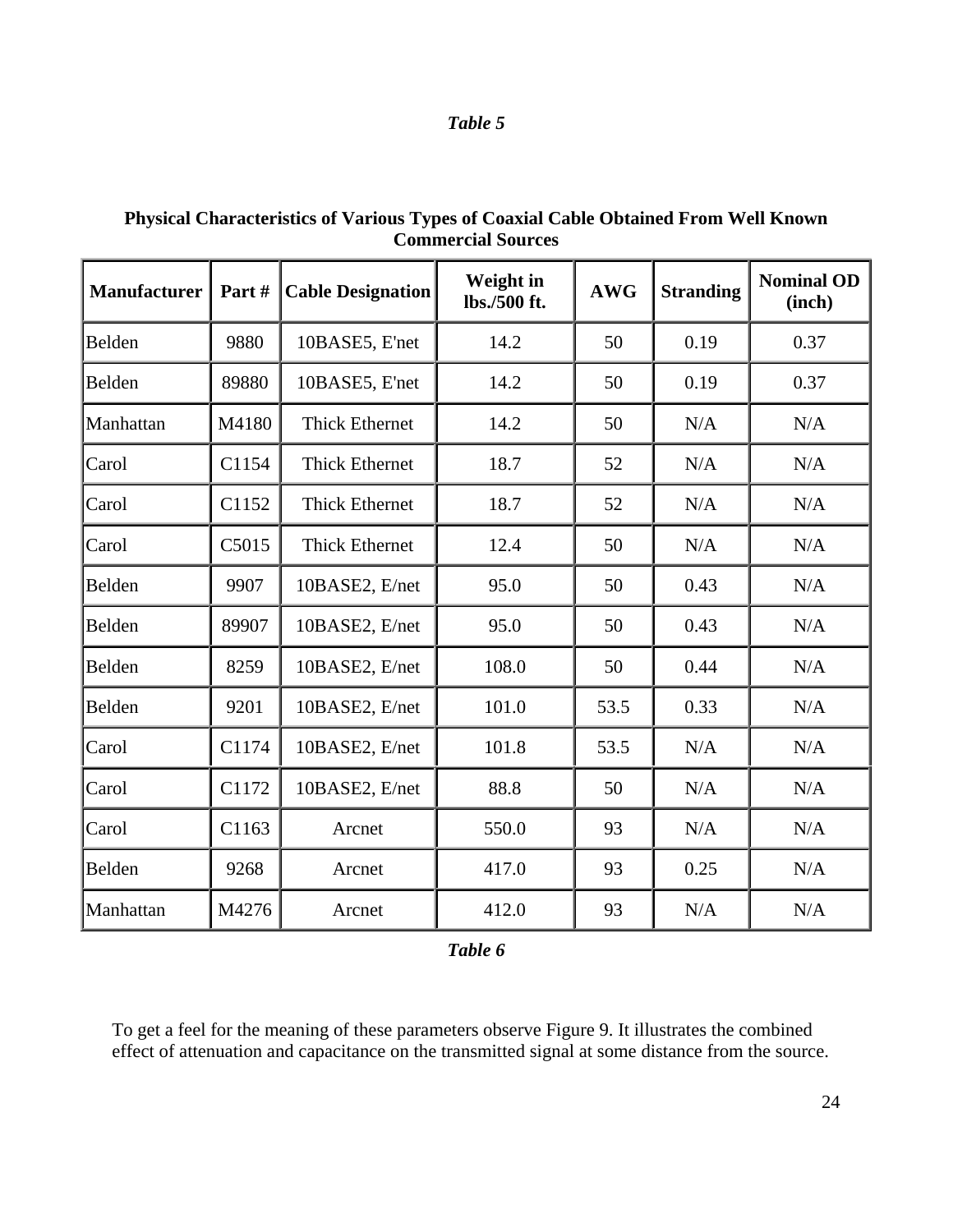

*Figure 9: Illustration Showing Mutual Capacitance and Attenuation Significantly Corrupting a Transmitted Signal on Coaxial Cable*

Determining the correct coaxial cable type for your application can be confusing. Several dozen types are available. The coaxial cable types most often encountered include RG-58, RG-58A, RG-58A/U, RG-58C/U, 802.3 thick and thin ETHERNET cable, RG-8, RG-8/U, RG-59,RG-62,RG-62A and RG-62A/U, all in polyvinyl chloride and plenum equivalents.

Many cable types, such as RG-58C/U, also meet military specifications, ("mil-specs") and may cost more due to the required certification testing.

Proper reference is made to [Ref. 2] as the original source of the figures and tables of this section.

### **3.4 FIBER OPTIC CABLE**

Fiber optic cable consists of a strand of glass or plastic. A gradient in the refractive index across the diameter of this strand allows the cable to act as a waveguide for light. This provides the essential communication connectivity. Figure 10 [Ref.3] shows the details of the structure of fiber optic cable.

Fiber optic cable is a cylindrical structure made of a dielectric material transparent in the visible and near-infrared region of the spectrum. This structure consists of an inner region called the "core," where light essentially propagates. It is surrounded by a region called "cladding." This outer region has a refractive index smaller than that of the core. It is this constraining condition which allows light to confined in the core region.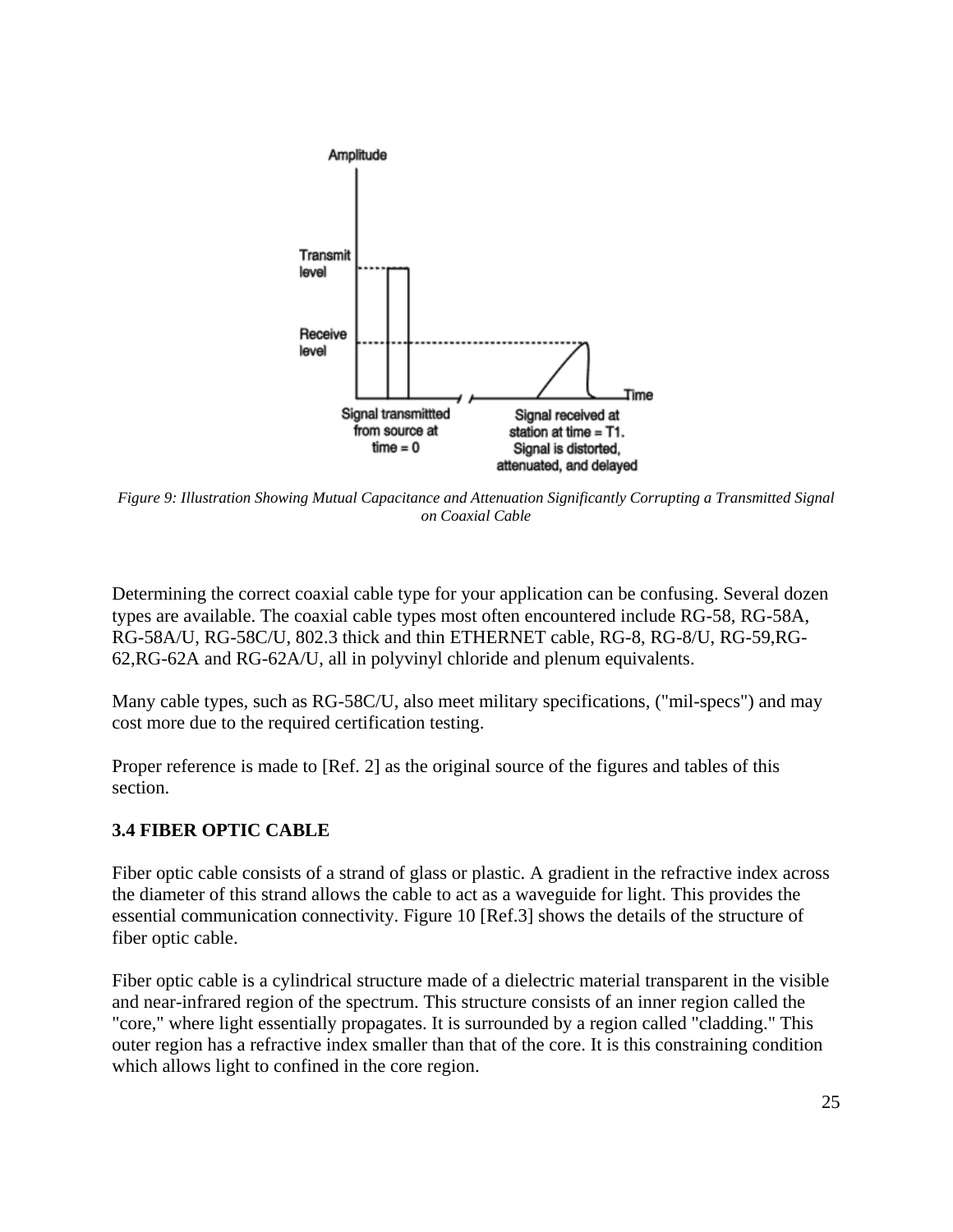The cladding also serves another function. It provides mechanical protection for the core. However, additional outer protection is usually needed for practical handling. Such additional protection typically consists of plastic material.

The basic material for the cladding is silica (SiO2). For increasing the core refractive index, germania (GeO2) is usually added to silica, while fluorine is typically added to decrease the silica refractive index, when needed.

There are many different fiber optic cable types. Fortunately, they can be conveniently grouped into three broad categories, step-index multimode fibers, graded-index multimode fibers and single mode fibers.



*Figure 10: General Structure of Fiber Optic Cable*

Step-index multimode fibers are characterized by a homogeneous core region with a constant refractive index. As to be expected they are surrounded by a cladding of lower refractive index. Step-index fibers were the first exceptionally low loss fibers to be developed. They have sizes of around 80 um for the core diameter, and 110 to 150 um for the cladding diameter. To date they have not found application in telecommunications outside the laboratory and have not been standardized.

Graded-index multimode fibers exhibit a refractive index profile n(r) (r is the radial coordinate with origin at the core axis). This features a gradual increase from a minimum value  $n(a)$  at the core-cladding boundary (generally coincident with the cladding value) to a maximum value of n(0), generally found at the core center. The main advantage of graded-index over step-index fibers is the greatly enhanced bandwidth. This is due to the fact that the speed of the different modes can be almost equalized by suitably shaping the index profile.

Single-mode fibers correspond to the core diameter of the optical fiber taking values comparable to the wavelength of the radiation to be propagated. Reaching this condition allows only the fundamental mode to be guided along the fiber. The most spectacular advantage of single-mode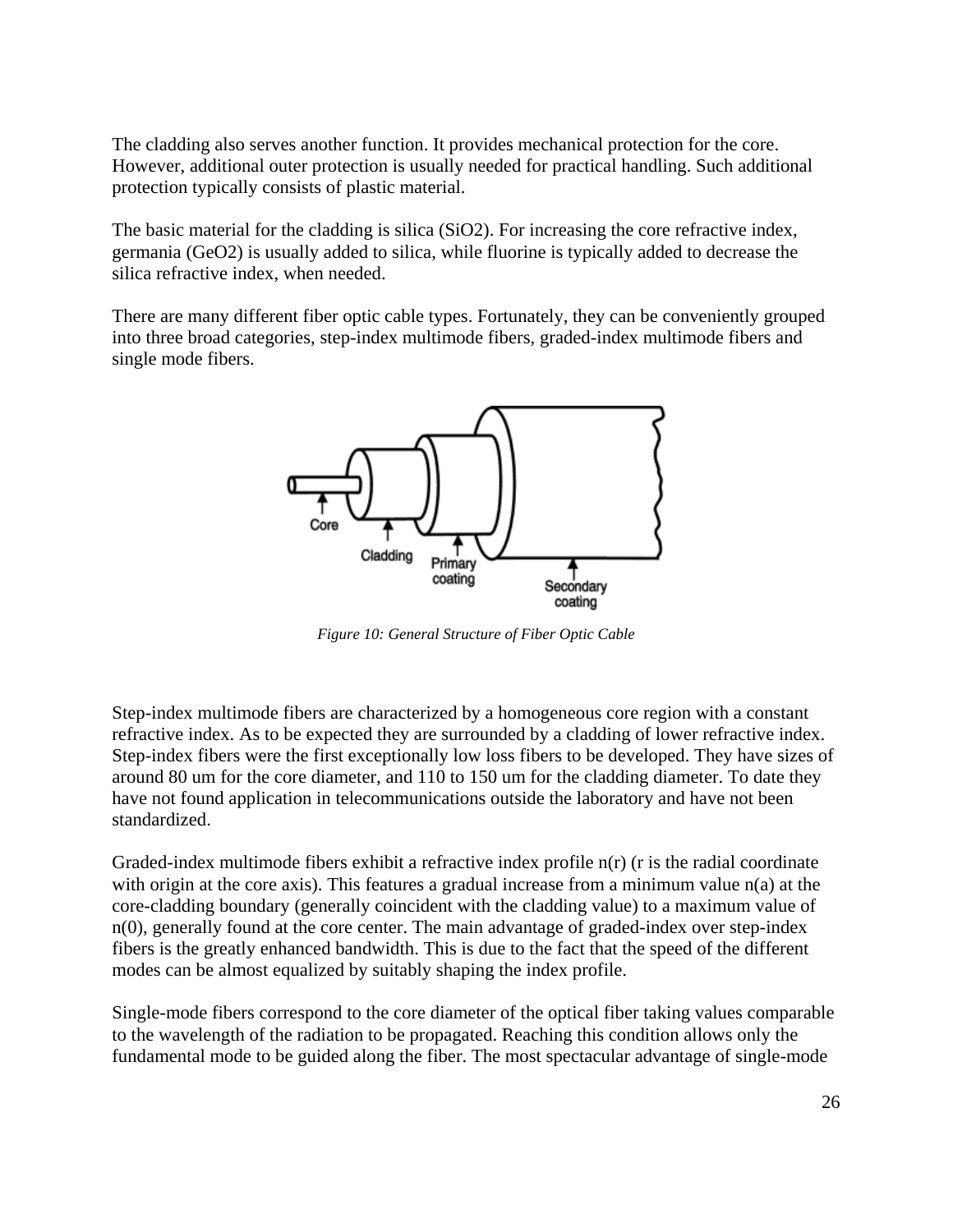fibers is the increase of bandwidth due to the absence of modal dispersion. The bandwidth limiting factor is essentially constituted by chromatic dispersion which in ordinary step-index profiles has zero value in the region around 1.3 um. As a consequence, with suitably narrow line width sources, the total bandwidth might be two or three orders of magnitude greater than in multimode fibers. Single-mode fibers have other advantages: lower loss, great upgrade capability in view of future ultra-high bandwidth transmission, easy and accurate system design, and compatibility with integrated-optics devices. For these reasons at longer distances than those used in premises data communications single-mode fibers are the only fiber type used. Of course, multi-mode fibers are perfectly acceptable for premises distances.

Essentially, fiber optic cable has a much higher bandwidth than both coaxial cable and twisted pair. Therefore, it has the ability to support much higher data rates. As the demand for bandwidth increases and the cost comes down this will become the media of choice.

The nature of fiber optic cable, the glass or the plastic material from which it is constructed, essentially allows it to have complete immunity to EMI, RFI and other forms of extraneous signals. It is a highly appropriate transmission media for the heavy industrial environment where such forms of interference are a problem. Fiber optic cable is immune to signal leakage and is secure against eaves dropping. It has a much higher reliability than either coaxial or twisted pair. Since fiber optic cable is nonconductive its use eliminates ground loop problems. It also does not need protection from electrical surges or lightning.

Against these advantages it is 25 times more expensive (on average) than twisted pair. Terminating devices to its ends is much more difficult and requires a high degree of skill by the field technician. But, there is some light at the end of this tunnel (No pun intended). Increased demand and utilization in expectation for bandwidth needs is causing cost to come down. Technician handling costs and more convenient termination techniques are likewise arising.

Most fiber optic cable in use today is optimized for operation at either wavelengths of 820 nm or 1300 nm. Table 7 [Ref.4] indicates the attenuation losses of cables at these wavelengths in various situations.

|            |                    | To desk              |                      | <b>Between closets   Between buildings</b> | <b>Intracampus</b>                               |        |  |
|------------|--------------------|----------------------|----------------------|--------------------------------------------|--------------------------------------------------|--------|--|
| Wavelength | Worst-case loss/km | $(328 \text{ feet})$ | $(600 \text{ feet})$ | $(1,000 \text{ feet})$                     | $(3,000 \text{ feet})$<br>$(8,200 \text{ feet})$ |        |  |
| 1820 nm    | 4 dB               | 0.4 dB               | $0.7$ dB             | $1.2 \text{ dB}$                           | $3.7 \text{ dB}$                                 | 10dB   |  |
| $1,300$ nm | dB                 | $0.1$ dB             | $0.2$ dB             | 0.3 dB                                     | 0.9 dB                                           | 2.5 dB |  |

|  | <b>Fiber Optic Cable Attenuation Losses at Premises Communications Distances</b> |  |  |  |
|--|----------------------------------------------------------------------------------|--|--|--|
|  |                                                                                  |  |  |  |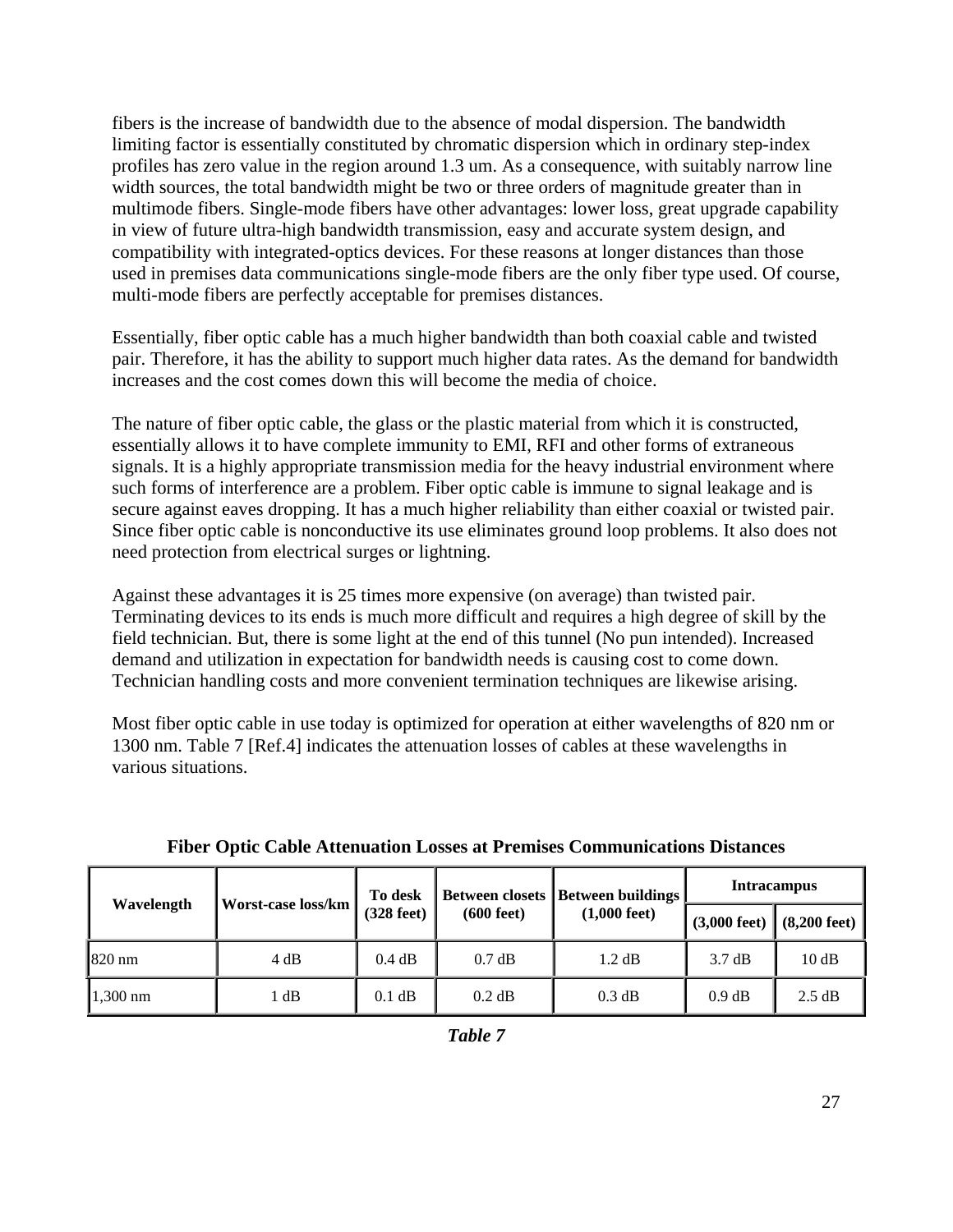## *CHAPTER 4*

### **EXTENDING DISTANCE - THE NEED FOR SHORT HAUL MODEMS**

When two data equipment units are to be connected together and the distance separating them is beyond the maximum specified for their common interface you may resort to extended low capacity cable. When the distance goes beyond the capability of this extended cable or you want the ability to increase the data rate at some future time then you can use signal boosting devices at the terminating ends in order to accomplish the transmission. These signal boosting devices come under a variety of different names. They are referred to as short haul modems, line drivers, or limited distance modems. In this book we will refer to these devices as short haul modems. Examples of some short haul modems manufactured by Telebyte are shown in Figure 11.



*Figure 11: Examples of Telebyte's Short Haul Modems*

Short haul modems differ in many attributes. It is often a challenge to pick the correct one for your application. Such modems differ with respect to: media driven, data rate supported at a specific distance, ability to serve asynchronous or synchronous traffic and being full duplex or half duplex. Some transfer data only. Others transfer data and control signals.

Along with this short haul modems differ in the way they are powered. Some short haul modems receive their power from a wall transformer while others receive power from a host computer.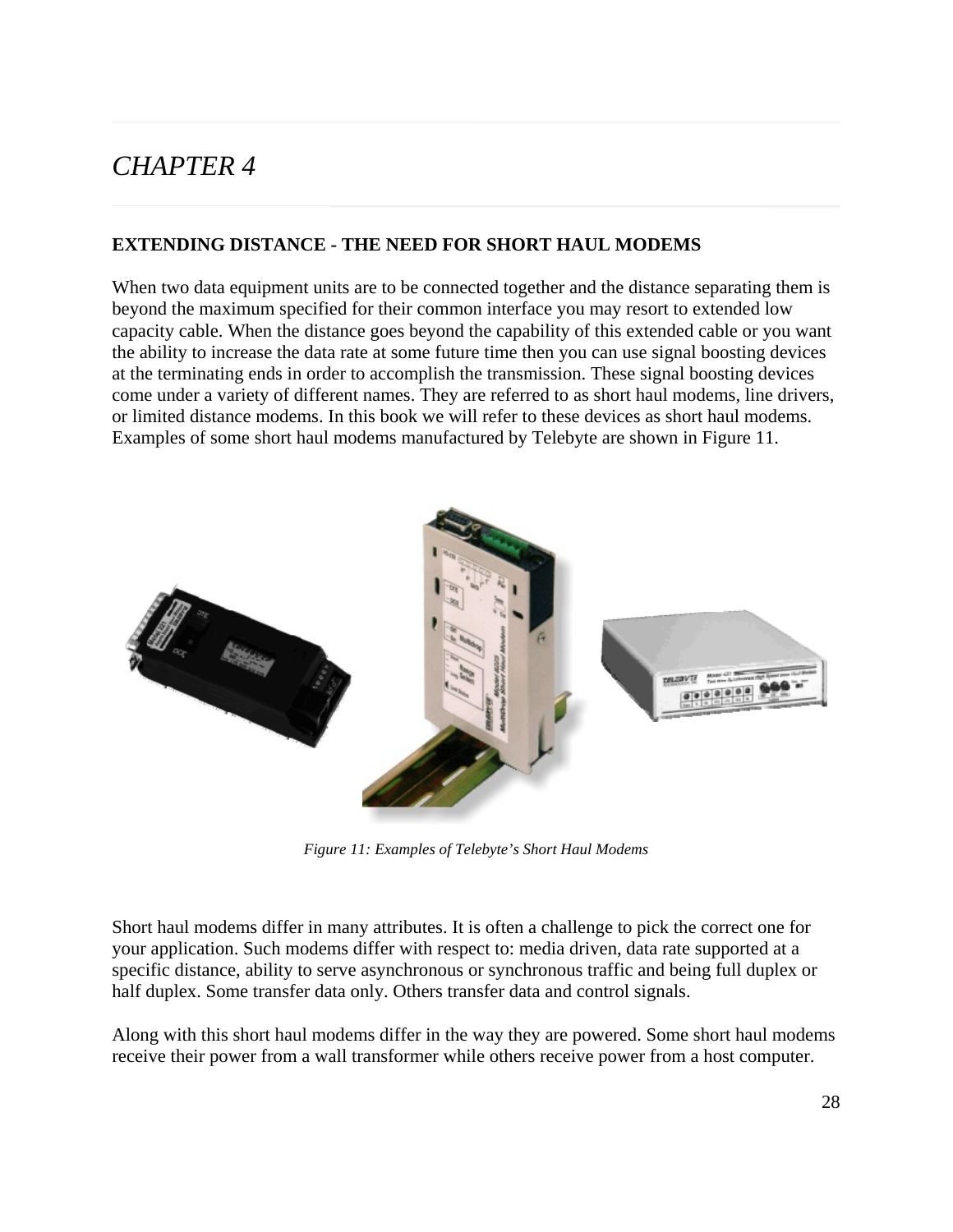Still others utilize power stealing and receive power from the interface signals themselves. The modems may also differ with respect to isolation. Finally, short haul modems have different types of indicators and diagnostic capabilities.

I hope to lead you through the variety of choices available for short haul modems. Most importantly, I hope to provide you with a STEP BY STEP METHODOLOGY for choosing the modem appropriate to your application and avoiding confusion. In any case if you still get confused then Telebyte's excellent customer service staff will help you. They are only an "800" telephone call away.

### **4.1 APPLICATION**

As a first step when presented with the need for a short haul modem take a look at the application! You need to answer a few simple questions:

Is the data to be transmitted asynchronous or synchronous (async or sync)? The answer allows you to choose either async or sync modems. Async modems cannot handle synchronous data but some sync modems can operate in an async mode, but they generally cost more. However, many people with a mixed async/sync traffic environment on their premises prefer to use only one type of modem and this leads them to using synchronous modems for all traffic even at a cost penalty.

Take a second look at the application! Do you need only one modem at each location or at one of the locations do you need multiple modems? The application may be just connecting one data equipment unit to only one other unit or it might be transferring data from one equipment unit to multiple sites. If you just need one modem at each location this leads you to the immediate choice of stand-alone modems. On the other hand if at one of these locations you need multiple modems to handle multiple simultaneous transmissions you can use rack mounted modems. This may occur if a multi-user computer system is at one location. These offer more features and are more convenient than having an aggregate of individual stand-alone modems grouped together. Furthermore, you usually are able to use one AC power source for all modems in the rack.

### **4.2 ENVIRONMENT**

Take a look at the environment in which communication is to take place! Is it an ordinary office on a single floor? Is it an entire office building where wires may have to be run along side of other electrical conductors through an elevator shaft? Is it a factory where heavy electrical equipment is operating, such as welding equipment, stamping machinery and the like?

If it is an ordinary office then it is probably benign relative to electrical interference such as EMI (Electro-Magnetic Interference) and ground loops. A benign environment does not really drive the choice of the modem. However, if it is one of the environments, where you have interference problems, there is an impact on modem choice. Interference influences the type of communication taking place.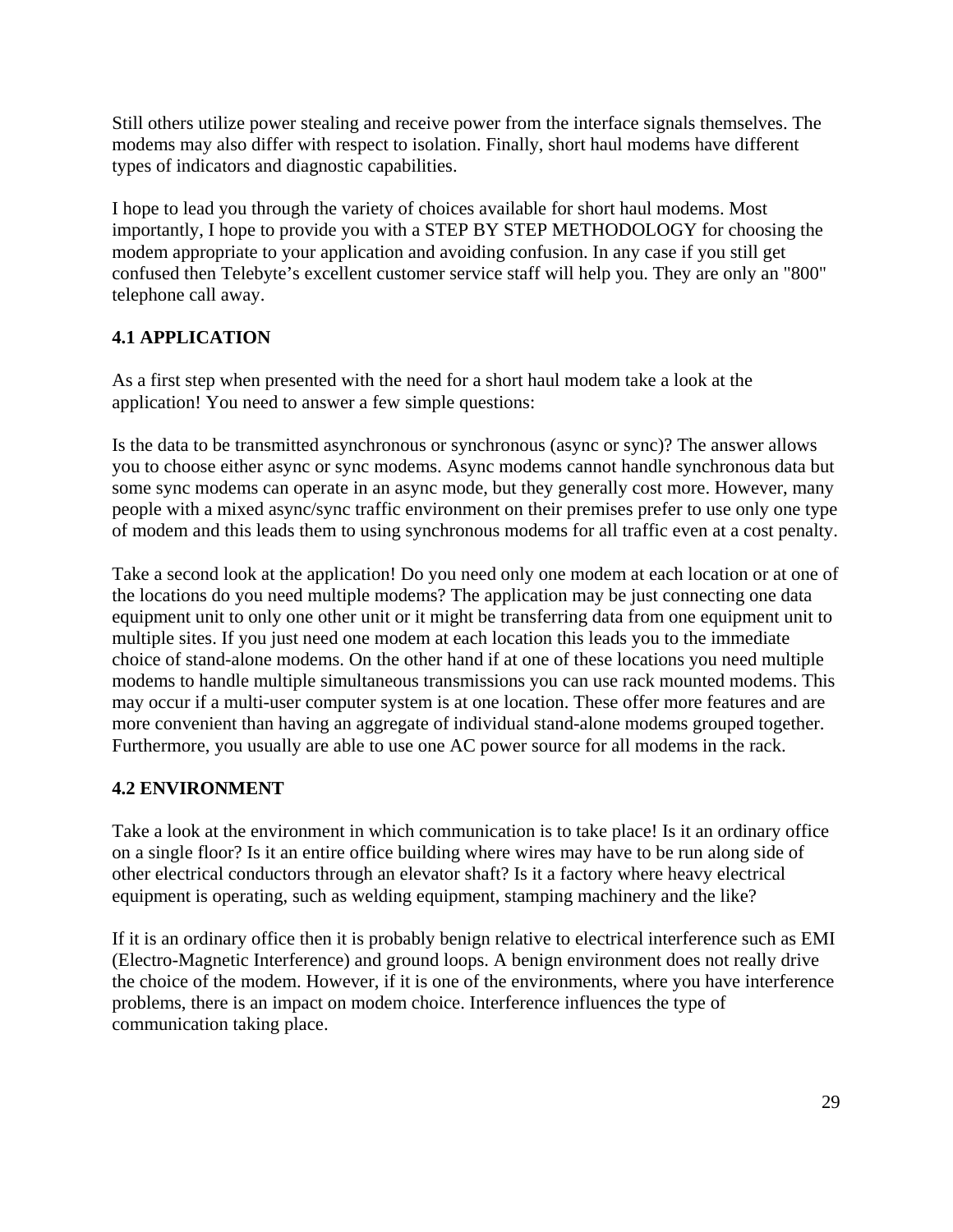Let's consider this non-benign situation where there is a possibility of EMI, common mode interference etc. In a non-benign environment you must consider the wiring of the building, the media at the outset. If the existing wiring is old you should consider replacing it. If you can afford it consider fiber optic cable. This cable allows the greatest accommodation to growth in traffic and provides the best protection against EMI. This is especially true in a heavy industrial environment. The use of fiber optic cable leads you immediately to choose short haul modems with fiber optic interfaces. If replacement with fiber optic cable is not possible make sure that you have twisted pair cable with shielding in this non-benign environment. But, make sure that the shielding is properly grounded. Use an optically isolated modem. This eliminates ground loops. Since Telebyte's Series 70 OPTICALLY ISOLATED short haul modems use differential current to drive the wire they can also protect against EMI and common mode interference.

Take another look at the environment in which the communication is to take place! If the communication is between two buildings then there is the potential for damage to equipment from lightning strikes. Even with buried wire a lightning strike one mile away may generate ground currents which can severely damage equipment. Choose a modem with built-in lightning protection or if you cannot find the appropriate modem obtain one within the constraints of the choices outlined above and use external lightning protection. Such protection devices will be discussed in Chapter 6.

### **4.3 SELECTION**

Next carefully look at your computer application in order to determine the maximum speed at which the data has to be transferred in order to run efficiently. Also look at the distance between the communicating equipment. Various vendors have tables indicating the speed versus distance capability of their modem products. Look at the interface required to the data equipment. See if it is the standard DB25 pin connector associated with an EIA-232C serial port or if it is a 9 pin DB9 connector used in PC AT or 386 com ports. Under the constraints of the considerations of the above paragraphs pick out one of the modems from the table of Telebyte's modem products given in Table 8.

Short haul modems may be either AC powered or host powered. AC powered modems require a wall transformer, the use of an outlet and are usually more expensive. However, They always have the correct power level for the internal components. They provide better performance for a wider mix of equipment and can support LED indicators.

Host powered modems are divided into two types, Control Signal Powered types and Data Powered types. The Control Signal Powered modem derives power from the control signal on the interface pins CTS/RTS or DSR/DCD/DTR. The Data Powered modem derives power from the data pins, TD and RD. Host powered modems are less expensive than AC powered modems and do not need a wall outlet. Data powered modems are typically more expensive than Control Signal Powered Modems since they require additional circuitry to generate the DC voltages from the Transmit Data signal. Furthermore, they only provide reliable communication with data equipment if the voltage levels are known to be well within operating range required by the modems.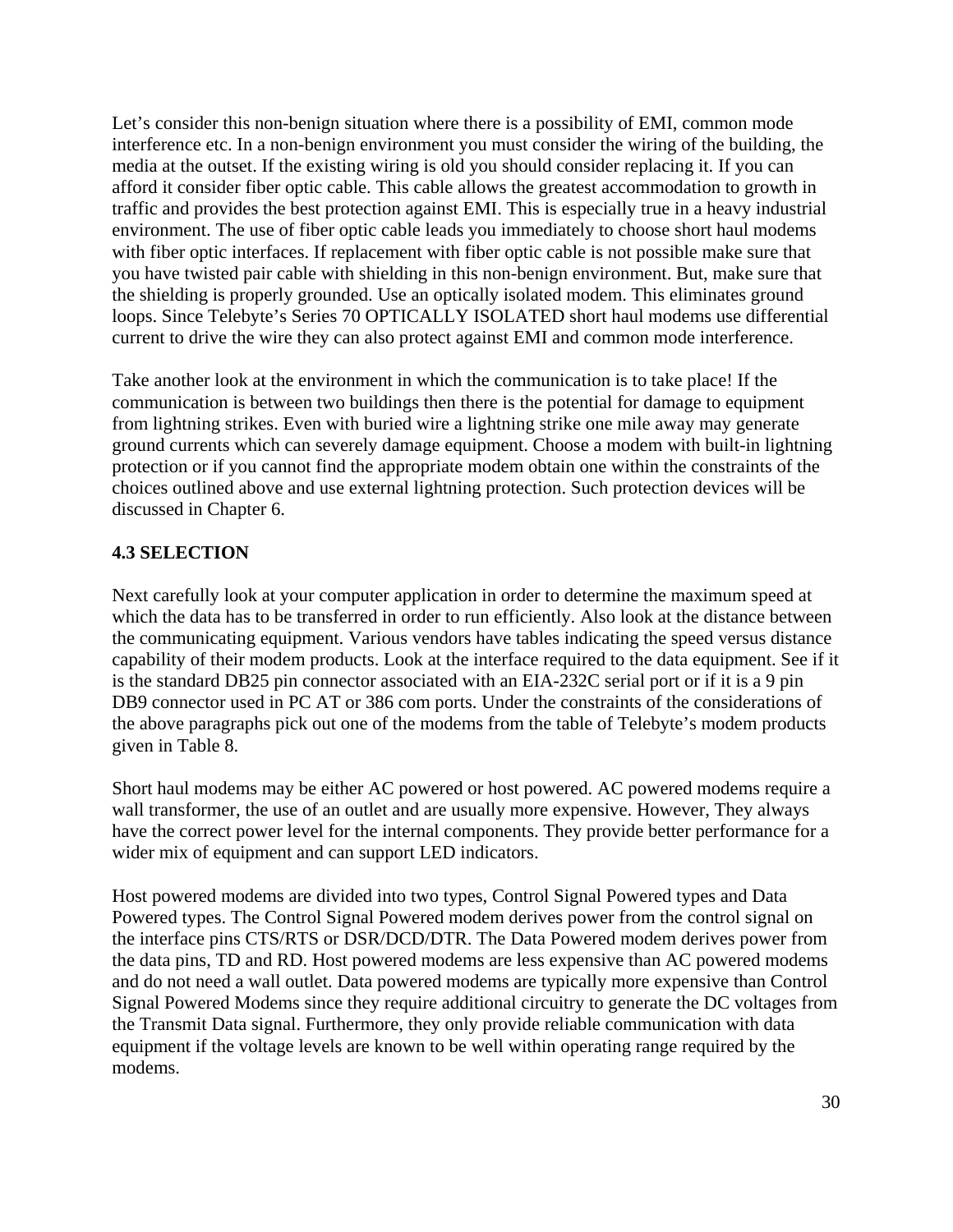Host powered modems cannot afford to use any power for LEDs therefore they are not utilized. If these visual aids are necessary AC powered units should be used.

Finally, look at the application and the need to transport either data only or data and handshake signals. Some short haul modems will only transmit data. Others will transmit both data and one or more control signals such as CTS, RTS etc. The control signals change at a rate far below the data rate. Their transmission allows handshakes to be effected. Usually, their transmission is executed by some type of "side channel" which of course adds to complexity and cost.

| <b>Model</b><br>(note1) | <b>Protocol</b> | Wire<br>or Fiber | <b>Full Duplex &amp;</b><br>Handshake | <b>Max</b><br><b>Speed</b><br><b>KBPS</b> | <b>Number</b><br>of Wires | <b>Number</b><br>of LED's/<br>LCD's | <b>Power</b><br><b>Source</b><br>(note2) | <b>Physical</b><br><b>Type</b><br>(note3) | List<br>Price |
|-------------------------|-----------------|------------------|---------------------------------------|-------------------------------------------|---------------------------|-------------------------------------|------------------------------------------|-------------------------------------------|---------------|
| 72A                     | <b>ASYNC</b>    | W                | N <sub>o</sub>                        | 19.2                                      | $\overline{4}$            | $\overline{2}$                      | AC                                       | <b>SA</b>                                 | \$99          |
| 75                      | <b>ASYNC</b>    | W                | N <sub>o</sub>                        | 19.2                                      | $\overline{4}$            | $\overline{4}$                      | DC                                       | <b>RM</b>                                 | \$125         |
| $77\,$                  | <b>SYNC</b>     | W                | Yes                                   | 19.2                                      | $\overline{4}$            | 6                                   | DC                                       | <b>RM</b>                                 | \$198         |
| 79                      | <b>ASYNC</b>    | W                | Yes                                   | 19.2                                      | $\overline{4}$            | $8\,$                               | DC                                       | <b>RM</b>                                 | \$195         |
| 91                      | <b>SYNC</b>     | W                | Yes                                   | 19.2                                      | $\overline{4}$            | $\boldsymbol{7}$                    | AC                                       | <b>SA</b>                                 | \$260         |
| 92                      | <b>SYNC</b>     | W                | Yes                                   | 19.2                                      | $\overline{4}$            | ---                                 | TD/PS                                    | <b>SA</b>                                 | \$175         |
| 201                     | <b>ASYNC</b>    | W                | No                                    | 19.2                                      | $\overline{4}$            | ---                                 | TD                                       | <b>SA</b>                                 | \$70          |
| 203                     | <b>ASYNC</b>    | W                | No                                    | 19.2                                      | $\overline{2}$            | ---                                 | TD                                       | <b>SA</b>                                 | \$82          |
| 209F                    | <b>ASYNC</b>    | W                | No                                    | 19.2                                      | $\overline{4}$            | ---                                 | TD                                       | <b>SA</b>                                 | \$72          |
| 214A                    | <b>ASYNC</b>    | W                | N <sub>o</sub>                        | 38.4                                      | $\overline{2}$            | $\mathbf{1}$                        | AC                                       | <b>SA</b>                                 | \$148         |
| 221                     | <b>ASYNC</b>    | W                | N <sub>o</sub>                        | 19.2                                      | $\overline{4}$            | <b>LCD</b>                          | TD                                       | <b>SA</b>                                 | \$95/\$72     |
| 224                     | <b>ASYNC</b>    | W                | Yes                                   | 19.2                                      | $\overline{4}$            | <b>LCD</b>                          | AC                                       | <b>SA</b>                                 | \$125         |
| 225                     | <b>ASYNC</b>    | W                | Yes                                   | 19.2                                      | $\overline{4}$            | <b>LCD</b>                          | TD                                       | <b>SA</b>                                 | \$120/\$99    |
| 226                     | <b>ASYNC</b>    | W                | Yes                                   | 19.2                                      | $\overline{4}$            | <b>LCD</b>                          | TD                                       | <b>SA</b>                                 | \$114/\$91    |
| 227                     | <b>ASYNC</b>    | W                | No                                    | 115.2                                     | $\overline{4}$            | <b>LCD</b>                          | TD                                       | <b>SA</b>                                 | \$109/\$86    |
| 271                     | <b>ASYNC</b>    | $\mathbf F$      | No                                    | 56                                        | 2 Fibers                  | $ -$                                | AC                                       | <b>SA</b>                                 | \$145         |
| 272                     | <b>ASYNC</b>    | $\mathbf F$      | No                                    | 2500                                      | 2 Fibers                  | $---$                               | AC                                       | <b>SA</b>                                 | \$152         |
| 274                     | SYNC/ASYNC      | ${\bf F}$        | Yes                                   | 256                                       | 1 Fiber                   | 6                                   | AC                                       | <b>SA</b>                                 | \$425         |
| 276                     | <b>ASYNC</b>    | $\mathbf F$      | No                                    | 1000                                      | 2 Fibers                  | ---                                 | AC                                       | <b>SA</b>                                 | \$152         |
| 277                     | <b>ASYNC</b>    | ${\bf F}$        | No                                    | 1000                                      | 2 Fibers                  | $\overline{4}$                      | AC                                       | <b>SA</b>                                 | \$275         |

**Short Haul Modem Selection Guide**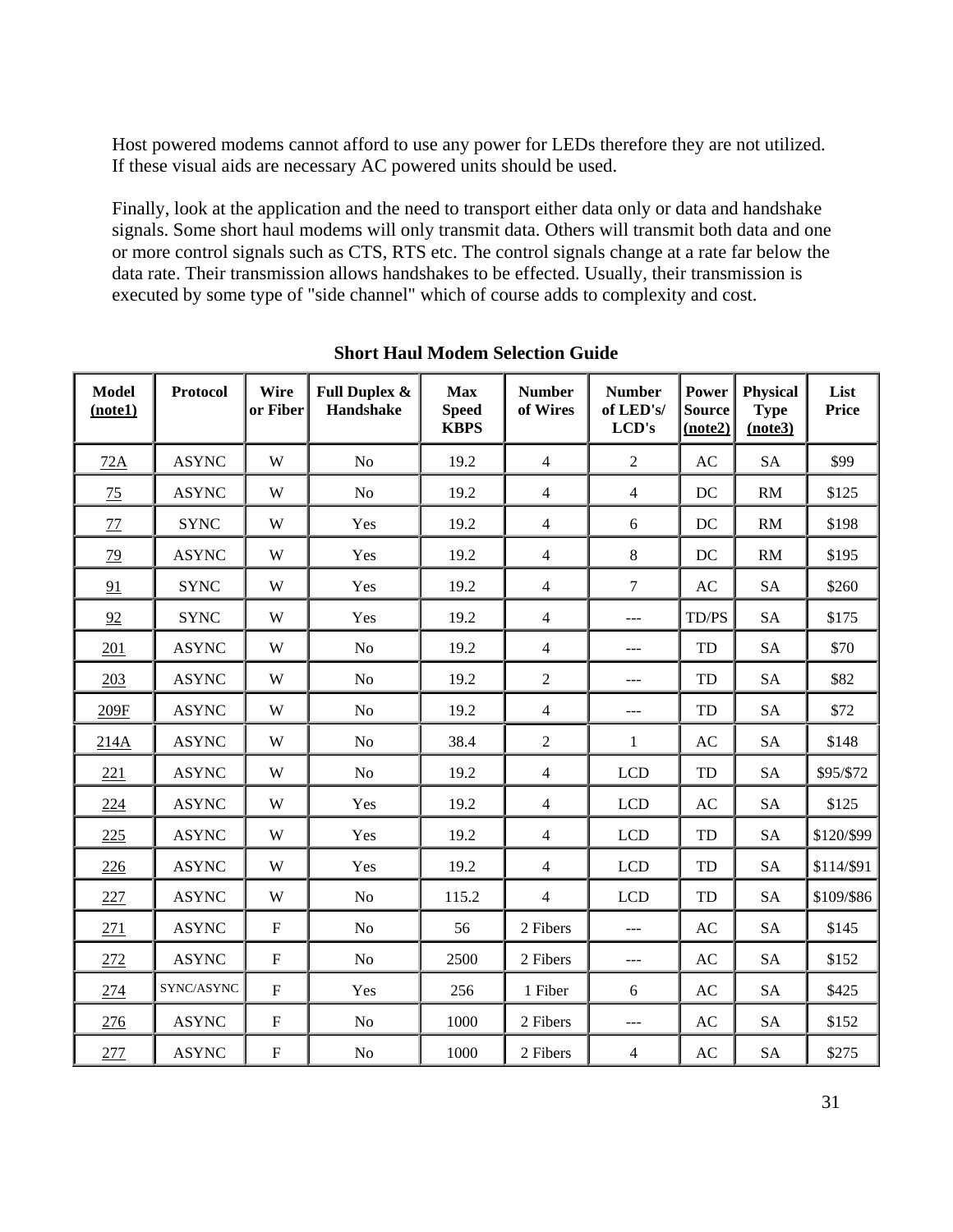| 278  | <b>SLIP/PPP</b> | F | Yes | 115.2 | 2 Fibers       | 10             | AC | <b>SA</b>  | \$298  |
|------|-----------------|---|-----|-------|----------------|----------------|----|------------|--------|
| 420  | <b>SYNC</b>     | W | Yes | 128   | $\overline{4}$ | 6              | AC | <b>SA</b>  | \$475  |
| 431  | <b>SYNC</b>     | W | Yes | 128   | 2              | 6              | AC | <b>SA</b>  | \$575  |
| 681  | HDSL            | W | Yes | 128   | $\overline{4}$ | <b>LCD</b>     | AC | <b>SA</b>  | \$1195 |
| 8361 | <b>ASYNC</b>    | W | No  | 115.2 | $\overline{4}$ | $\overline{2}$ | AC | <b>DIN</b> | \$250  |
| 8362 | <b>ASYNC</b>    | W | No  | 38.4  | $\overline{4}$ | 2              | AC | <b>DIN</b> | \$266  |

#### *Pick the Modem That's Best for Your Allpication*

*Notes:*

1. All standalone Short Haul Modems except Models 209, 420, 431, 91, and 92 are available with male or female RS-232 connectors.

Please specify M or F when ordering.

Model 209F is a DB9 female connector to match the PC com port of a PC

Model 431 has a DB25 female connector.

2. Power Source: TD = Transmit Data, PS = Power Stealing (takes power from pins 4,5,6,8, or 20),  $DC = Host Powered$ ,  $AC = Self Powered$  (comes with a wall mounted transformer.)

3. Physical: Standalone (SA) or Rack Mount (RM)

#### *Table 8*

#### **4.4 PC EXTENDERS**

We have said that a short haul modem is essentially a signal boosting device for connecting data equipment over long premises distances. There are a number of devices similar to the short haul modem but specifically oriented to the needs of the Personal Computer (PC). Basically, they allow the PC to operate remotely from its attached, external components. These are usually referred to as Printer, Mouse, Video Display or Keyboard Extenders. They are not widely available but they are available. They are principally used on the trading room or factory floor where the PC user may be quite remote from the PC itself.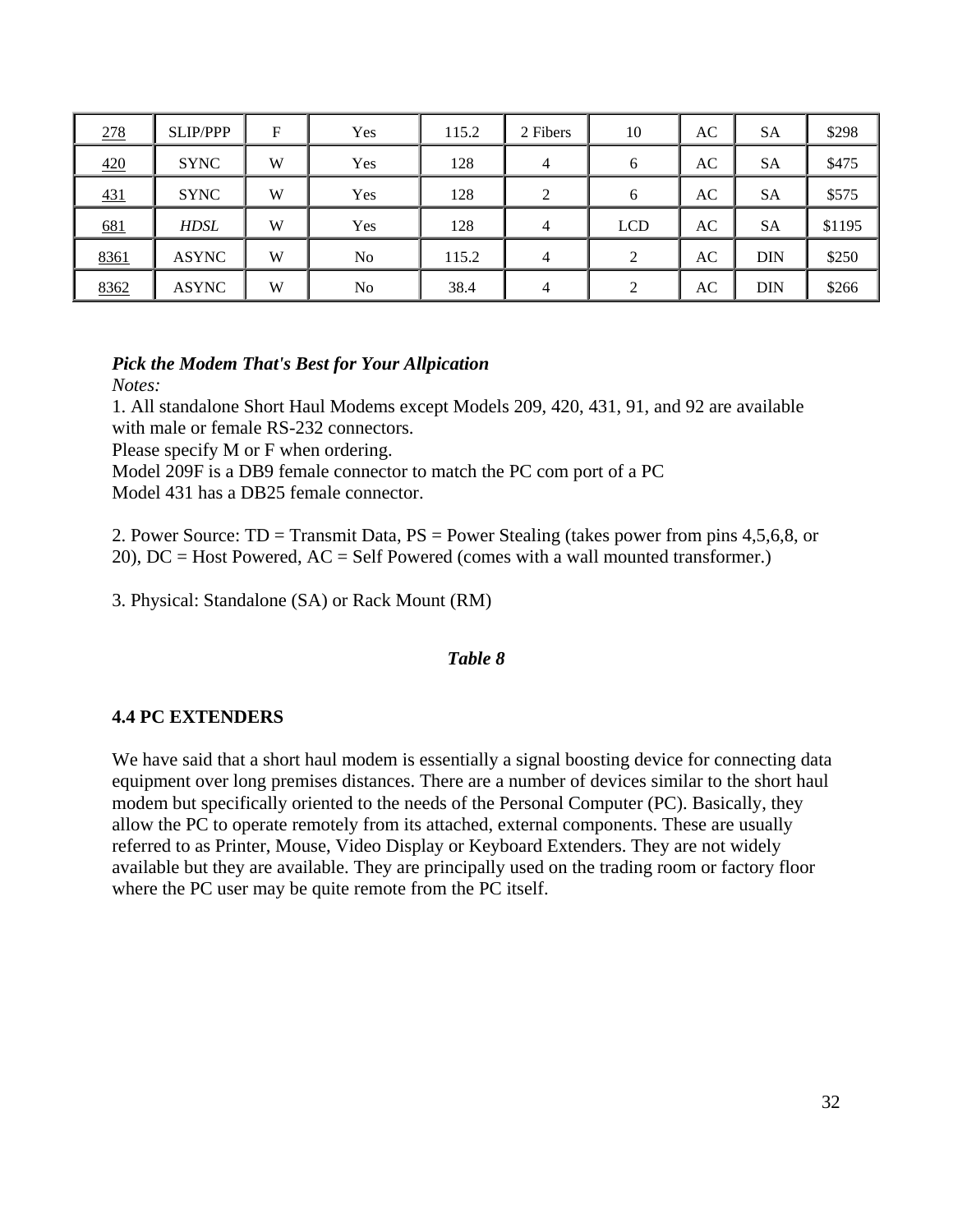### *CHAPTER 5*

### **RESOURCE SHARING**

Within the premises data communication environment economies can be gained by sharing resources. Such resource sharing may take a number of different forms. The communication capacity, that is the actual cable, can be shared by a number of different data sources or their applications. Communication and peripheral equipment can also be shared.

### **5.1 MULTIPLEXING**

Let's consider the problem of capacity sharing first. If you were to take a careful look at the actual cable connecting a single pair of communicating data equipments you would find that its signalling capacity, the rate at which it can transfer data, probably far exceeds the needs of the particular data processing application being run. To the point, of course the cable can be used to connect a single data equipment type to another isolated data equipment type. However, in general, the data transferred in a single application is far less than the actual capability of the wire. You can then conclude that the single cable need not be dedicated just to a single pair of communicating data units. Rather, it can be shared among a number of different users.

You may ask how may this sharing occur and the resultant cable cost reduction be achieved? It is really quite simple. Consider the top illustration, Figure 12. Here is a group of different terminals. Also shown is a multi-user computer to which the terminals must be connected. the computer may be somewhere else on the premises perhaps in the basement of the office building.

When the terminals are scattered throughout the building the most straightforward approach to connecting them to the computer is also probably (close to) the most economical. This is shown in the middle illustration of Figure 12. Here, each terminal has its own dedicated pair of wires connecting it to the computer. Short haul modems are used for signal boosting if required.

When the group of terminals is not scattered but clustered in the same office or floor there is a more economical alternative. A single cable pair has the capability to effect the transfer of the data from all the terminals. Consequently, the cluster of terminals can share the single cable bringing about a savings in cabling and equipment costs. A device called a short haul multiplexer is required to bring about the efficient and reliable sharing of the single cable. The bottom illustration of Figure 12 shows this. The cabling cost here is one-sixth that of the the situation shown in Figure 12B with the terminals at the same locations. Of course, one has to compare the cost of the short haul multiplexer with its significant intelligence with that of the distinct short haul modem pairs to determine the actual cost savings.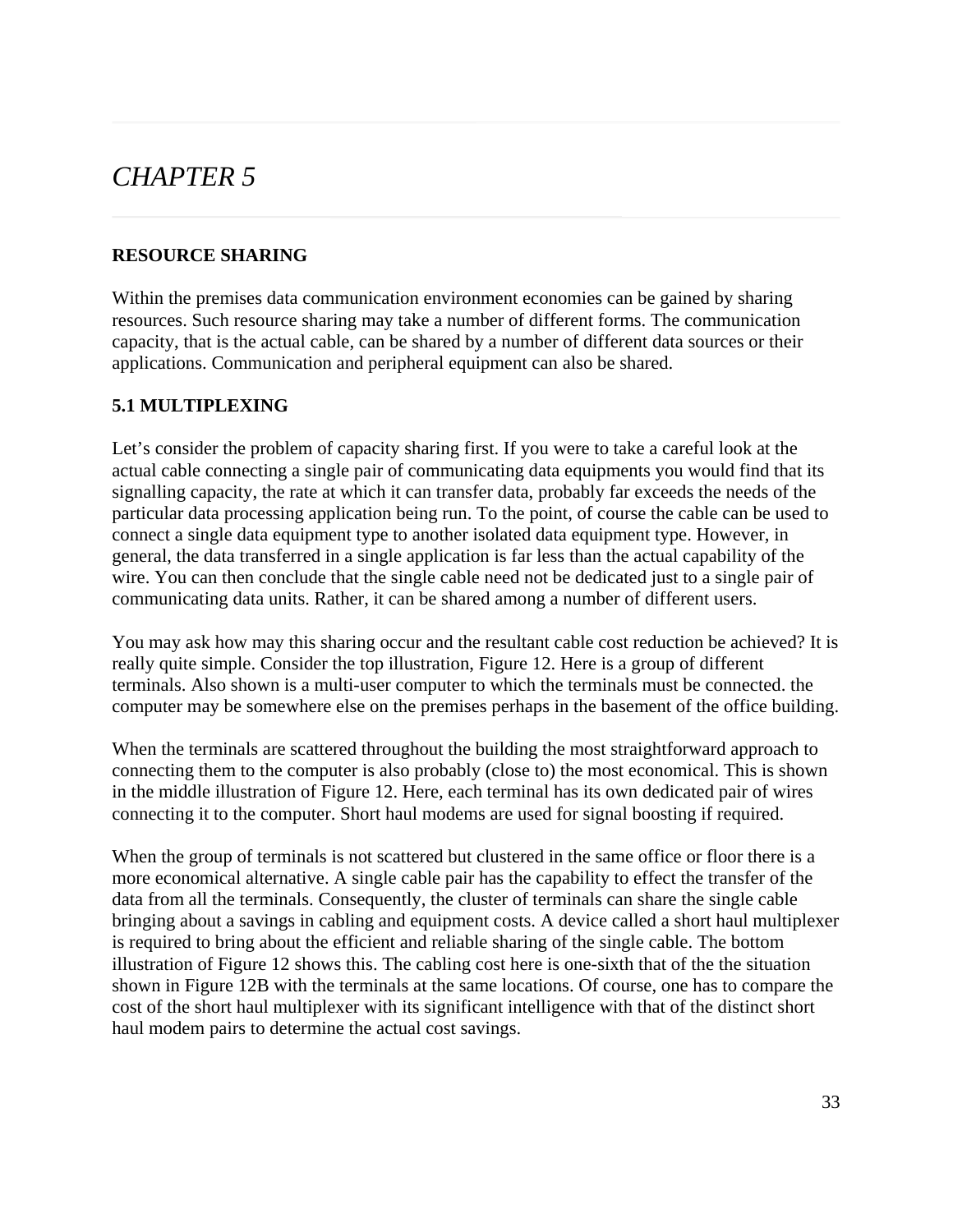

*Figure 12A:Terminal Cluster Isolated from Multi-user Computer*



Note:All Terminals Use Short Haul Modems to Support Cable Lengths in Excess of 50 Feet

*Figure 12B:Terminals in cluster each connected by dedicated cables to multi-user computer*



*Figure 12C:Terminals sharing a single cable to multi-user computer by multiplexing*

Different short haul multiplexers manufactured by Telebyte are shown in Figure 13.



*Figure 13: Telebyte Short Haul Multiplexers*

Short haul multiplexers operate in a number of different ways. The most common way is to share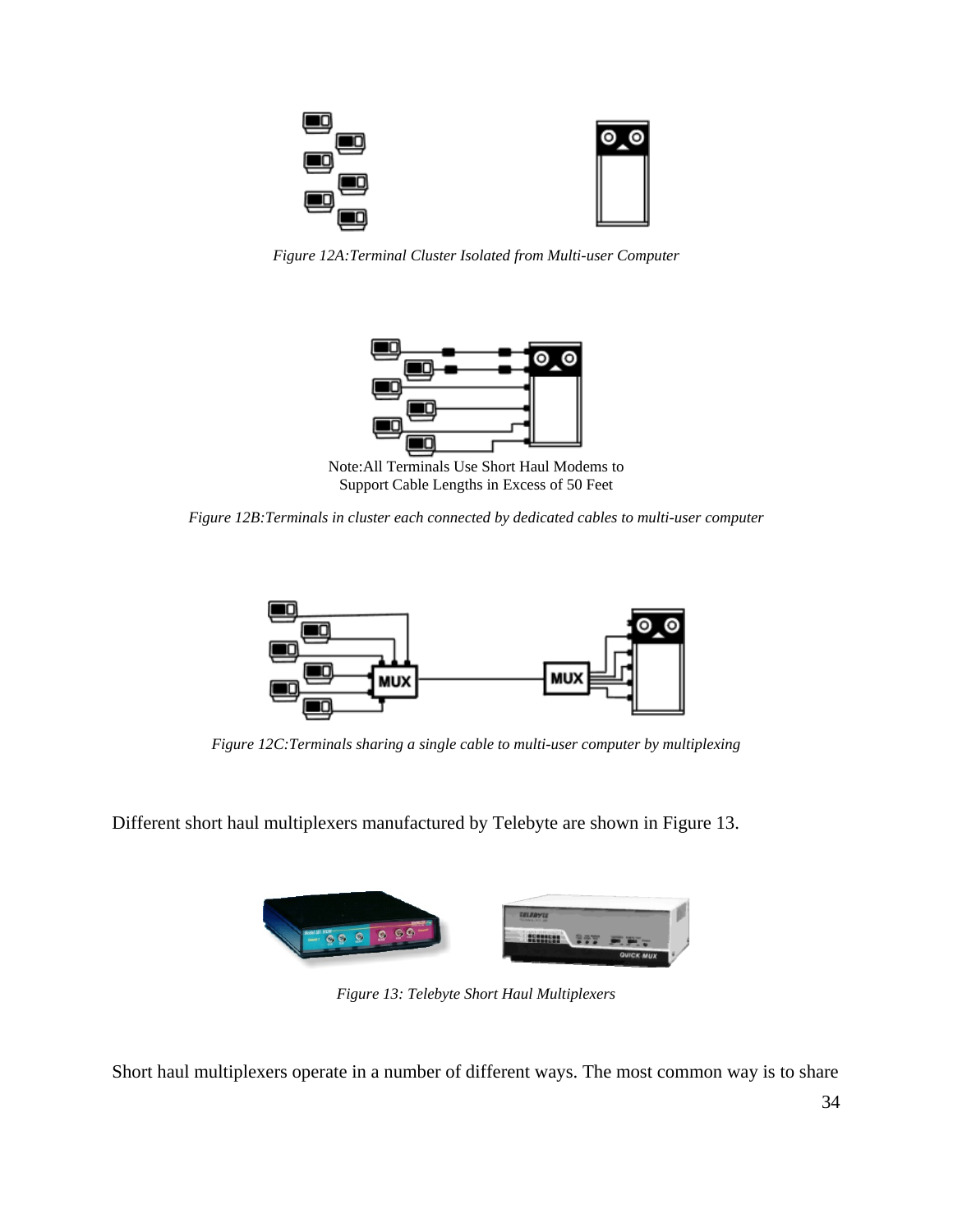time on the cable between the different terminals. This is usually referred to as time division multiplexing (TDM). More advanced forms of short haul multiplexers, such as the Telebyte Model 570 Quick Mux, have the ability to incorporate bi-directional control signals for each terminal. Short haul multiplexers generally incorporate specialized short haul modems necessary to effect the signaling on the line.

When considering short haul multiplexing as an economic measure in your premises data communication environment you should be aware of a number of different issues. These are brought to your attention now.

To begin with there is the number of ports that the short haul multiplexers can support. This limits the number of terminals that can be plugged into it and can share the cable.

Be aware of the port speed. This limits the maximum data that can be transferred from a data equipment unit into the multiplexer.

Pay attention to the aggregate speed on the output side of the multiplexer driving the line. You obviously need transmission media which can support the aggregate speed.

Be concerned with the possible problem of lightning protection. Often the situation arises where the cluster of terminals is located in one building and the multi-user computer is in another building. The interconnecting line must be protected. Even if buried it is subject to lightning strikes and appropriate lightning protection must be present.

Within short haul multiplexers there are a number of different types. Some are stand-alone, others are integrated as cards within the computer themselves.

Finally, be concerned with the transmission media employed. Besides short haul multiplexers for twisted pair cable there are ones which interface fiber optic cable. Telebyte's Model 575 short haul multiplexer mated with Model 275 adapter is one such example.

### **5.2 PORT SHARING**

Port sharing devices allow a number of different DTE's to share the same peripheral such as a printer, plotter, or a high speed modem. This sharing can be accomplished via a simple mechanical switch or sophisticated electronic devices. With simple devices there is an external switch, which physically must be thrown to allow one data equipment unit to seize control of the peripheral. Somewhat more complicated than the mechanical port sharing devices are equipments which are active and allow terminals or computers to share expensive peripherals. Such devices generally go under the name of modem sharing units, peripheral sharing units or modem allocating units. These allow computers or terminals to share the peripherals on a contention basis. The sharing unit resolves the contention. Usually, these devices operate by polling the connecting terminals, seeing which has raised an RTS flag thus requesting use of the peripheral. The sharing unit then grants the requesting terminal access to the peripheral terminal while keeping other terminals waiting for its use.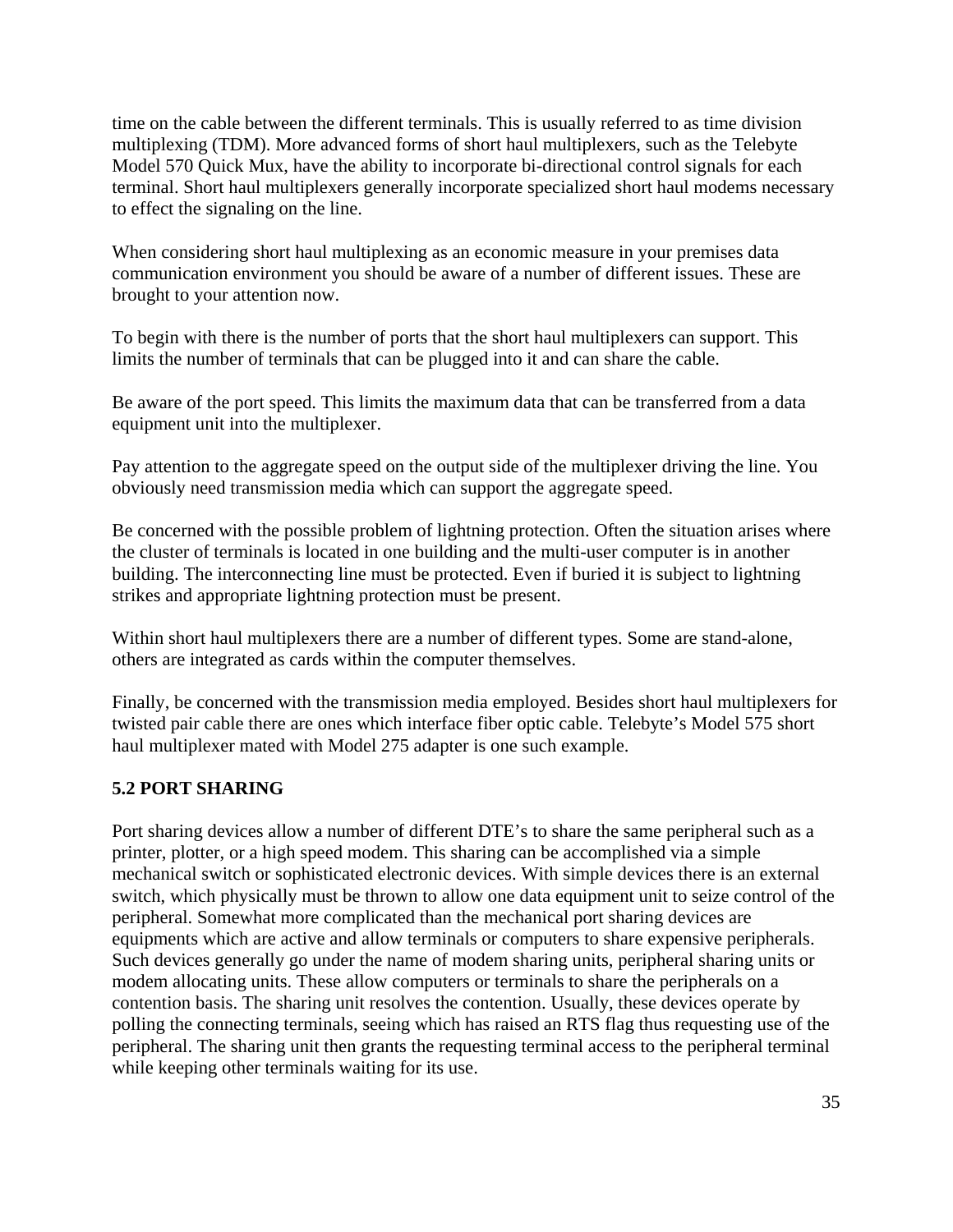

*Figure 14: Telebyte's Port Sharing Devices, Models 335 and 576*

When considering such sharing units there are a number of facts which you must know. To begin with know the number of ports, that is the number of terminals which can share the peripheral and the signal lines supported. You must know the speed which data can be transferred through the device to peripheral. You would like to know the dwell time and polling cycle time. In other words know how long it will take for the sharing device to connect you through to the peripheral beginning with the first service request if nobody else is demanding connection. You would like to know if received data is routed only to the selecting terminal or broadcast to all connecting devices. Finally, you would like to know if the sharing unit has internal buffering so that it can save data if the connecting terminal or peripheral is not ready to receive it and control signals cannot effectively throttle the flow.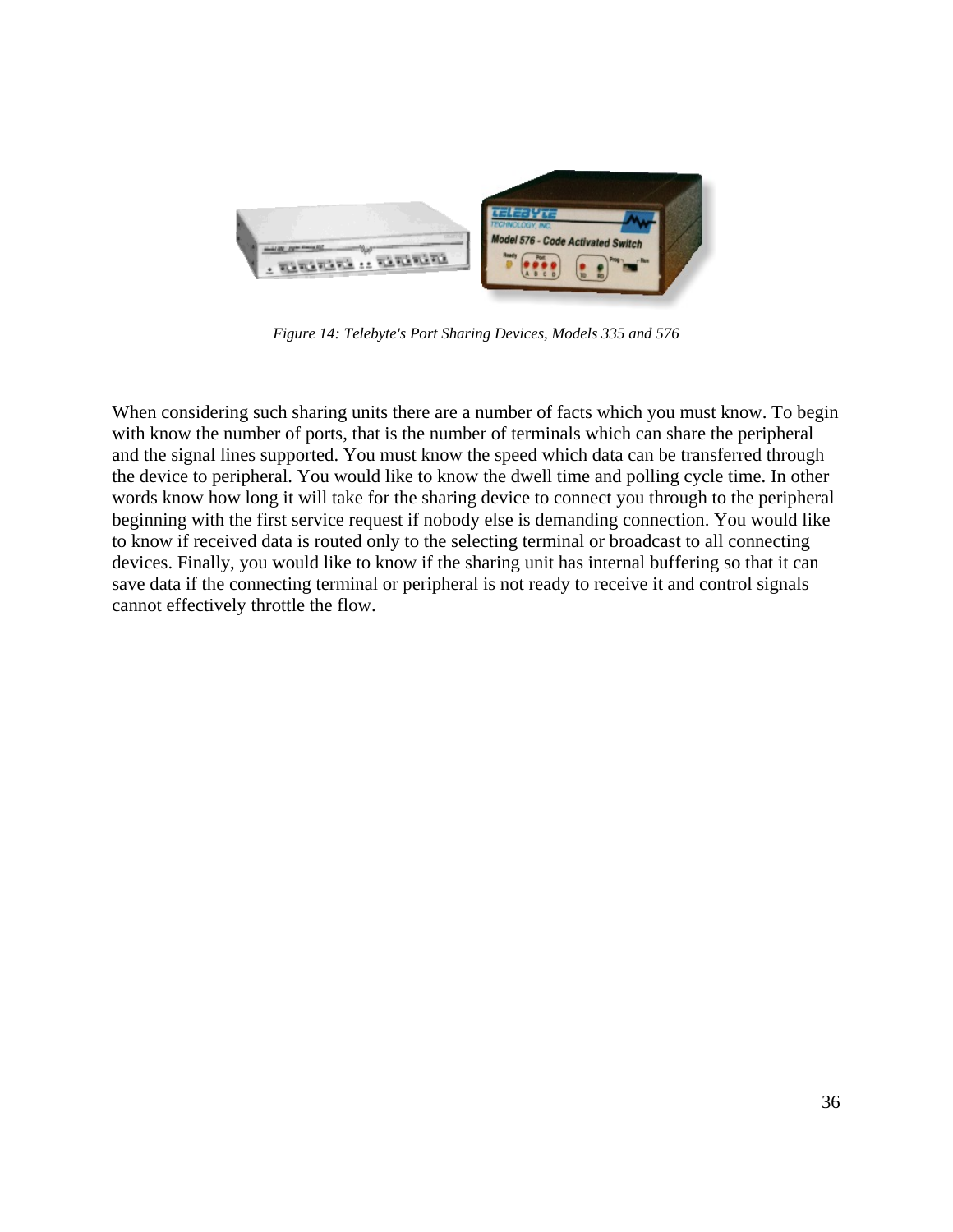## *CHAPTER 6*

### **LIGHTNING AND .... SURGE PROTECTION**

I have alluded to the possible problems caused by lightning and also by other electrical surges in the premises data communications environment. It is now the place to discuss these at more length. Lightning has long fascinated the technical community. Ben Franklin studied lightning's electrical nature over two centuries ago and Charles P. Steinmetz generated artificial lightning in his General Electric laboratory in the 1920's. As someone concerned with premises data communications you need to worry about lightning. Here I will elaborate on why, where and when you should worry about lightning. I'll then discuss how to get protection from it.

### **6.1 WHY WORRY ABOUT LIGHTNING?**

It is unfortunate, but a fact of life, that computers, computer-related products and process control equipment found in premises data communications environments can be damaged by highvoltage surges and spikes. Such power surges and spikes are most often caused by lightning strikes. However, there are occasions when the surges and spikes result from any one of a variety of other causes. These causes may include direct contact with power/lightning circuits, static buildup on cables and components, high energy transients coupled into equipment from cables in close proximity, potential differences between grounds to which different equipments are connected, miswired systems and even human equipment users who have accumulated large static electricity charge build-ups on their clothing. In fact, electrostatic discharges from a person can produce peak Voltages up to 15 kV with currents of tens of Amperes in less than 10 microseconds.

A manufacturing environment is particularly susceptible to such surges because of the presence of motors and other high voltage equipment. The essential point to remember is, the effects of surges due to these other sources are no different than those due to lightning. Hence, protection from one will also protect from the other.

When a lightning-induced power surge is coupled into your computer equipment any one of a number of harmful events may occur.

Semiconductors are prevalent in such equipment. A lightning-induced surge will almost always surpass the voltage rating of these devices causing them to fail. Specifically, lightning-induced surges usually alter the electrical characteristics of semiconductor devices so that they no longer function effectively. In a few cases, a surge may destroy the semiconductor device. These are called "hard failures." Computer equipment having a hard failure will no longer function at all. It must be repaired with the resulting expense of "downtime" or the expense of a standby unit to take its place.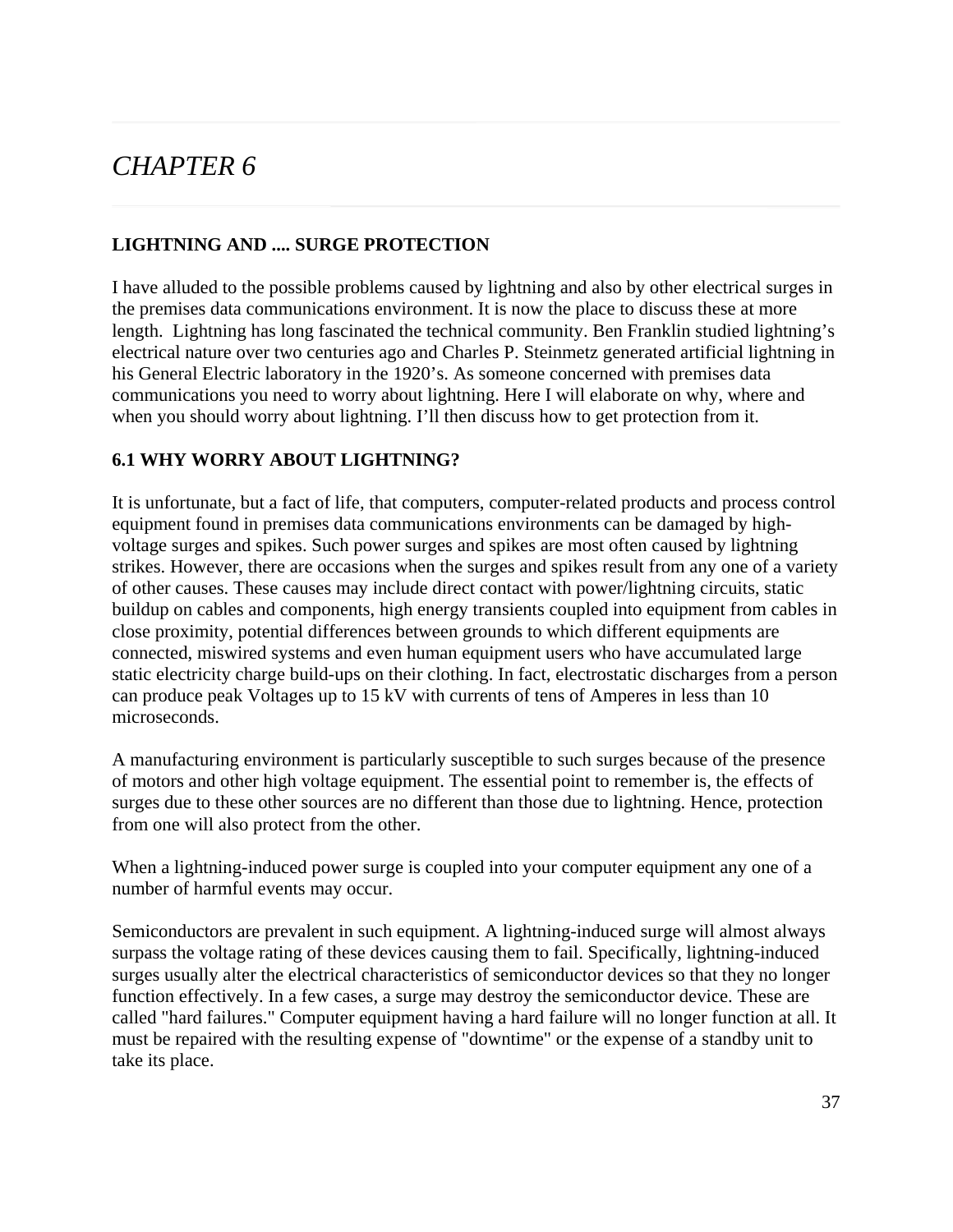In several instances, a lightning-derived surge may destroy the printed traces in the printed circuit boards of the computer equipment also resulting in hard failures.

Along with the voltage source, lightning can cause a current surge and a resultant induced magnetic field. If the computer contains a magnetic disk then this interfering magnetic field might overwrite and destroy data stored in the disk. Furthermore, the aberrant magnetic field may energize the disk head when it should be quiescent. To you, the user, such behavior will be viewed as the "disk crashing."

Some computer equipment may have magnetic relays. The same aberrant magnetic fields which cause disk crashes may activate relays when they shouldn't be activated, causing unpredictable, unacceptable performance.

Finally, there is the effect of lightning on program logic controllers (PLCs) which are found in the manufacturing environment. Many of these PLCs use programs stored in ROMs. A lightninginduced surge can alter the contents of the ROM causing aberrant operation by the PLC.

So these are some of the unhappy things which happen when a computer experiences lightning. But you may say, "Come on, equipment hit by lightning, that's like winning the lottery. It has never happened and I doubt that it ever will." This is a typical reaction and unfortunately it is based on ignorance. True, people may never, or rarely, experience, direct lightning strikes on exposed, in-building cable feeding into their equipment. However, it is not uncommon to find computer equipment being fed by buried cable. In this environment, a lightning strike, even several miles away, can induce voltage/current surges which travel through the ground and induce surges along the cable, ultimately causing equipment failure. The equipment user is undoubtedly aware of these failures but usually does not relate them to the occurrence of lightning during thunderstorm activity since the user does not experience a direct strike.

In a way, such induced surges are analogous to chronic high blood pressure in a person; they are "silent killers." In the manufacturing environment, long cable runs are often found connecting sensors, PLCs and computers. These cables are particularly vulnerable to induced surges.

### **6.2 WHY WORRY ABOUT LIGHTNING?**

This question primarily relates to the geographical location of computer equipment end-users. When other interfering phenomena which can cause a deterioration of performance is considered, it matters little where the equipment is geographically located.

Unfortunately, this is not the case with lightning. Life is unfair for computer users in certain regions of the United States. Take a look at the map shown in Figure 14.

Produced by the Electric Power Research Institute, the map denotes the mean annual days of thunderstorm activity for the continental United States. Upon examination, the map shows the high point of the thunderstorm activity as being in western Florida. It also shows a ripple effect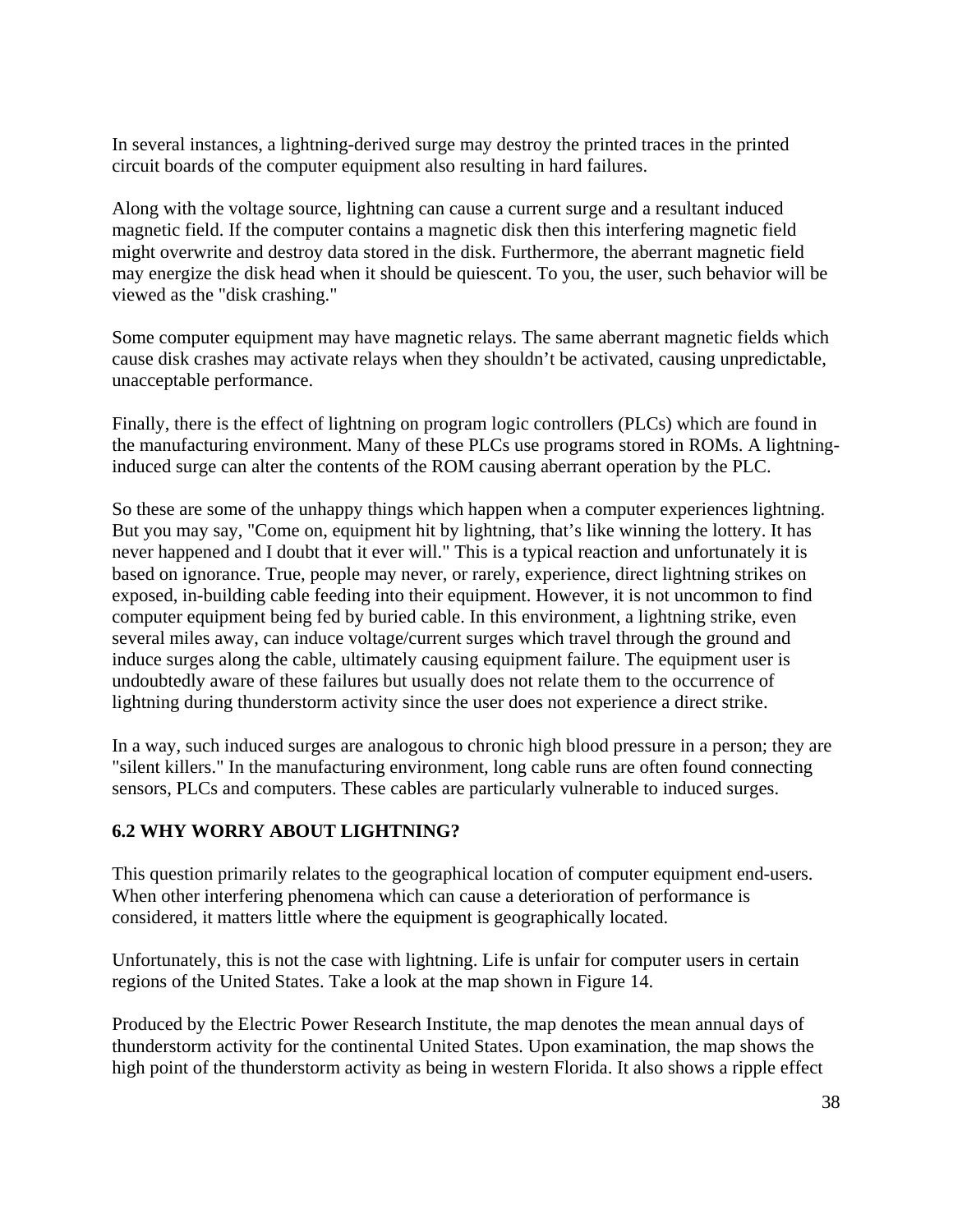out from this focus of lightning activity. In addition, it shows several areas outside of the southeast where intense thunderstorm activity perturbs the "dying ripple." Notice, for example, the intense areas of Colorado, New Mexico and Arizona. Also observe that the high level of the southeast extends all the way west to Texas.

There are a number of other maps of thunderstorm activity which you may find of interest. These include: 1) National Weather Service map showing average number of annual thunderstorm days by regions, 2) IEEE Working Group Report indicating Thunderstorm-Hour Data in various regions and 3) Annual Lightning flash contours. These maps are available from the author on request.

Examining the map shown in Figure 14 and the other referenced maps pretty much answers the original question. If you're in Florida, lightning protection absolutely must be a concern. In fact, it should be throughout the whole southeast United States extending west to Texas and northwest to Missouri. The map shows where other intense pockets of activity occur. Apparently, only the Pacific coast can be "light hearted" about lightning as a problem.

For outside the continental United States the principal source for lightning statistics is a "world thunderday map" produced by the World Meteorological Organization of Geneva Switzerland. The map is very detailed but I have still produced it here in Figure 16. Yes, it is difficult to read without a magnifying glass. Call me if you want an enlarged copy. But, I will make a few observations.

Notice that outside the continental United States the places to worry about lightning are Mexico, Central and South America, Southern Africa and the southern Pacific Rim. These are all locations where manufacturing activities are on the rise and consequently, lightning will pose more of a problem than in the past.



*Figure 15: Mean Annual Days of Thunderstorm Activity in the Continental United States*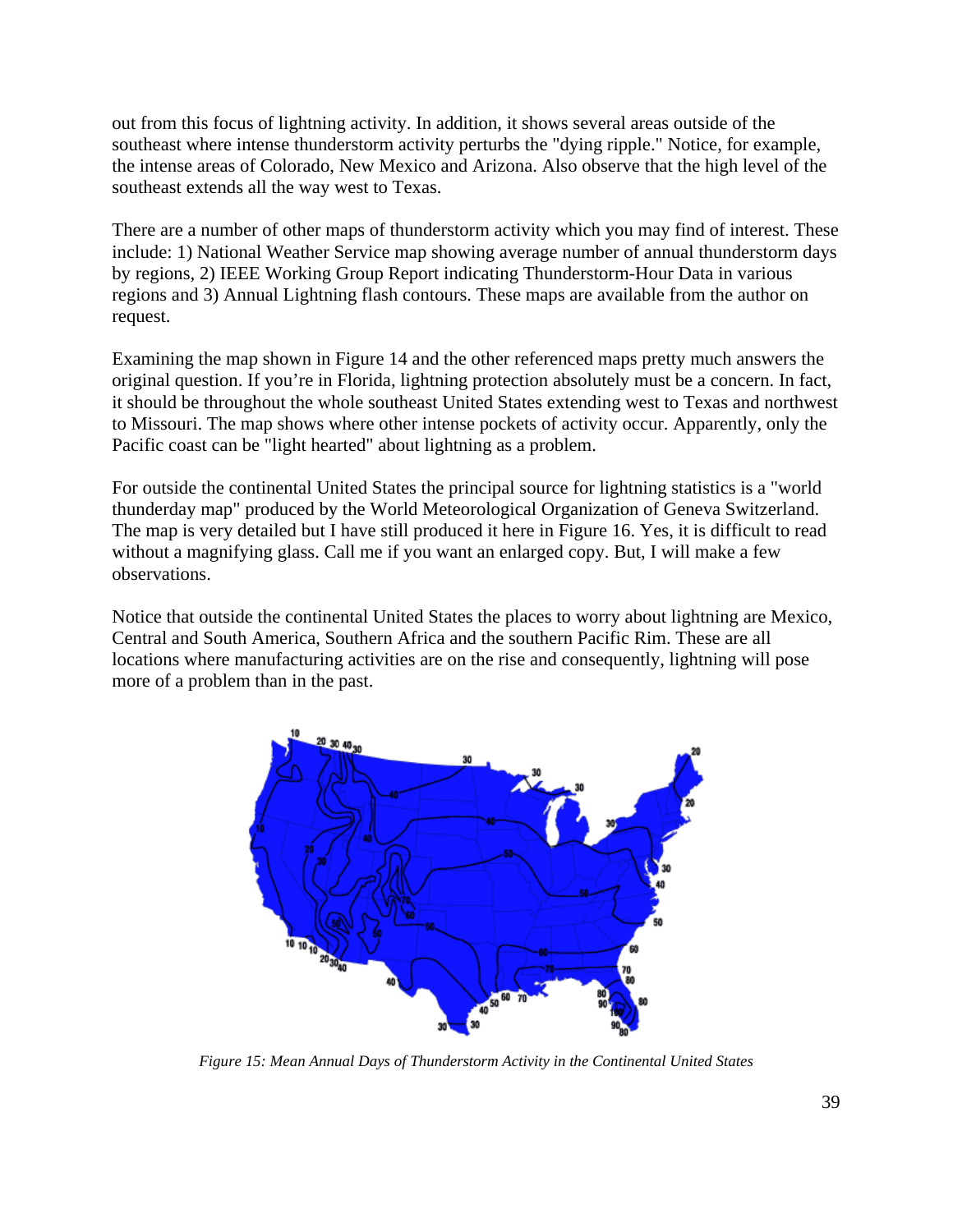

*Figure 16: World Thunderday Map Produced By the World Meteorological Organization of Geneva Switzerland*

One passing note, these maps show contours in terms of number of thunderdays. A more accurate characterization of lightning in a geographical region would be by the lightning flash density, the rate at which flashes occur. There may be many flashes on a given thunderday. It is flash density which is the real parameter of interest in choosing lightning protection. Unfortunately, for outside the continental United States there is even less quantitative data about lightning flashes than about thunderdays. It is possible to relate flash density to the number of thunderdays. In fact, there are a number of such relations. Most are of the form:

 $Ng = a Tb$  per km per km per year.

Here Ng is the ground flash density, T the annual thunderdays and a and b empirical constants. Typically,  $a = 0.1$  -to- 0.2 and  $b=1$ .

### **6.3 WHEN SHOULD YOU WORRY ABOUT LIGHTNING?**

This question really deals with two separate issues: 1) What is the seasonal variation of lightning and 2) What is the variation during a thunderstorm.

At present, the seasonal variation question can only be answered in detail for the continental United States. It is only here that significant measurements have been made and analyzed. The lightning season in the continental United States extends from April until October. Figure 16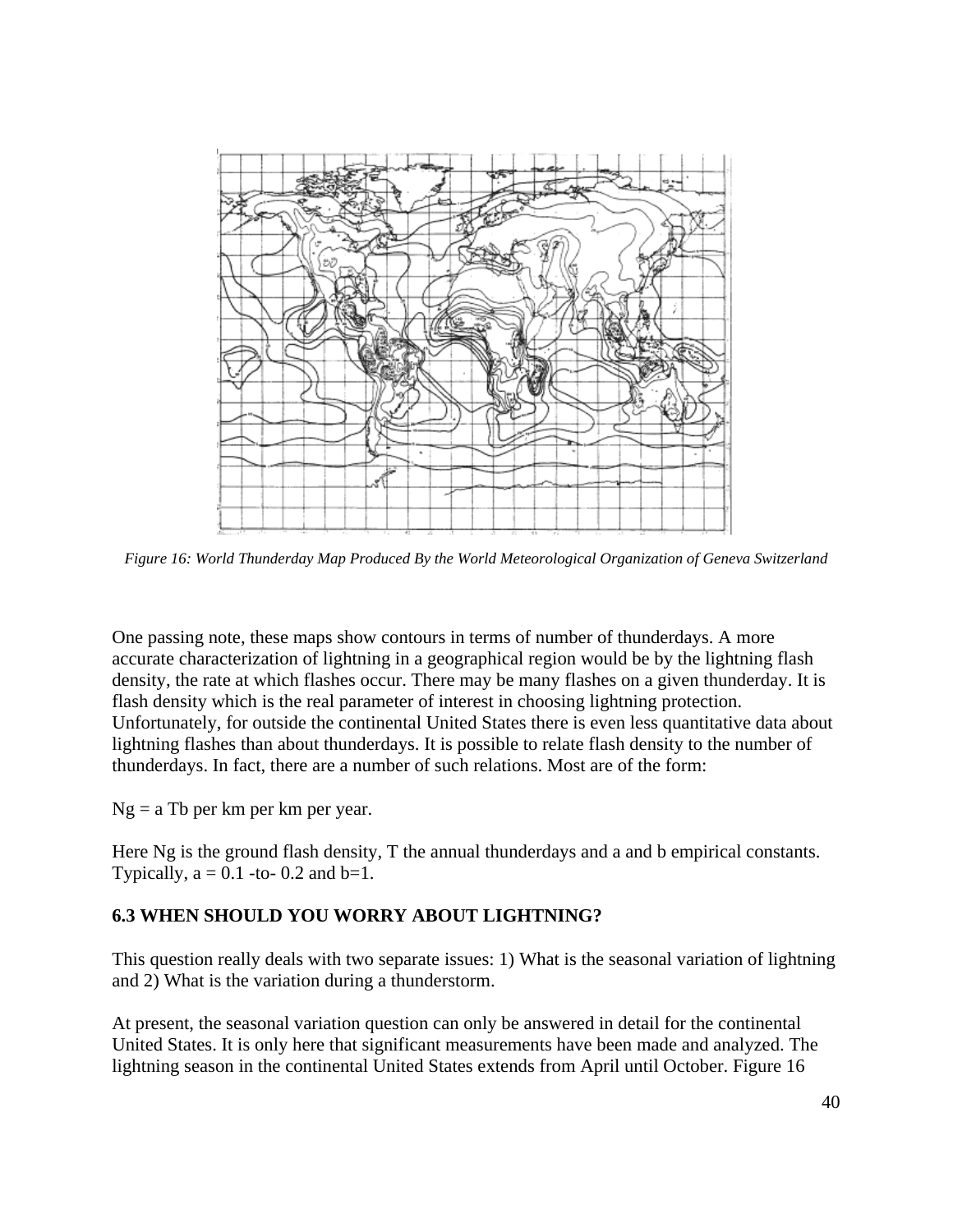illustrates this seasonal variation. The figure is based upon over 13.4 million cloud-to-ground lightning flashes as recorded by the National Lightning Detection Network. Notice the slow rise in the lightning rate in the Spring and the relatively fast decrease in the Fall during 1989.



*Figure 17: Seasonal Variations of Lightning in 1989*

Elsewhere in the world it is much more difficult to characterize the daily and seasonal behavior of lightning. Simply put, there have not been intensive efforts to date to collect the data. However, the situation is not completely vacuous. The availability of near Earth orbiting satellites has made it possible to map, in a limited way, worldwide lightning activity by detecting the electromagnetic (light and radio frequency) emissions of a discharge. From experiments reported and carried out by a number of distinguished scientists the following points have been made (under the caveat that they are still based on very limited data):

1) There is 1.4 times more lightning flashes during the summer in the Northern Hemisphere than in the Southern Hemisphere.

2) 37% of the global lightning activity originates over the ocean at dawn and 15% at dusk.

3) The global lightning flash rate is estimated at 64 per second for the Northern Hemisphere Spring, 55 per second for the Northern Hemisphere Summer, 80 per second for the Northern Hemisphere Fall and 55 per second for the Northern Hemisphere Winter.

When do you have to worry during a thunderstorm? Typically, thunderstorms are characterized as intense individual rain cells or showers embedded in a broad area of light rain. These intense cells are only over a fixed location for a few minutes. They are on average, several miles in each direction. In the continental United States thunderstorm cells move from west to east along a squall line as shown in Figure 17. This squall line is about 12-30 miles in width and up to 1,250 miles long. The speed at which the thunderstorm cell moves is generally 30 knots (approximately 34.4 statute miles per hour).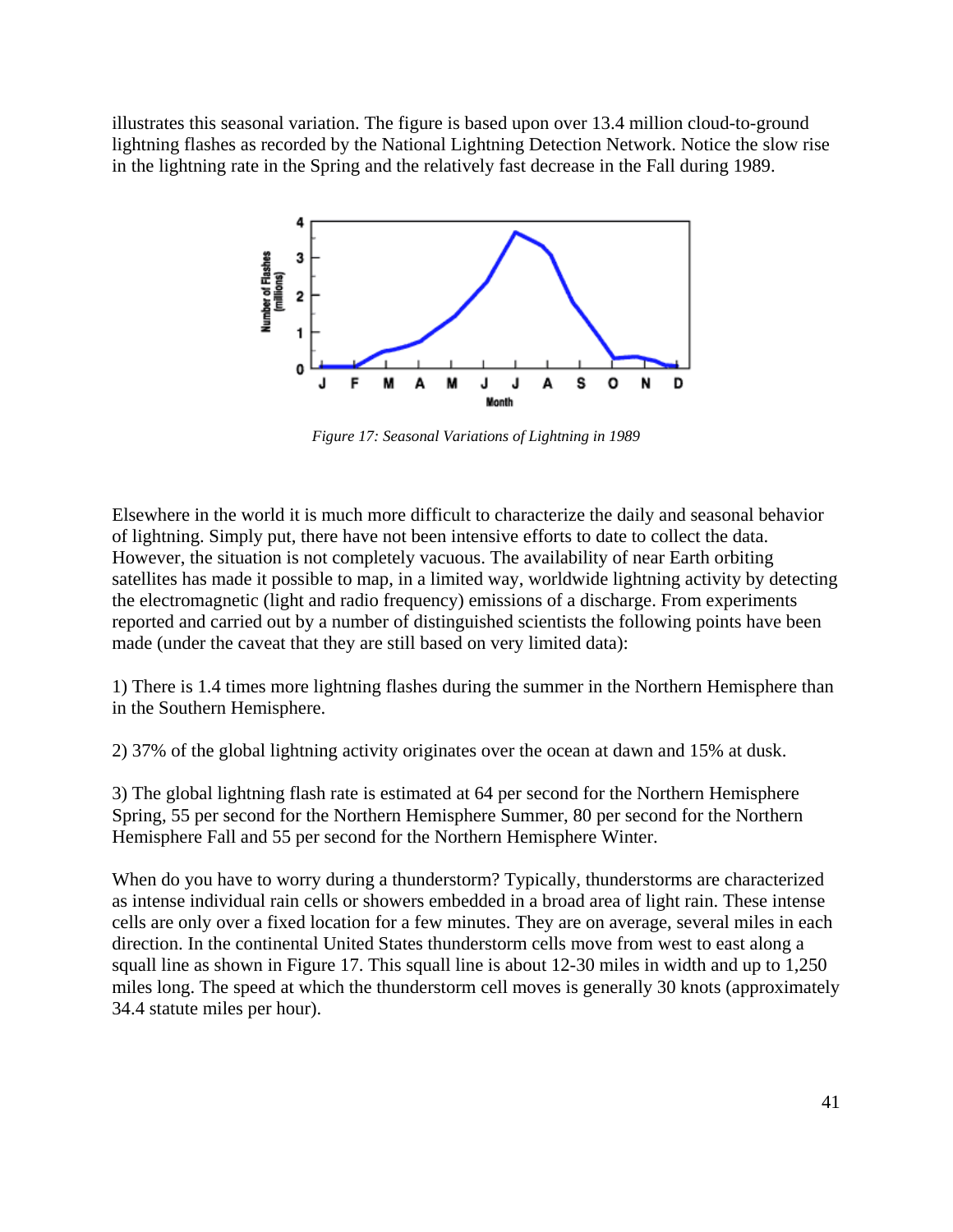Remember when I raised the question about the possible effects of induced voltage/current surges from lightning striking several miles from computer equipment. Taking this into account, you may believe that a thunderstorm has passed by and the vulnerability to damage has ceased. Actually, a moving thunderstorm having passed, but striking several miles away, may still cause damage. The time interval of vulnerability may be tens of minutes depending upon whether the cell is moving directly along the squall line or obliquely to it.



*Figure 18: Thunderstorm Cell Movement*

### **6.4 WHEN SHOULD YOU WORRY ABOUT LIGHTNING?**

Coming right down to it, a lot can be done as far as protection is concerned. However, it is best to begin by describing the magnitude of the threat from which you need protection.

The first stroke of lightning during a thunderstorm can produce peak currents ranging from 1,000 to 100,000 Amperes with rise times of 1 microsecond. It is hard to conceive of, let alone protect against, such enormous magnitudes. Fortunately, such threats only apply to direct hits on overhead lines. Hopefully, this is a rare phenomenon.

More common is the induced surge on a buried cable. In one test, lightning-induced voltages caused by strokes in ground flashes at distances of about 5 km were measured at both ends of a 448 meter long, unenergized power distribution line. Typical test results are illustrated in Figure 18. Notice that the maximum-induced surge exceeds 80 Volts peak-to-peak. This is more than enough to destroy semiconductor devices and computer related equipment. Yet, 80 Volts is well within the range of affordable protection.

Conceptually, lightning protection devices are switches to ground. Once a threatening surge is detected, a lightning protection device grounds the incoming signal connection point of the equipment being protected. Thus, redirecting the threatening surge on a path-of-least resistance (impedance) to ground where it is absorbed.

Any lightning protection device must be composed of two "subsystems," a switch which is essentially some type of switching circuitry and a good ground connection-to allow dissipation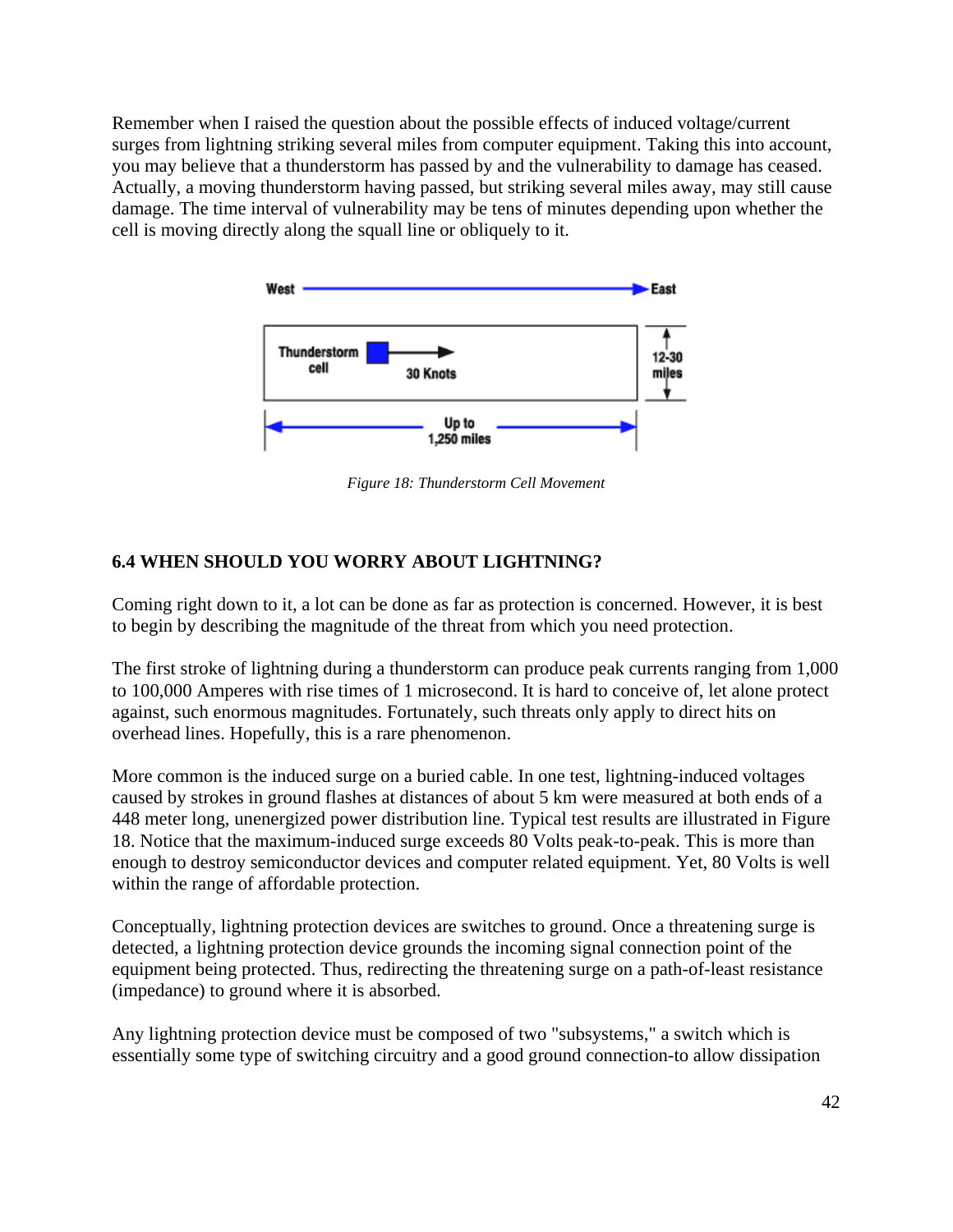of the surge energy. The switch, of course, dominates the design and the cost. Yet, the need for a good ground connection can not be emphasized enough. Computer equipment has been damaged by lightning, not because of the absence of a protection device, but because inadequate attention was paid to grounding the device properly.

The basic elements used as protective switches are: gas tubes, metal oxide varistors and silicon avalanche diodes (transorbs). Each has certain advantages and disadvantages.

Because they can withstand many kilovolts and hundreds of Amperes, gas tubes have traditionally been used to suppress lightning surges on telecommunications lines. This is just what is needed to protect against a direct strike. Because gas tubes have a relatively slow response time, this slowness lets enough energy to pass to destroy typical solid state circuits.



*Figure 19: Measured Induced Voltage*

Metal oxide varistors (MOVs) provide an improvement over the response time problem of gas tubes. But, operational life is a drawback. MOVs protection characteristic decays and fails completely when subjected to prolonged over voltages.

Silicon avalanche diodes have proven to be the most effective means of protecting computer equipment against over voltage transients. Silicon avalanche diodes are able to withstand thousands of high voltage, high current and transient surges without failure. While they can not deal with the surge peaks that gas tubes can, silicon avalanche diodes do provide the fastest response time.

Thus, depending upon the principal threat being protected against, devices can be found employing gas tubes, MOVs, or silicon avalanche diodes. This may be awkward, since the threat is never really known in advance. Ideally, the protection device selected should be robust, using all three basic circuit breaker elements. The architecture of such as device is illustrated in Figure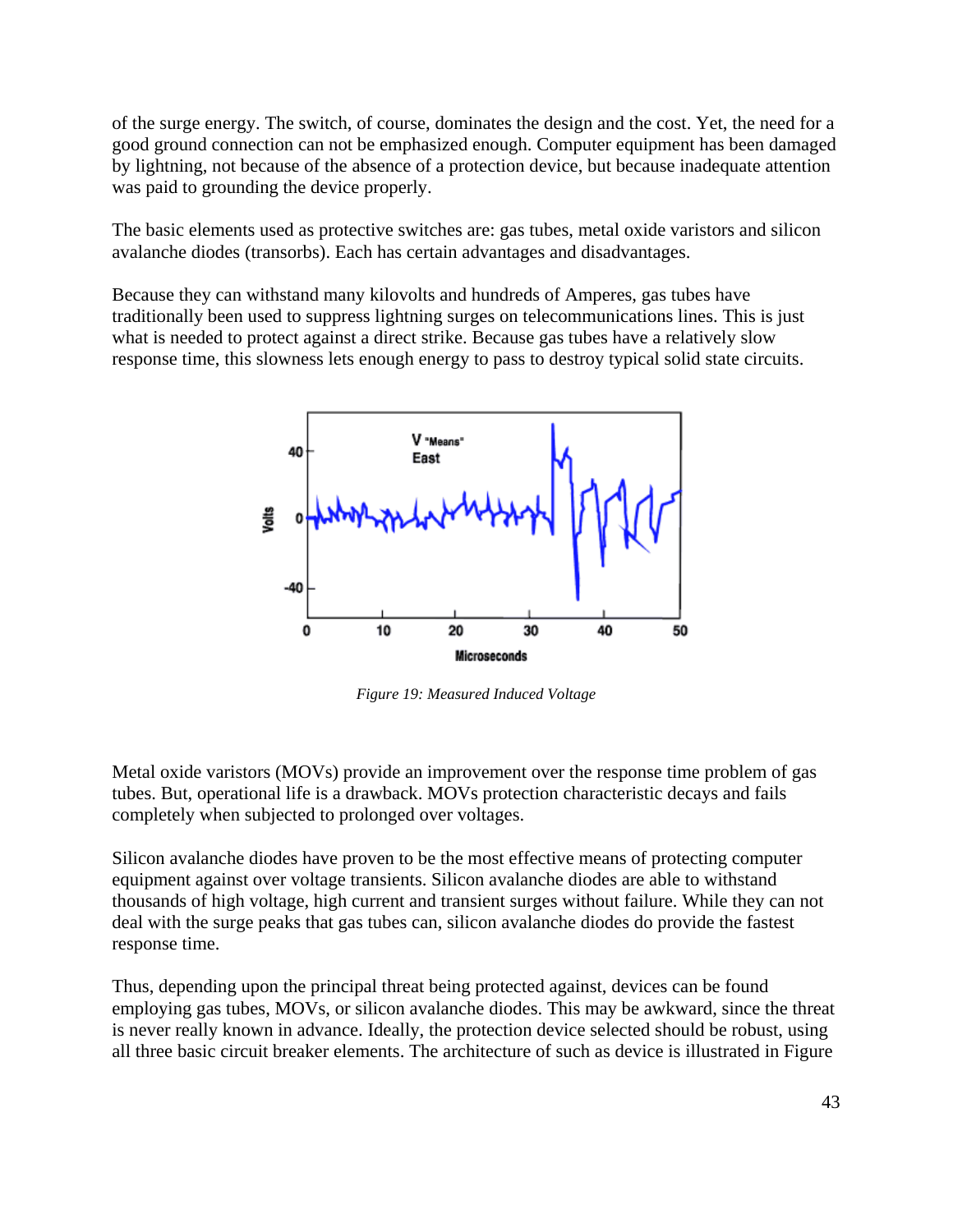19. This indicates triple stage protection and incorporates gas tubes, MOVs and silicon avalanche diodes as well as various coupling components and a good ground.

With the architecture shown in Figure 19 a lightning strike surge will travel, along the line until it reaches a gas tube. The gas tube dumps extremely high amounts of surge energy directly to earth ground. However, the surge rises very rapidly and the gas tube needs several microseconds to fire.

As a consequence, a delay element is used to slow the propagation of the leading edge wavefront, thereby maximizing the effect of the gas tube. For a 90 Volt gas tube, the rapid rise of the surge will result in its firing at about 650 Volts. The delayed surge pulse, now of reduced amplitude, is impressed on the avalanche diode which responds in about one nanosecond or less and can dissipate 1,500 Watts while limiting the voltage to 18 Volts for EIA-232 circuits. This 18 Volt level is then resistively coupled to the MOV which clamps to 27 Volts. The MOV is additional protection if the avalanche diode capability is exceeded.

The robust structure shown in Figure 19 is embodied in Telebyte's Model 22. This is shown in Figure 20. The Model 22 is designed to protect 4-wire lines as used in short haul modems operating at speeds up to 38.4 kBaud. Table 9 indicates other Telebyte lightning protection products.

As previously mentioned, the connection to earth ground can not be over emphasized. The best earth ground is undoubtedly a cold water pipe. However, other pipes and building power grounds can also be used. While cold water pipes are good candidates you should even be careful here. A plumber may replace sections of corroden metal pipe with plastic. This would render the pipe useless as a ground.



*Figure 20: Architecture of a Robust Protection Device*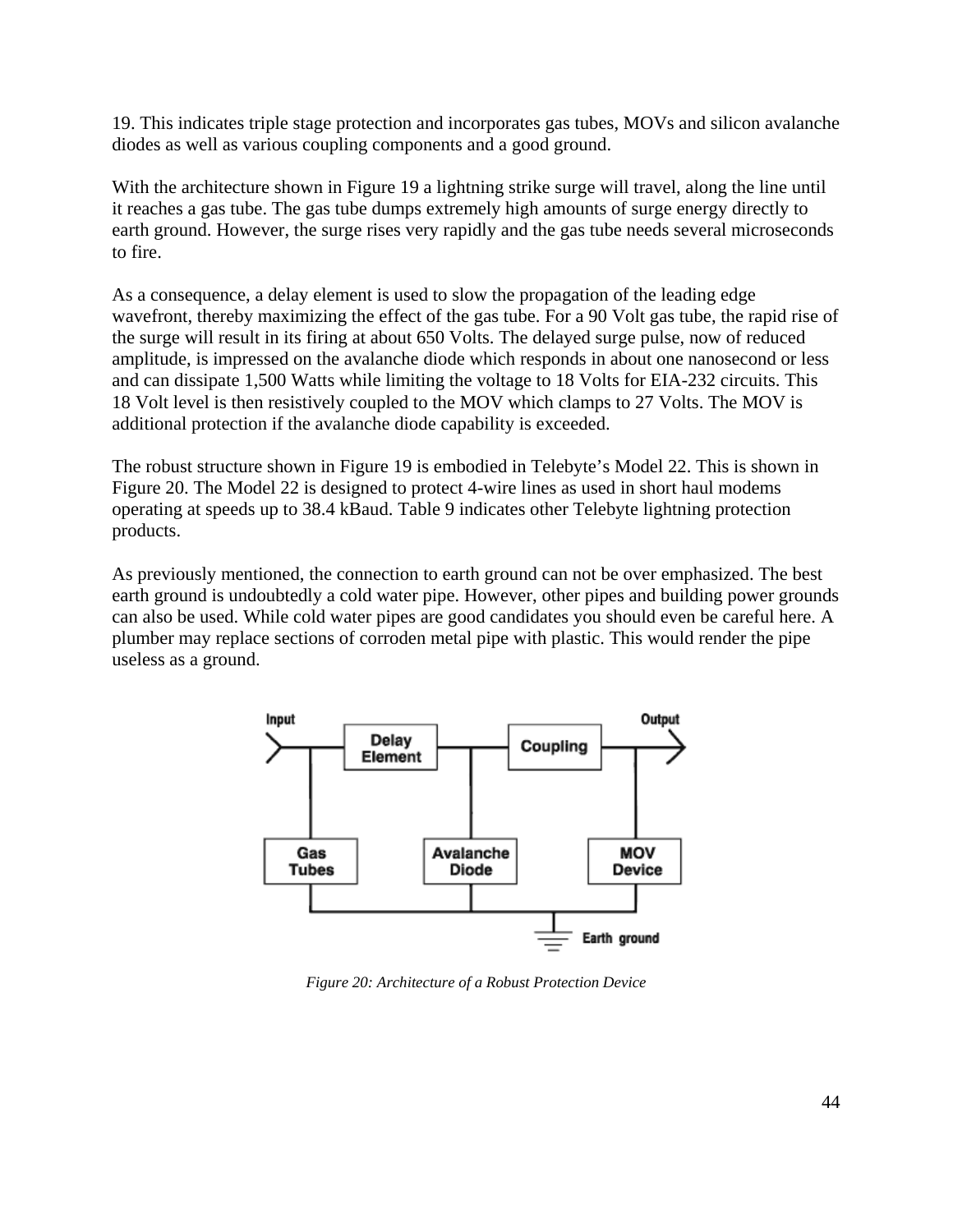

*Figure 21: The Telebyte Model 22 Lightning Protection Device*

### **Lightning and Surge Protector Selection Charts**

## *Data Transmission and Lightning Protection for Exposed Cable*

| Port                  | <b>Pins</b><br>(Protected) | <b>Connector</b>          | <b>Ground</b>      | Rating | <b>Stages</b><br>Per Line | <b>Remarks</b>                                                                                                                     | <b>Model</b>                           | Price                 |
|-----------------------|----------------------------|---------------------------|--------------------|--------|---------------------------|------------------------------------------------------------------------------------------------------------------------------------|----------------------------------------|-----------------------|
| RS-232                | 2,3,7                      | <b>DB25</b>               | Screw              | 1500W  | $2(GT+AD)$                | Reversible- 3 independent<br>circuits: < 5 Ohm                                                                                     | $\underline{24}$                       | \$68                  |
| Short Haul,<br>RS-232 | $T+$ , $T-$<br>$R+A$ .     | Screw $R+A-R-$<br>$RJ-11$ | Screw<br>Terminal  | 1500W  | $3(GS+AD+MOV)$            | 22=Screw Terminals; 22P=RJ-<br>12;<38.4KBPS;4circuits;±14 Volts                                                                    | $\underline{22}$<br>$\frac{8022}{22P}$ | \$75<br>\$139<br>\$75 |
| <b>RS-422</b>         | $T+$ , $T-$<br>$R + R -$   | Screw                     | Screw<br>Terminal  | 1500W  | $2(GT+AD)$                | 4 Wire; Up to 5 MBPS;<br>Output limited to $\pm 7.5$ Volts                                                                         | 22NX<br>8021NX<br>8022NX               | \$69<br>\$75<br>\$125 |
| 50 Line<br>Data PBX   | All 50                     | Telco 50 Pin<br>Champ M/F | Screw<br>Terminals | 500W   | $2(GS+AD)$                | Protects RS-232 levels:16 Volt<br>clamp; 3-nanosecond response;<br>impulse: 1000 Amps max on PBX;<br><100 KBPS; male in-female out | 342<br><b>CALL</b>                     | \$375                 |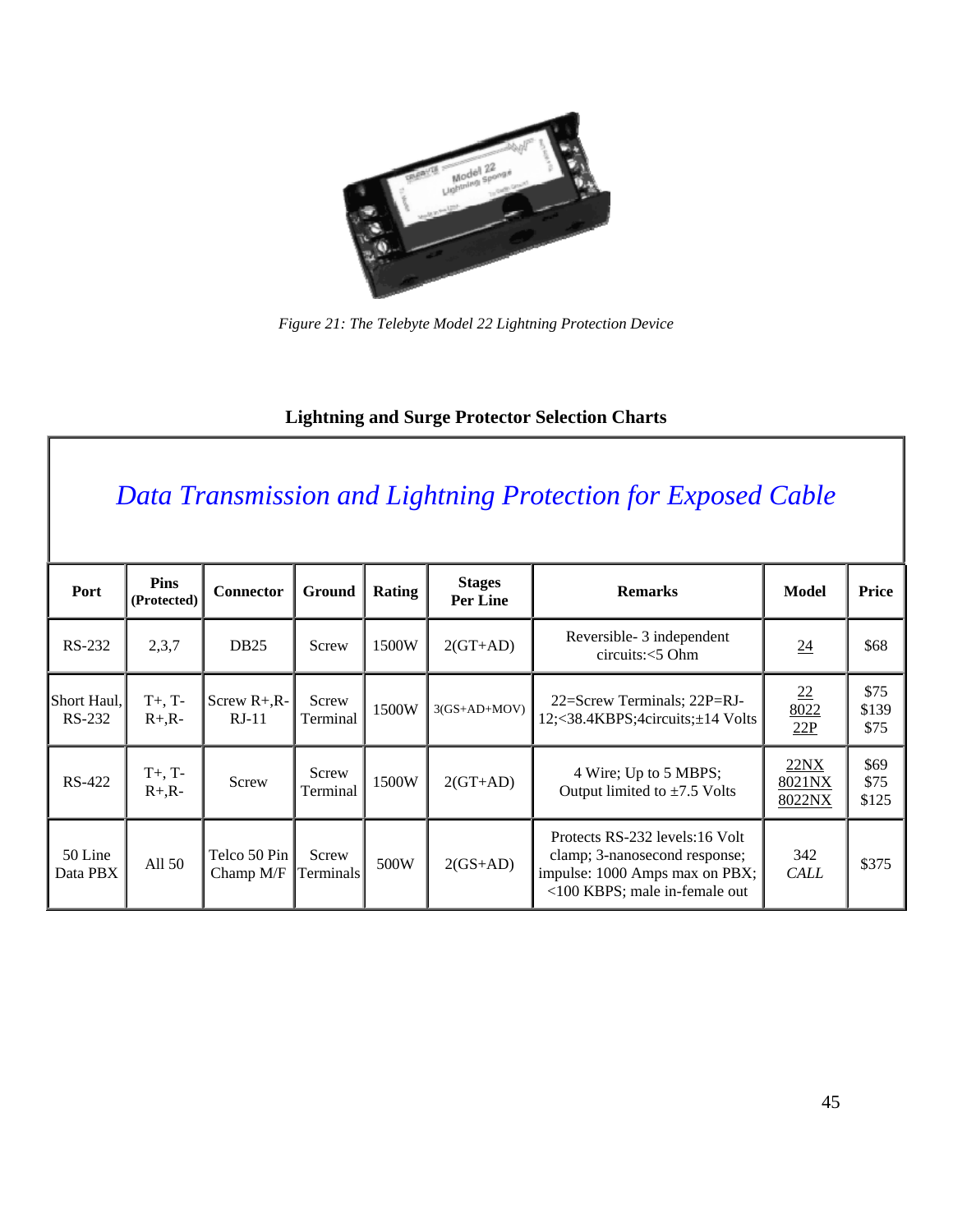## *Telephone Lightning Protection for Exposed Cable*

| Port                | <b>Pins</b><br>(Protected) | <b>Connector</b>            | Ground            | Rating | <b>Stages</b><br>Per Line | <b>Remarks</b>                                                  | Model              | <b>Price</b> |
|---------------------|----------------------------|-----------------------------|-------------------|--------|---------------------------|-----------------------------------------------------------------|--------------------|--------------|
| $2-Wire$<br>Dial-Up | $Tip+Ring$                 | $RJ-12$                     | Screw<br>Terminal | 500W   |                           | Output $\pm 180$ Volts; < 38.4 KBPS<br>$(GT+AD+MOV)$            | 22PX               | \$69         |
| $50$ -Line          | Telco 50<br>Pins           | Telco 50 Pin<br>Champ $M/F$ | Screw<br>Terminal | 500W   | $2(GS+AD)$<br>Terminal    | 200 Volt clamp; 5 nanosecond<br>response time; 2 Ohm resistance | 343<br><b>CALL</b> | \$438        |

## *Hi- Speed Telco Lightning Protection for Exposed Cable*

| Port  | <b>Pins</b><br>(Protected) | Connector | Ground                | Rating | <b>Stages</b><br><b>Per Line</b> | <b>Remarks</b>                         | <b>Model</b> | Price |
|-------|----------------------------|-----------|-----------------------|--------|----------------------------------|----------------------------------------|--------------|-------|
| $T-1$ | 4 wire                     | $RJ-45$   | <b>Screw Terminal</b> | 1500W  | $3(GT+2AD)$                      | 1.5 MBPS; output limited to<br>±5V     | 22T1         | \$69  |
| 56KB  | 4 wire                     | $RJ-45$   | <b>Screw Terminal</b> | 1500W  | $3(GT+2AD)$                      | 56 KBPS; Output limited to<br>$\pm 3V$ | 2256         | \$89  |
| 56KB  | 4 wire                     | $RJ-45$   | <b>Screw Terminal</b> | 1500W  | $4$ (fuse+GT+2AD)                | 56 KBPS; Output limited to<br>$+3V$    | 2356         | \$97  |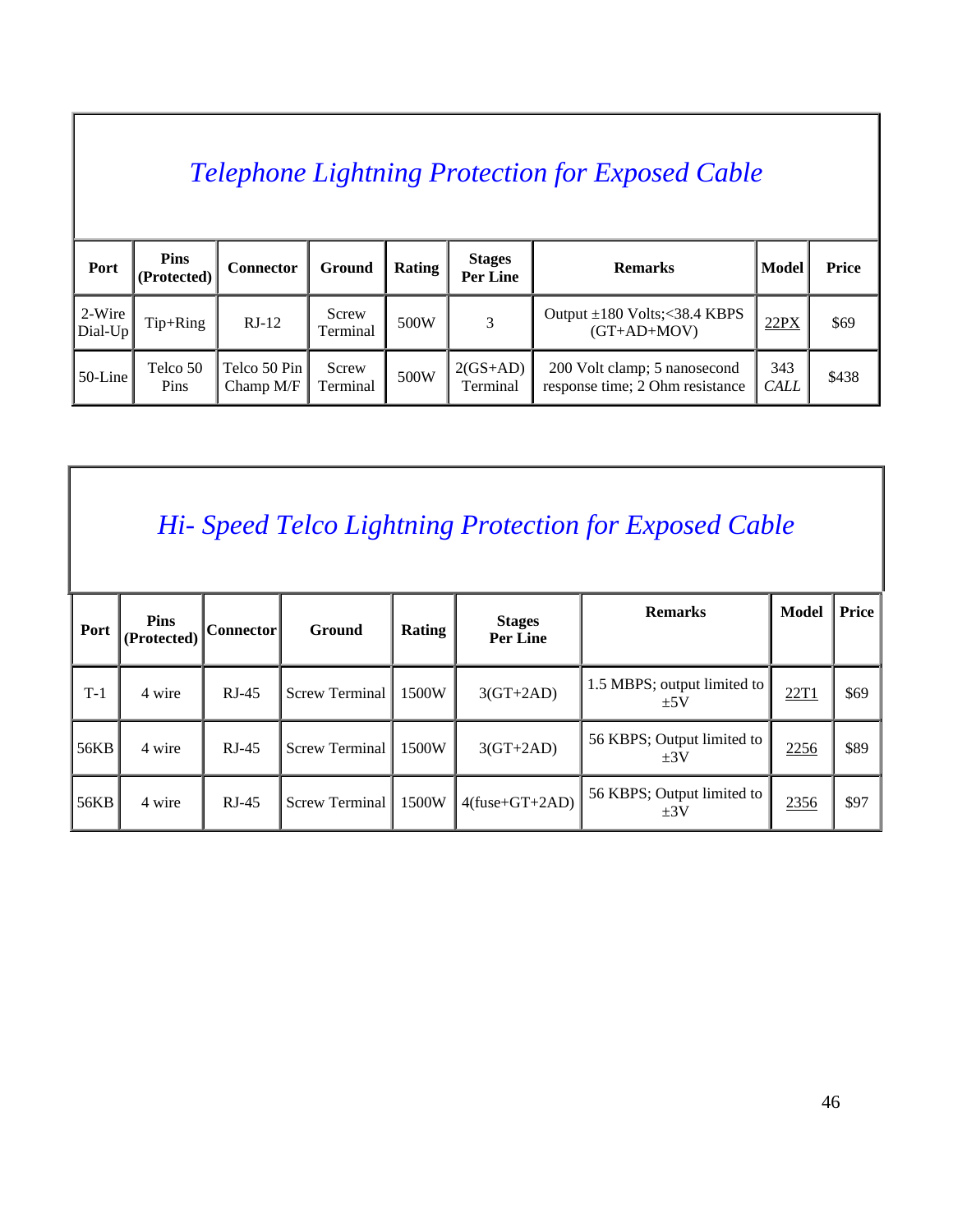# *Data Transmission Lightning Protection for Buried Cable*

| Port                                    | <b>Pins</b><br>(Protected) | <b>Connector</b> | $ $ Ground | Rating | <b>Stages</b><br>Per Line | <b>Remarks</b>                                   | Model                      | Price        |
|-----------------------------------------|----------------------------|------------------|------------|--------|---------------------------|--------------------------------------------------|----------------------------|--------------|
| RS-232                                  | All 24                     | $DB25$ M/F       | Stud       | 600W   | 1(AD)                     | Full interface protection                        | 27A1                       | \$48         |
| RS-422<br>EIA-530<br>MIL-STD<br>188-114 | All 24                     | $DB25$ M/F       | Stud       | 600W   | 1(AD)                     | Full interface protection                        | 27A2                       | \$48         |
| <b>PC COM PORTS</b><br>386/486          | All <sub>9</sub>           | $DB9$ M/F        | Stud       | 600W   | 1(AD)                     | RS-232 levels; RS-422 levels;<br>EIA-530/188-114 | $\underline{29}$<br>$29-1$ | \$44<br>\$44 |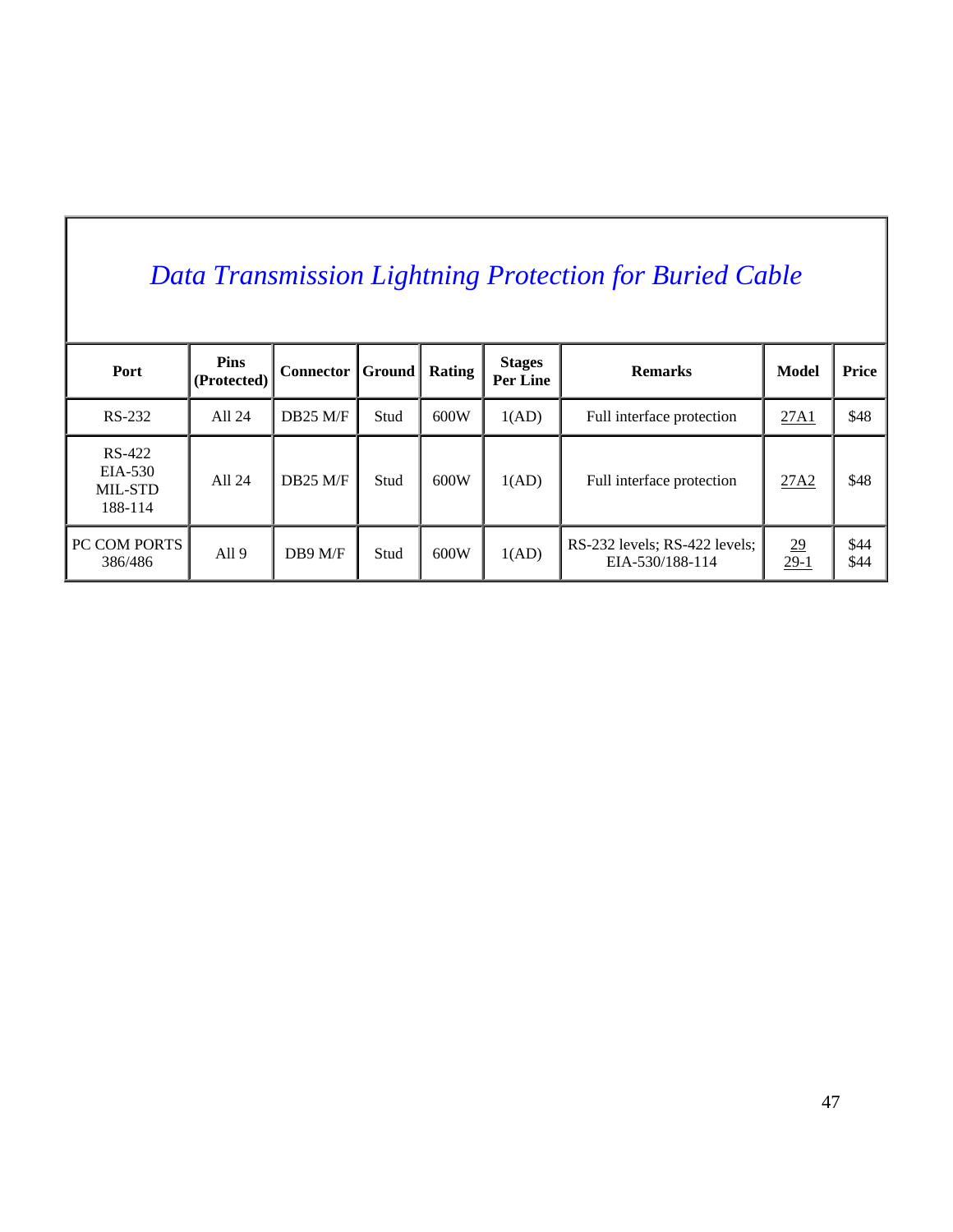### *CHAPTER 7*

### **TEST EQUIPMENT**

Test equipment that the user requires in the premises data communications environment varies from very simple devices to extremely complicated devices.

### **7.1 LOW COST DATA LINE ANALYZER**

At the low end are simple line monitors referred to by a variety of different names. Telebyte calls its data line analyzer the Model 301 which is shown in Figure 21. This typical low end unit is made up of two components. It includes a data line monitor, the Model 43 Micropeeper, that allows the user to determine the actual status of the seven key signals of the RS-232 data path. All of the 25 signal leads are usually passed through with the seven key signals TD, RD, RTS, CTS, DSR, DCD and DTR being monitored and their status indicated on a set of dual colored LED's. The LED's show whether or not the EIA-232 pin is high, low or has no signal. The Model 301 also includes the Model 151 Mini-Patch Box to allow altering the connections in the data path.

### **7.2 DATA ANALYSIS - PC**

A step up from such low end units are add-on cards for the PC, which allow the personal computer to perform as a full featured line monitor. These cards plug into a PC and convert it to a test instrument. They typically have the capability of viewing the bi-directional data and the controls signals of any EIA-232 communication link. The PC display allows visual presentation of the data on a serial line. It allows the operator to understand, quickly, the relationships between transmit data, receive data and the various control leads such as Request-to-Send and Clear-to-Send.

An example of such a test unit is Telebyte's Model 903 PC Comscope shown in Figure 22. The Model 903 consists of a plug in card and a T cable, which allows the PC to tap into and capture the data flowing between data equipment devices. The PC Comscope allows the protocol that is used in the data transmission to be verified. It enables maintenance personnel easily to identify open data leads, missing clock signals, parity errors, incomplete handshakes, etc. It also allows you to emulate protocols such as BISYNC, X.25 and HDLC. Bit Error Rate Test (BERT) capability is also provided by the unit. This test device effectively lets you design your own protocol analyzer. The Model 903 operates in PC AT/386/486 machines or compatibles including lap tops.

While test instruments like the Model 903 are convenient they do have a significant limitation. They depend upon a spare slot being available in the PC platform which is their home.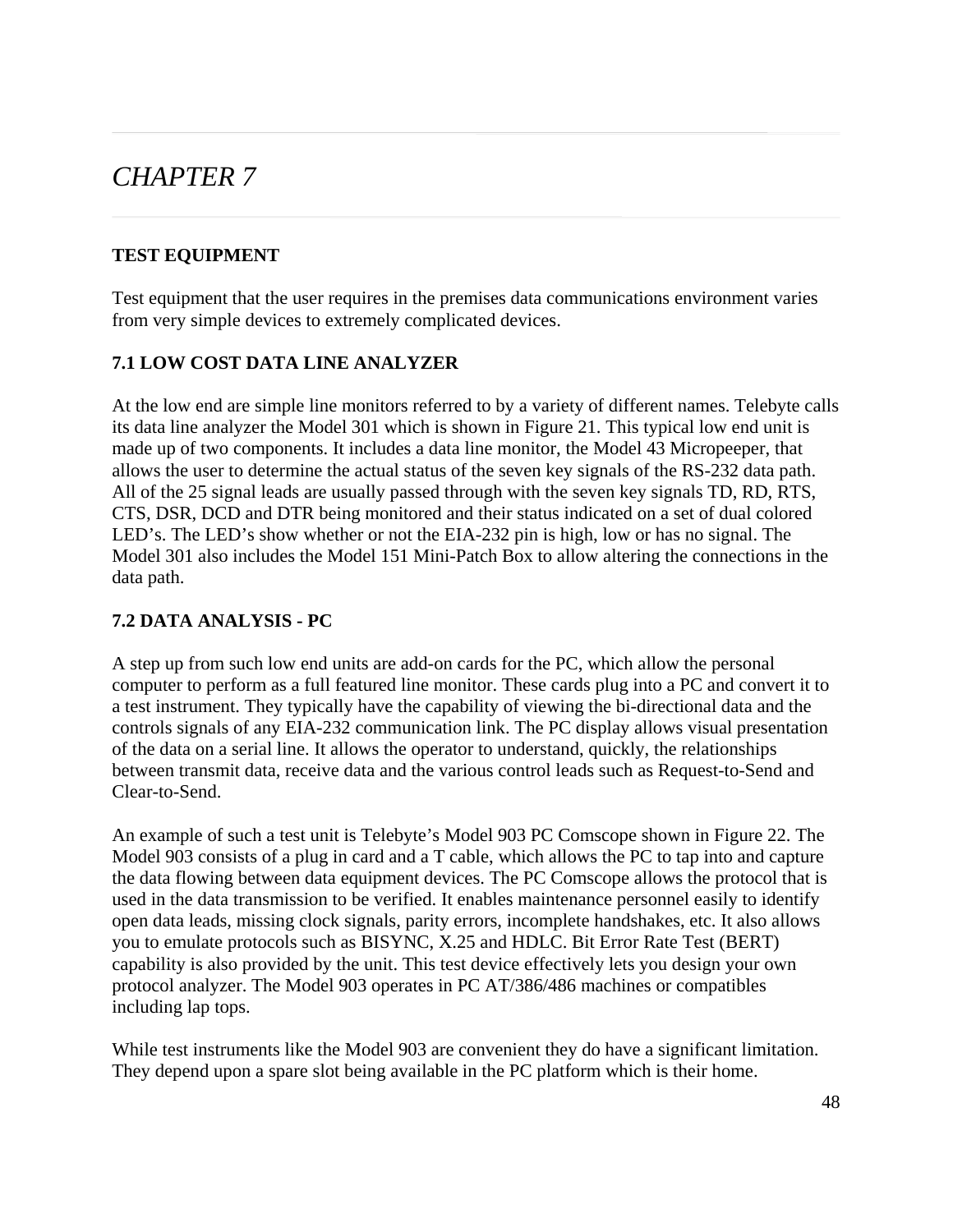

*Figure 22: Low Cost Data Line Analyzer*



*Figure 23: Model 903 PC Comscope*

With the proliferation of add-on boards a slot for the Model 903 may not always be available. This is especially a problem if one wants to use a notebook PC. Telebyte addressed this issue by developing the Model 904 PC Notebook Comscope Protocol Analyzer. It is a small portable unit which is external to the PC but works with it via its serial port. The Model 904 is illustrated in Figure 23.



*Figure 24: Model 904 PC Notebook Comscope Protocol Analyzer*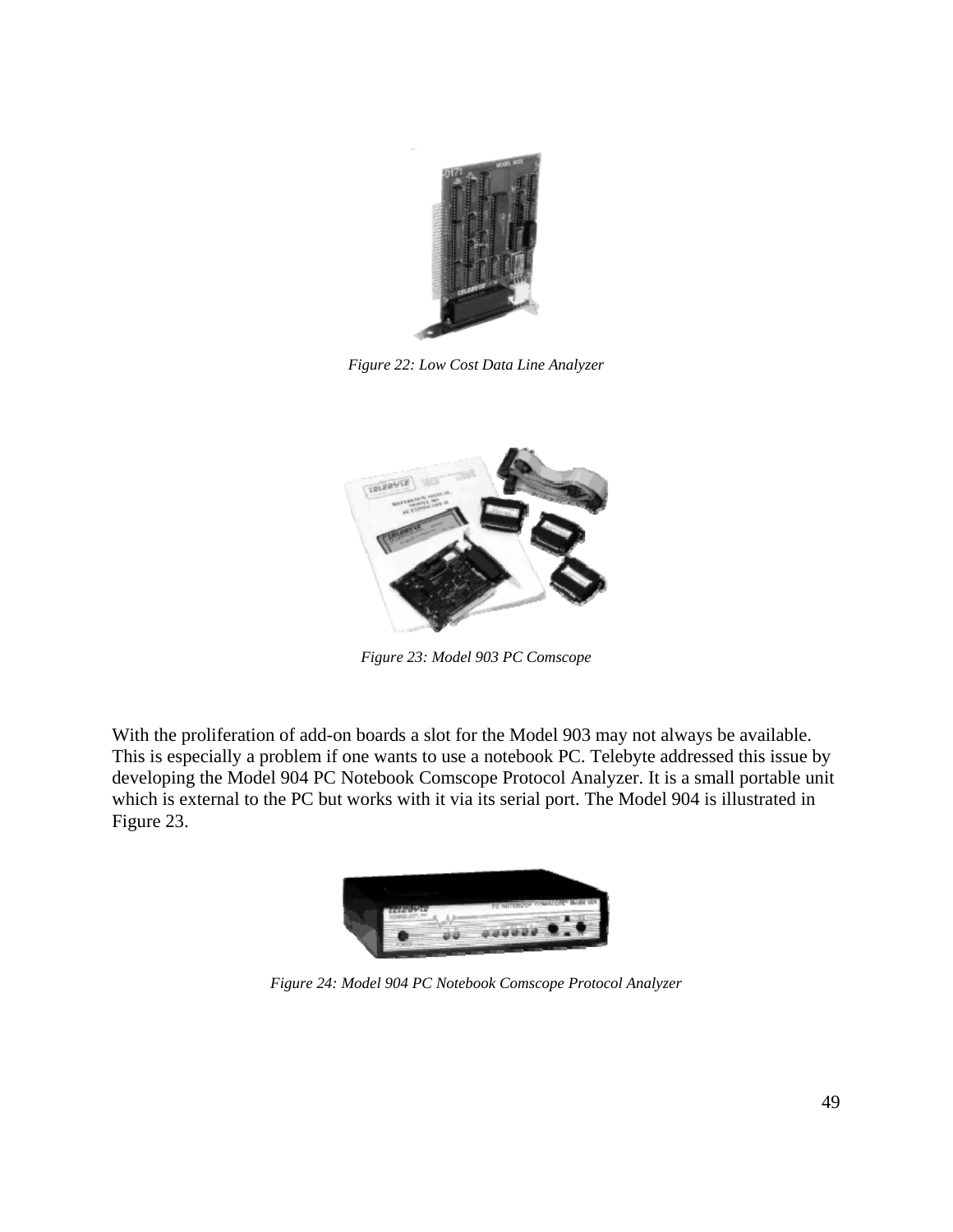### **7.3 PROTOCOL ANALYZER**

Beyond this are datascopes which both monitor and emulate data sources. These allow quality assurance of communication circuits by doing a variety of tests. Datascopes are not usually put in as part of the PC but stand-alone with their own keyboards and screens. Depending on what the user is willing to pay he can have increasing speed and more and more features. Telebyte's Model 901 Netscope was an example of such a tester. A photograph of the Model 901 is shown in Figure 24. However, such test units have lost ground to the PC based equipment.

### **7.4 FUTURE TRENDS**

It is always dangerous to predict the future. Nonetheless, at present, we appear to be in the midst of a revolution with respect to datacom test equipment and certain trends are evident. The PC has become ubiquitous. As a result, field service technicians can generally count on a PC being present and available for their use no matter where they are sent. The technician need only put a card like the Model 903 in his attache case when going into the field and then commandeer an available PC. This we see as the "new portability."

Where does this leave the stand alone test units like the Model 901 Netscope? While the Model 901 was retired other stand alone types will not disappear. Rather, they will increase in capabilities especially in the areas of display and archival memory. The increase in capabilities will be matched by a high price. Their use will thus be limited to the laboratory rather than as a portable tool for the traveling technician.



*Figure 25: Model 901 Netscope*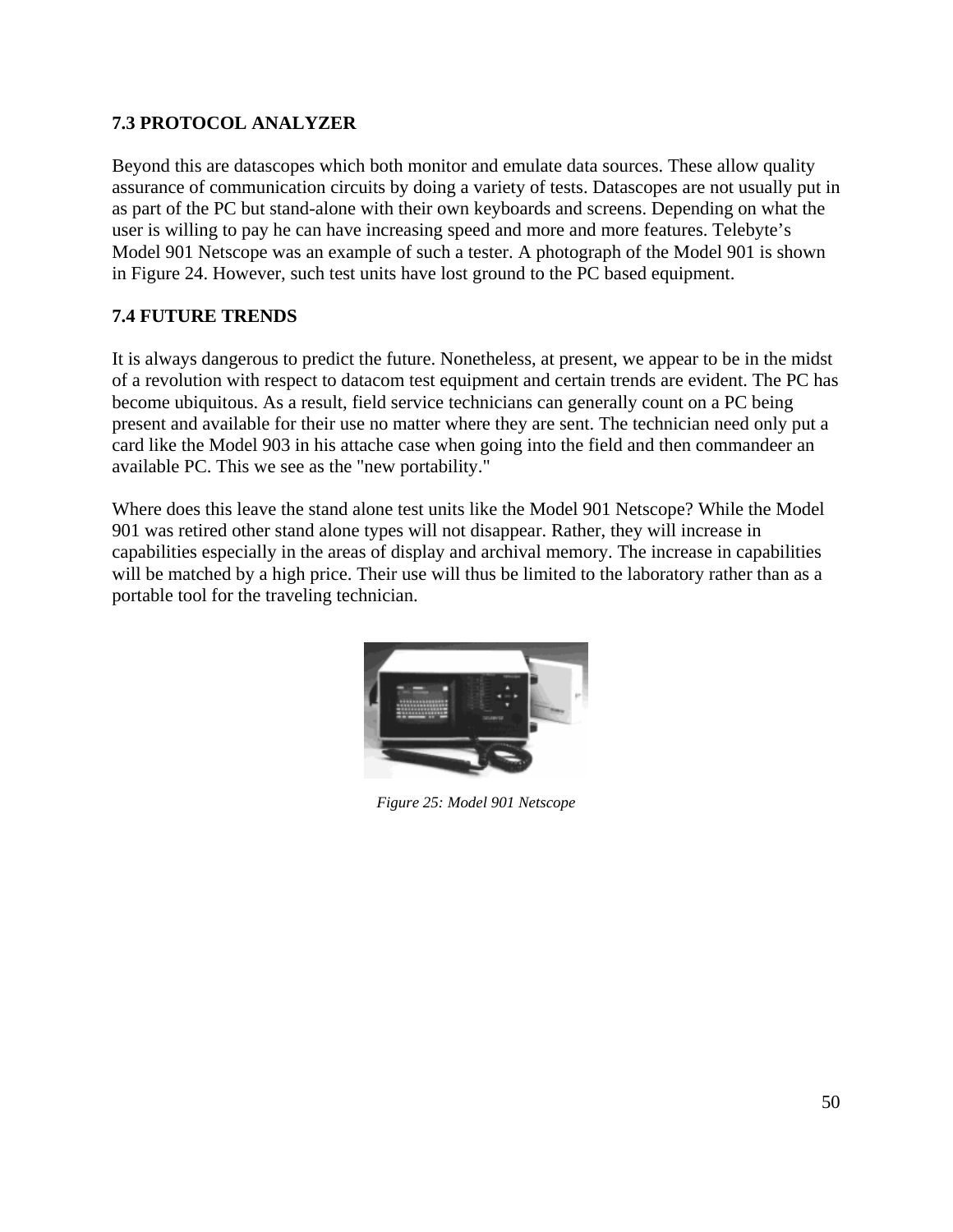## *CHAPTER 8*

### **LOCAL AREA NETWORKS**

The subject of this book is premises data communications. I noted in Chapter 3 that there were three architectural alternatives to solving the connection problem posed in premises data communications. To this point our focus has been on only one of these approaches - the empirical techniques use to connect terminals to a 286/386 PC running UNIX/XENIX or some equivalent system. Another alternative is to use a Local Area Network (LAN). The employment of LANs will now be discussed in more detail.

### **8.1 WHY USE LANS?**

Previously I made the following statement with regards to a LAN. "This alternative is the approach of choice when one has the freedom and the money to design their premises data communication system starting essentially with a `blank page'." This is a rather glib statement. The question arises as to why it is true?

Go back and take a look at the typical multi-user PC environment with its empirical connection solutions which was shown in Figure 2. Now take a look at the general pictorial of a LAN which is illustrated in Figure 25. The "cloud" represents the connecting media and all supporting protocols. There are many advantages which a LAN has over the data communications approach of Figure 2. I describe several below.

To begin with in Figure 2 one is only dealing with communications between the terminals and the multi-user computer. If there are printers or plotters or other equipment present they are essentially part of another data communications system with the multi-user PC at its center. In contrast as shown in Figure 25 a LAN allows full connectivity of all the data equipments connected to it. The terminals communicate with the computer through it. The computer can communicate with the printer or plotter through it. The terminals can even communicate with each other and with the printer or plotter through it. There is much more flexibility.

This advantage of a LAN in having full connectivity is often described in the context of it allowing peer-to-peer resource sharing.

The typical (UNIX-based) environment shown in Figure 2 does not have peer-to-peer capabilities. Rather, they designate the computers either as "clients" or "servers." A "client" is usually a computer at which a (human) end-user works. A "server" is a computer whose resources (e.g. printers, mass-storage devices, data files, program files, applications software) are available to all (human) end-users. Servers are often more powerful computers than the client computers. In the Figure 2 environment without peer-to-peer resource sharing the computer resources of a client are only available to the (human) end-user stationed at the client.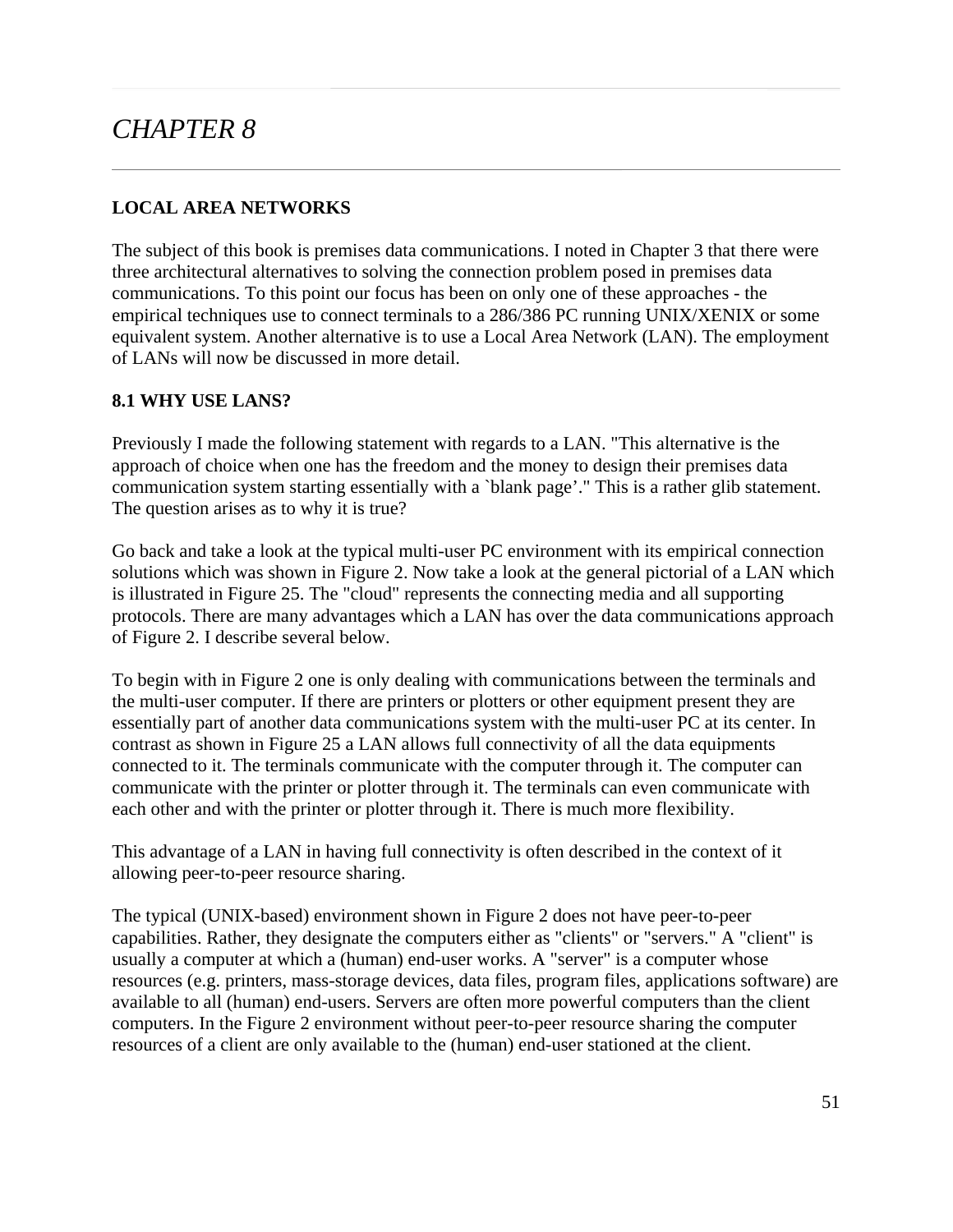

*Figure 26: Data Equipments Connected By a LAN*

However, a LAN has peer-to-peer resource sharing. All networked computers perform both client and server functions. This is the true meaning of full connectivity. It yields one of the major benefits which is file sharing among all the computers.

The multi-user computer system of Figure 2 will generally only make use of a data link level protocol to effect error control. LANs make use of packetization along with the higher levels of the OSI protocol stack. This leads to better error control as viewed from the user interfacing the application.

LANs are inherently faster. Data communications can be carried out at megabit per second (and above) speeds. They can support those applications which are becoming more and more common which need such speeds. Nowhere is this more evident than in the use if computer application packages using high resolution graphics. The multi-user computer system of Figure 2 with its 10's of KBPS connections to terminals is a "time sharing system." Historically, it handled graphics by using "bit mapping." This was a relatively slow, cumbersome procedure for the UNIX/XENIX software and as a result graphics screens were painted "very slowly." Essentially, it was inappropriate for graphics. Recently, it has been improved by the development of the X-Terminals protocol. This replaces "bit mapping" with the transmission of "drawing descriptives." This makes the multi-user computer somewhat more appropriate for high resolution graphics. Nonetheless, the higher speed LANS have a significant advantage here.

#### **8.2 LAN ARCHITECTURES**

Work on the development of LANs began in the 1960's. Since that time many different LAN architectures have been proposed, studied and implemented. However, at the present time only two architectures have survived to be of general interest, the ETHERNET BUS ARCHITECTURE and the TOKEN RING ARCHITECTURE. Neither of these has a clear advantage over the other. It is for that reason that both have been adopted as standards by the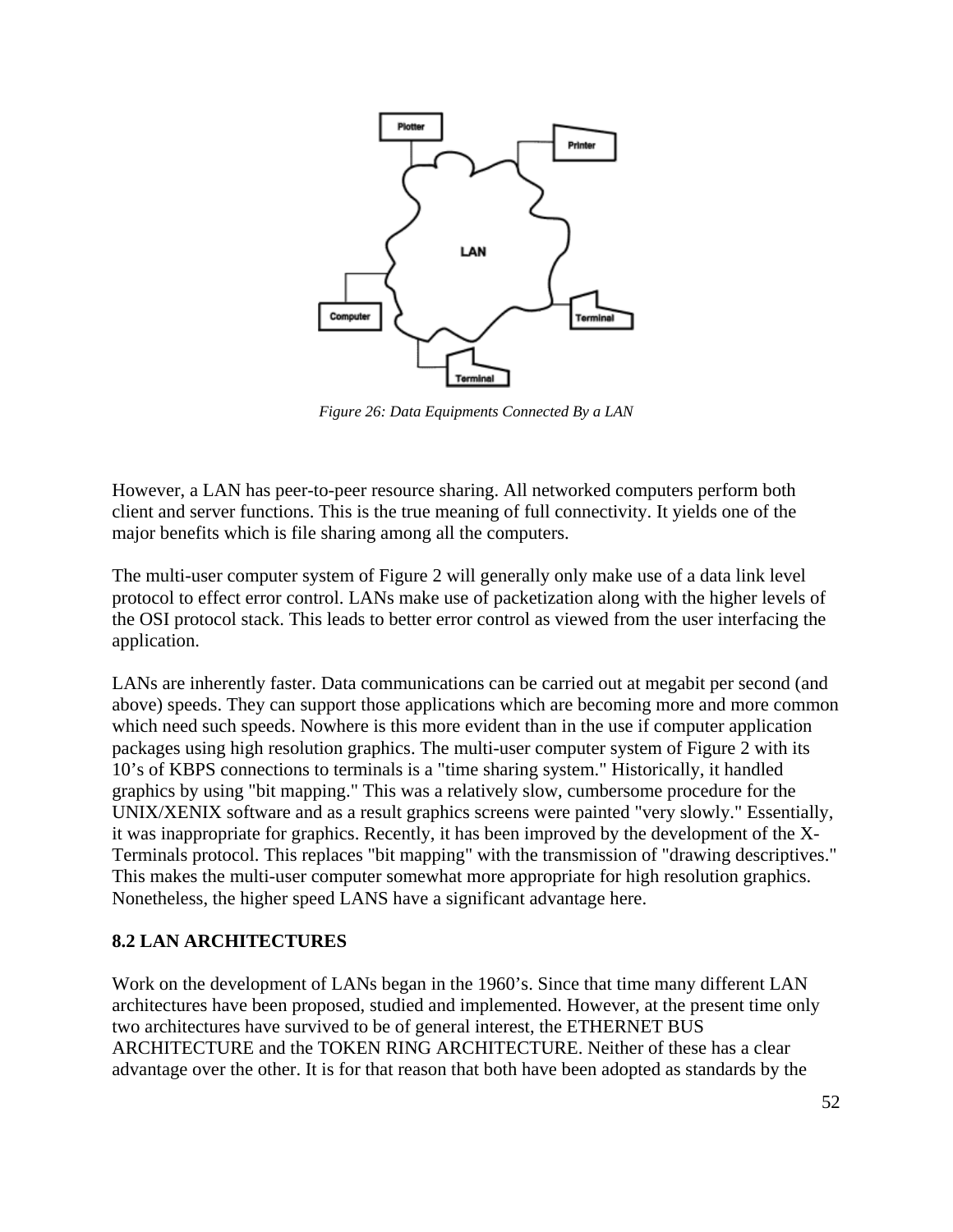IEEE 802 committee. Other architectures may be of interest in special situations but these two are the only ones worth discussing of general interest. We do this below. Details are taken from [Ref.5] and [Ref. 6].

#### **8.2.1 ETHERNET BUS ARCHITECTURE**

This architecture had its origins in work done at XEROX's Palo Alto Research Center (PARC) by Robert Metcalf in the early 1970's. XEROX was later joined by DEC and INTEL in promoting ETHERNET as the coming LAN standard. Basically, Metcalf built upon work done by ARPA (now DARPA) and the University of Hawaii with a multiple access technique called ALOHA.

We can explain the operation of ETHERNET briefly with the aid of Figure 26. Here we see the data equipments which need to communicate all tapping onto transmission media (a cable) which we have labeled "Broadcast Channel-The ETHERNET BUS." The Bus Interface Units (BIUs) provide the essential interfacing between the data equipments and this channel-that is the transmit/receive capability and all needed intelligence. It is an essential feature of ETHERNET that by using the Broadcast Channel any data equipment can transmit to any other data equipment and any data equipment can listen to all transmissions on the channel whether intended for it or for some other data equipment user.

Now how does ETHERNET operate? It makes use of CSMA/CD - this is Carrier Sense Multiple Access/Collision Detection. The ETHERNET BUS - the connecting cable - is passive and can be used for broadcast type transmissions. Consider a specific data equipment unit, a terminal wanting to communicate with the computer. The terminal's BIU before attempting to transmit a data packet onto the ETHERNET BUS first "listens" to determine if the BUS is idle-that is if there are no other packets from other data equipment units on the BUS. It senses the presence of a carrier on the BUS. An active BIU transmits its packet onto the BUS only if the BUS has been sensed idle. If the BUS is sensed busy then the BIU defers its transmission until the BUS becomes idle again. Due to propagation delays and carrier detection time, a collision may occur when a BIU senses an idle BUS and begins to transmit its packet while another data equipment's BIU has already started transmitting a packet that has not yet propagated to this BIU. All BIU's connected to the BUS have some means for "Collision Detection." When a collision occurs, all parties involved cease transmission and wait a random amount of time before initiating retransmission. If collision occurs again this random time wait is repeated but increased and increases at an exponential rate until the collision event disappears. This approach is called " exponential back off."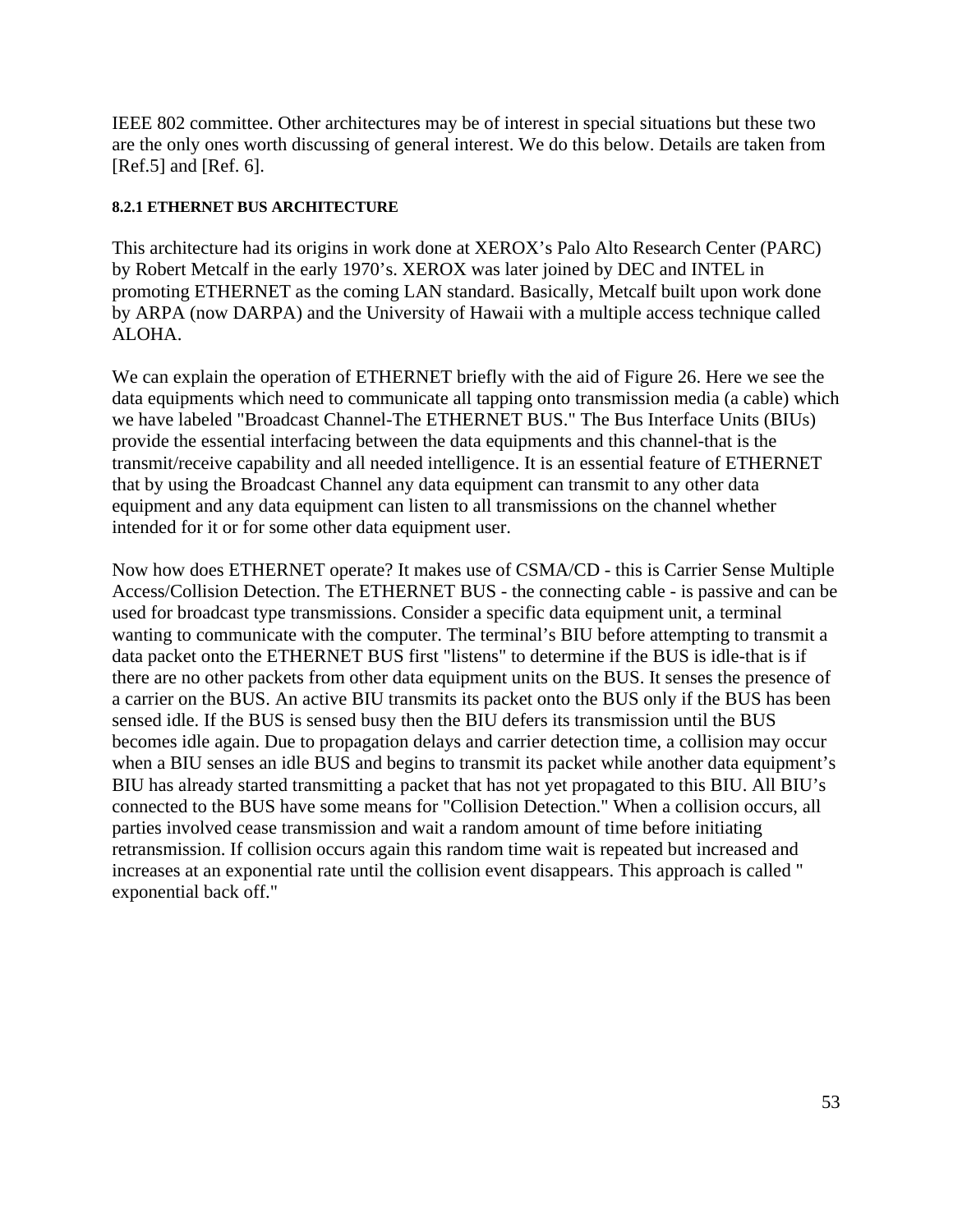

*Figure 27: Ethernet Bus Architecture*

#### **8.2.2 TOKEN RING ARCHITECTURE**

This architecture had its origins in work done in Great Britain. Its first known use in the United States was by Prime Computer in 1977. Since that time IBM has adapted this as its preferred LAN architecture.

The operation of the Token Ring Architecture can be explained with the help of Figure 27. In contrast to the ETHERNET BUS the Token Ring structure is a concatenation of point-to-point communications links arranged in a closed loop. Each link is terminated with an active repeater that detects a data packet on the in-bound link and re-transmits it on the outbound link. The detection, regeneration and all intelligence are carried out by the Ring Interface Unit (RIU) which interfaces the data equipment unit to the Ring. Basically, the ring transmission uses a token-passing access scheme. A special packet structure is called the "idle token." This circulates around the ring. When a connected data equipment user wants to transmit a data packet to some other user it may grab the "idle token," change it to a "busy state" and append its data packet to the busy token. At the end of the packet transmission, the data equipment unit issues another idle token. The Token Ring Architecture essentially behaves as a polling system. The most significant factor affecting the ring performance is the ring propagation time, the processing time for token recognition and regeneration at each RIU.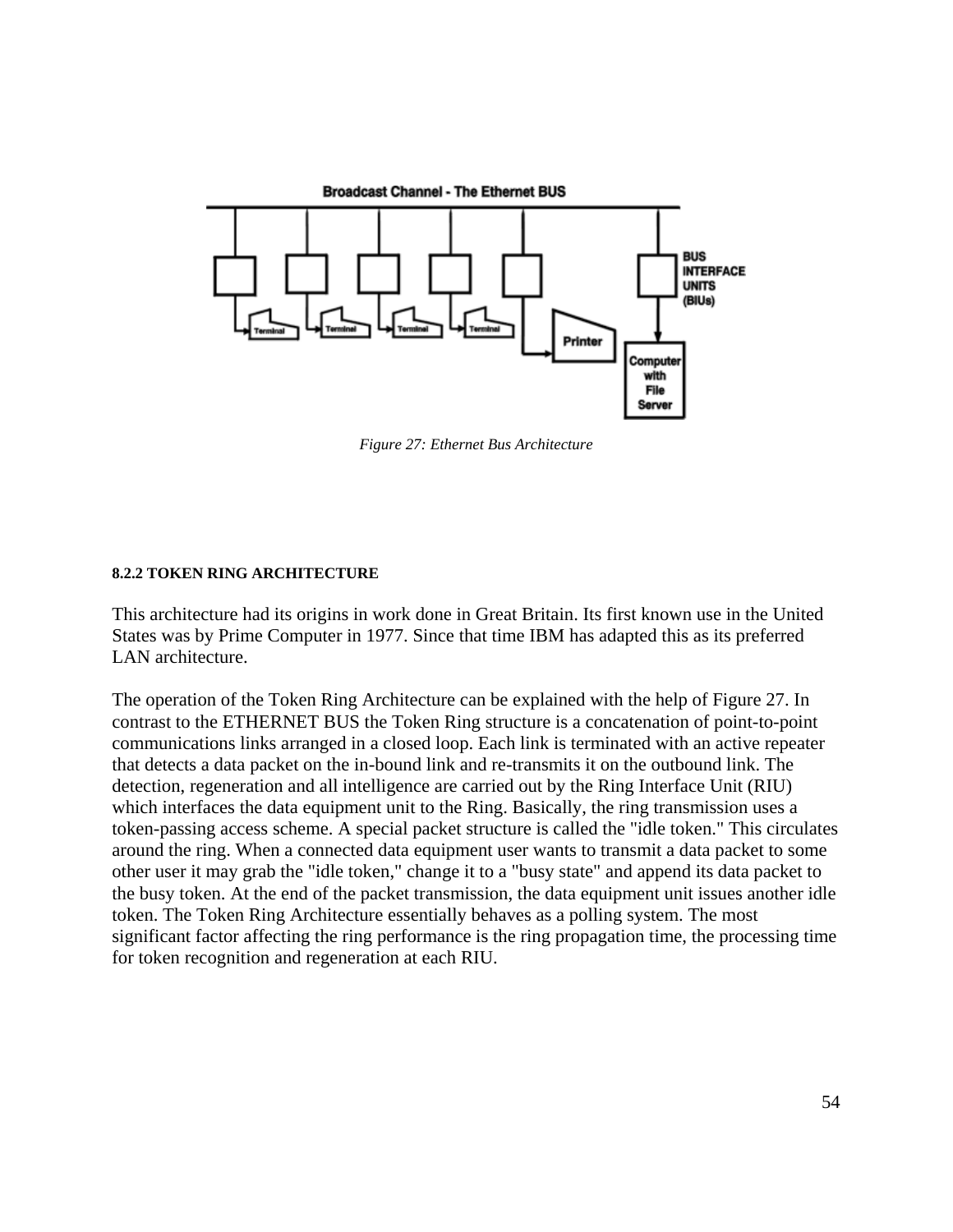

*Figure 28: Token Ring Architecture*

Ring structure is a concatenation of point-to-point communications links arranged in a closed loop. Each link is terminated with an active repeater that detects a data packet on the in-bound link and re-transmits it on the outbound link. The detection, regeneration and all intelligence are carried out by the Ring Interface Unit (RIU) which interfaces the data equipment unit to the Ring. Basically, the ring transmission uses a token-passing access scheme. A special packet structure is called the "idle token." This circulates around the ring. When a connected data equipment user wants to transmit a data packet to some other user it may grab the "idle token," change it to a "busy state" and append its data packet to the busy token. At the end of the packet transmission, the data equipment unit issues another idle token. The Token Ring Architecture essentially behaves as a polling system. The most significant factor affecting the ring performance is the ring propagation time, the processing time for token recognition and regeneration at each RIU.

#### **8.2.3 COMPARING ETHERNET AND TOKEN RING**

I have said that neither of these architectures has a clear advantage over the other. With ETHERNET the data equipment units do not have to be synchronized, they do not have to control their transmissions. This is a big advantage in implementation. It comes at the cost of collisions. But in lightly loaded networks collisions do not occur that often. Luckily, this is the situation most of the time. In heavily loaded situations, of course, long delays may occur and ETHERNET may degrade significantly. But these heavily loaded situations are almost never seen in the commercial environment.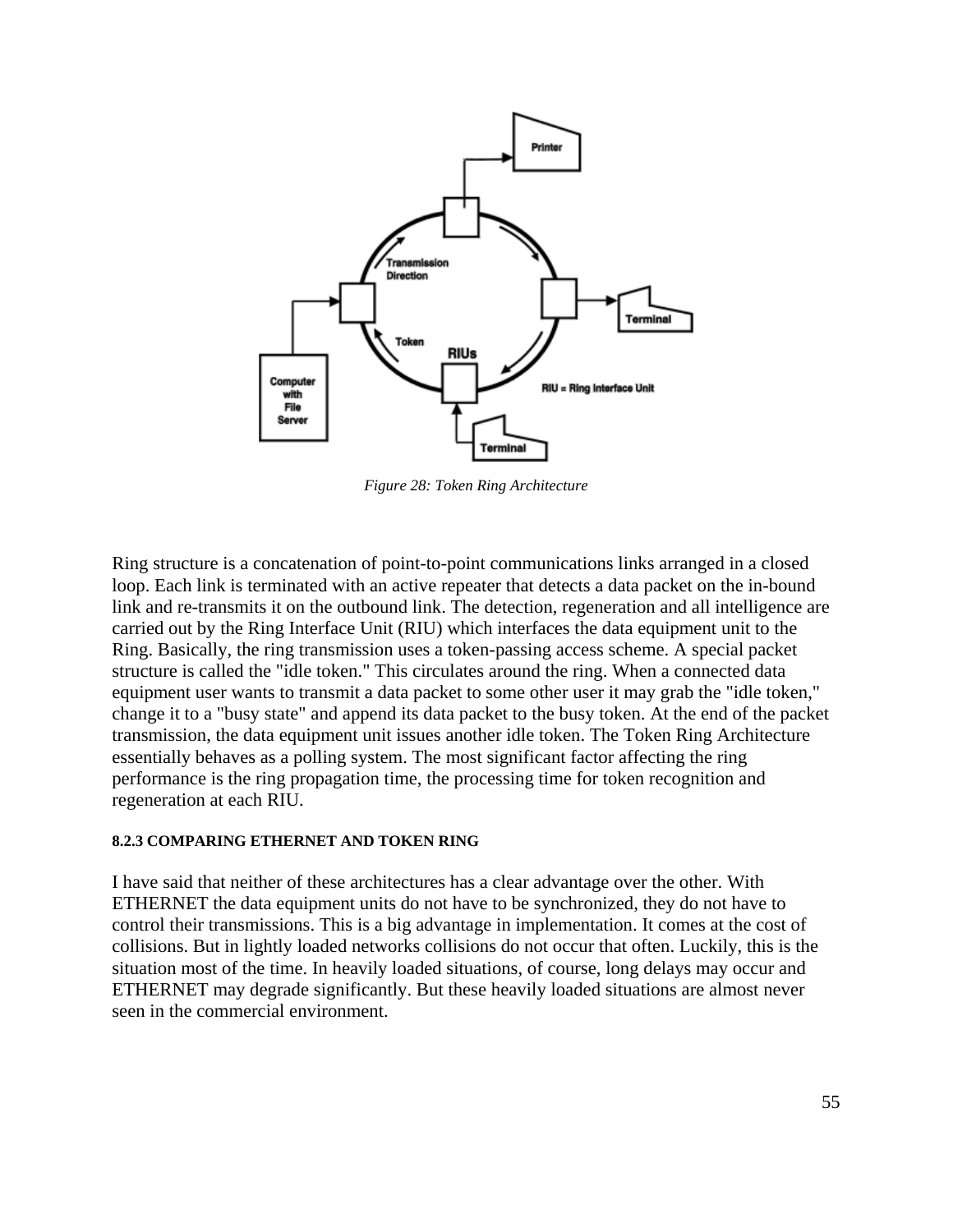With Token Ring transmissions are controlled. What is more, the maximum value of delay can be controlled by limiting the amount of time that a data equipment unit can take the idle token out of circulation. One never needs to suffer the infrequent long delays due to collisions that ETHERNET may experience.

Thus, in comparing the two architectures one needs to know where such infrequent long delays are tolerable and where they are not. They most likely are quite tolerable in the ordinary office environment where no catastrophe will result from the delay-just annoyance. Here, we would expect ETHERNET to be quite popular. On the otherhand if the LAN were being used in a factory environment to support process control or some type of automation an occasional long delay may well be catastrophic. Here, we would expect Token Ring to be the preferred architecture.

### **8.3 ETHERNET IMPLEMENTATION**

I have noted that both ETHERNET and Token Ring are the LAN architectures which are mostly employed. Yet, to the present date ETHERNET appears to dominate as measured strictly by the amount of ETHERNET equipment in use. This dominance is expected to continue. It will be worth while to describe the evolution of ETHERNET implementations.

The first implementations of ETHERNET employed thick coaxial cable. Termed Thicknet it was defined by the 10 Base 5 standard. Figure 28 provides a pictorial illustration of this type of ETHERNET implementation. By comparing it to Figure 26 you can make the correspondence between the broadcast channel-the ETHERNET BUS and the two coaxial cable segments which are shown as vertical "pipes." Short segments of these pipes are joined by barrel connectors. Long jumps between these pipes required repeaters. The BIU function was carried out by a transceiver which was also referred to as the Media Access Unit (MAU). The Attachment Unit Interface (AUI) connected the data equipment to the MAU.

Thicknet delivered data across the network with a worst case bit error rate of 1 in a 100 million. A LAN implemented by Thicknet was also quite extensive. The maximum network cable length could exceed 8,000 feet. Implementation with Thicknet did require an external transceiver for signaling.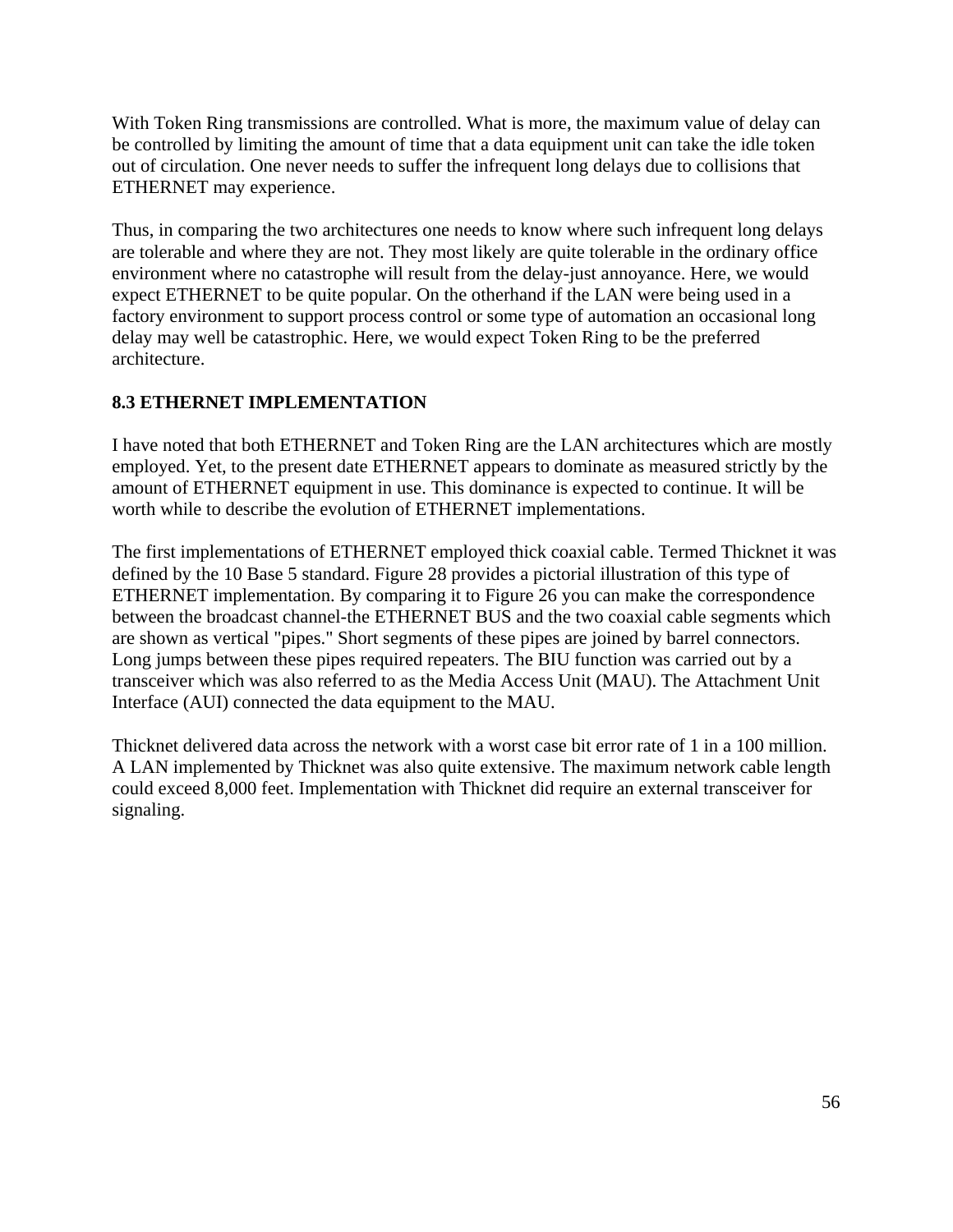

*Figure 29: Thick Ethernet Network*

Unfortunately, the thick coaxial cable was difficult to work with. As a result the second wave implementations of ETHERNET employed thin coaxial cable. Termed Thinnet it was defined by the 10 Base 2 standard. Figure 29 gives a pictorial illustration of this type of ETHERNET implementation. Thinnet had a bit error rate degraded somewhat relative to Thicknet. It also was not as extensive. The maximum network cable length was reduced to be of the order of 3,000 feet. Implementation with Thinnet did not require an external transceiver for signaling. Notice the absence of these in Figure 29.

The Thinnet realization of ETHERNET has recently given way to the use of Unshielded Twisted Pair cable (UTP) under the 10 Base T standard. The use of UTP has given ETHERNET deployments a new burst of growth. The cable used for the connecting medium is the same as that generally (although not always) used as the telephone cable in office buildings for the last 20 years. Thus, ETHERNET under 10 Base T can make use of an existing wiring plant and the task and cost of pulling new cable can be avoided.

ETHERNET under 10 Base T delivers data at the same worst case bit error rate of Thicknet, 1 in 100 million. However, a LAN implemented under 10 Base T has significant distance constraints.The UTP cable length must be of the order of 300 feet at its maximum. Implementation with 10 Base T does not require an external transceiver for signaling unless the adapter card is not 10 Base T compatible.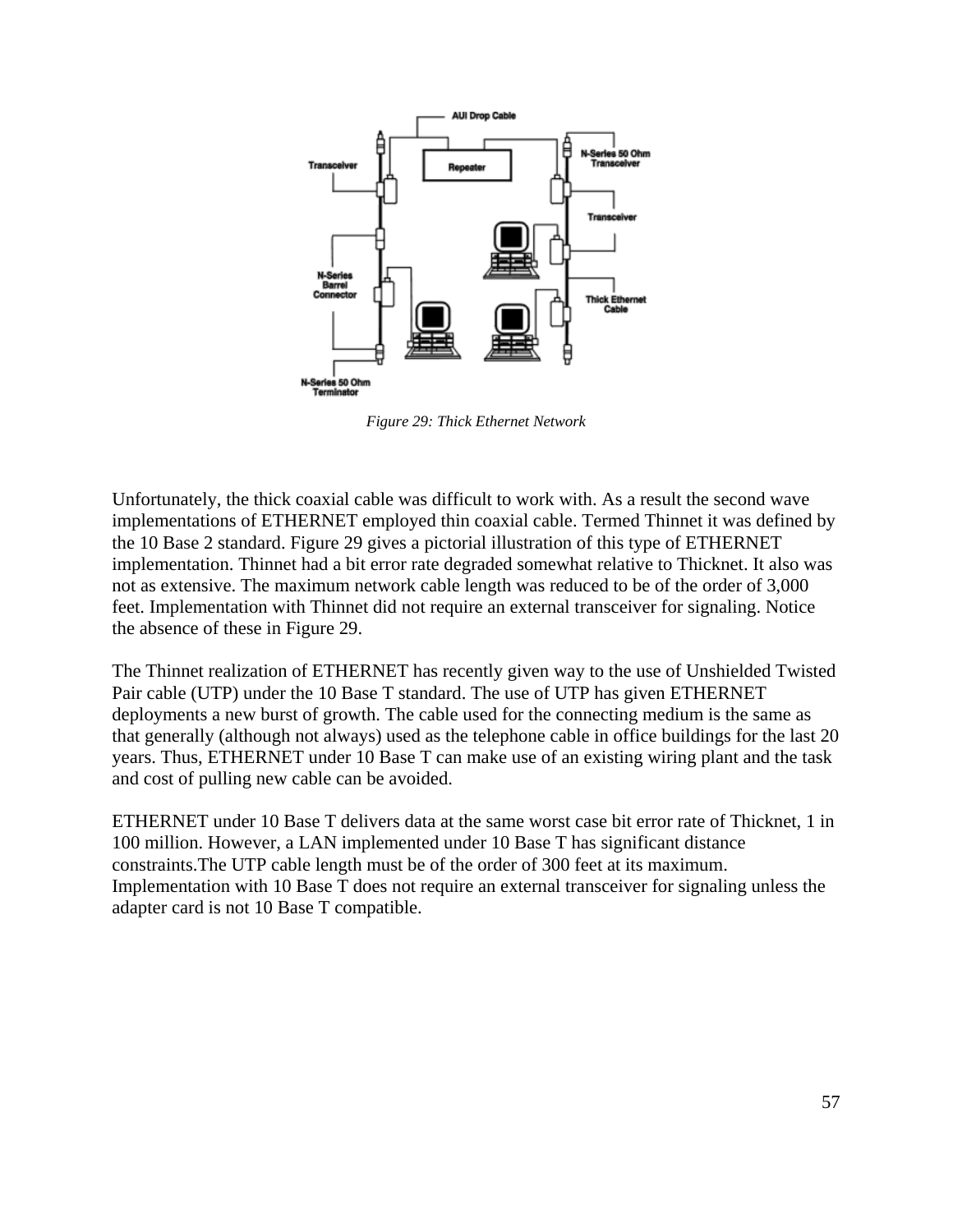

*Figure 30: Thin Ethernet Network*

The topology of an ETHERNET LAN under 10 Base T is also quite different from that of Thicknet and Thinnet. This topology is illustrated in Figure 30 taken from [Ref. 7]. The basic unit of a 10 Base T implementation is called the "Work Group." Data equipments are tied separately by UTP to a Multipoint Repeater or hub. This is a star topology, quite a bit different than the topologies for Thicknet or Thinnet. In fact, it is similar to the Multi-user PC Environment topology of Figure 2. Nonetheless, from a logical point of view this Work Group star topology has the required "Broadcast - ETHERNET BUS" property need for operation. Any data equipment unit can transmit to any other and also "listen" to all transmissions.

While ETHERNET under 10 Base T has the convenience of using UTP it also has the "annoyance" of having to employ 2 wire pairs to tie each data equipment unit to the hub. One pair is needed for transmission and another pair for reception.

The severe distance limitations on the Work Group distance also pose a problem. However, this can be solved by tying Work Groups together. This is indicated at the top of Figure 30. Depending upon the distance, Work Groups can be connected by either 10 Base T, 10 Base 2, 10 Base 5 or even a fiber optic cable.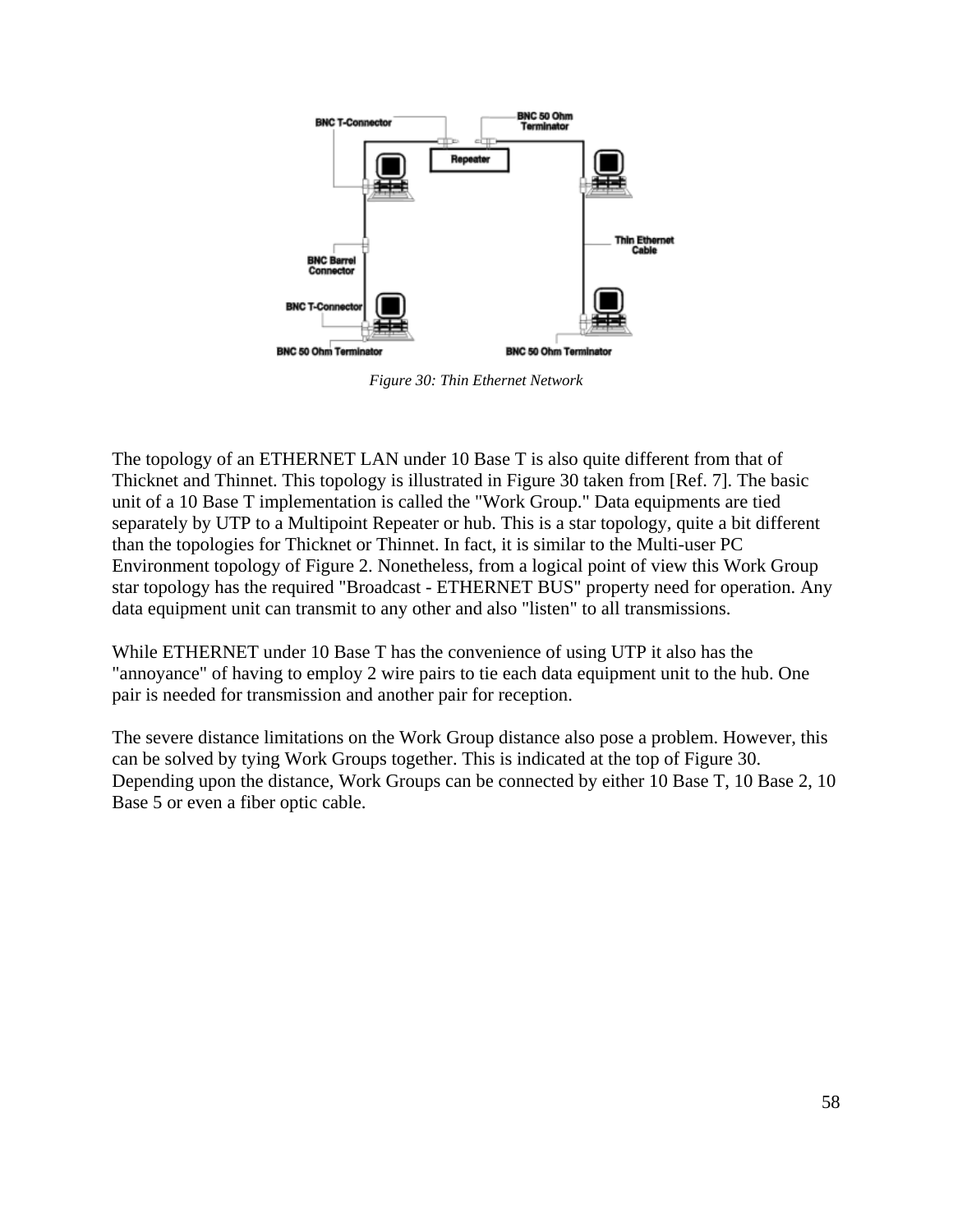

*Figure 31: Ethernet Operating As A 10 Base T Work Group*

Figure 31 illustrates the components needed to connect to an ETHERNET LAN from the point of view of a data equipment unit "user." At the bottom of the figure is the applications software residing in the data equipment unit. This generates and is the ultimate recipient of the data to be communicated across the LAN. "On top of this" is the LAN operating system. Novell is probably the most popular example of this at present. The operating system carries out the packetization of data, complete with addressing. It establishes sessions between communicating data equipments. When collisions are sensed it handles the generation of exponential backoff procedures. "Above" the operating system is the adapter card. This carries out the CSMA/CD procedures. If it detects collisions it passes this information down to the operating system. With Thicknet only an external transceiver or MAU is also required as shown.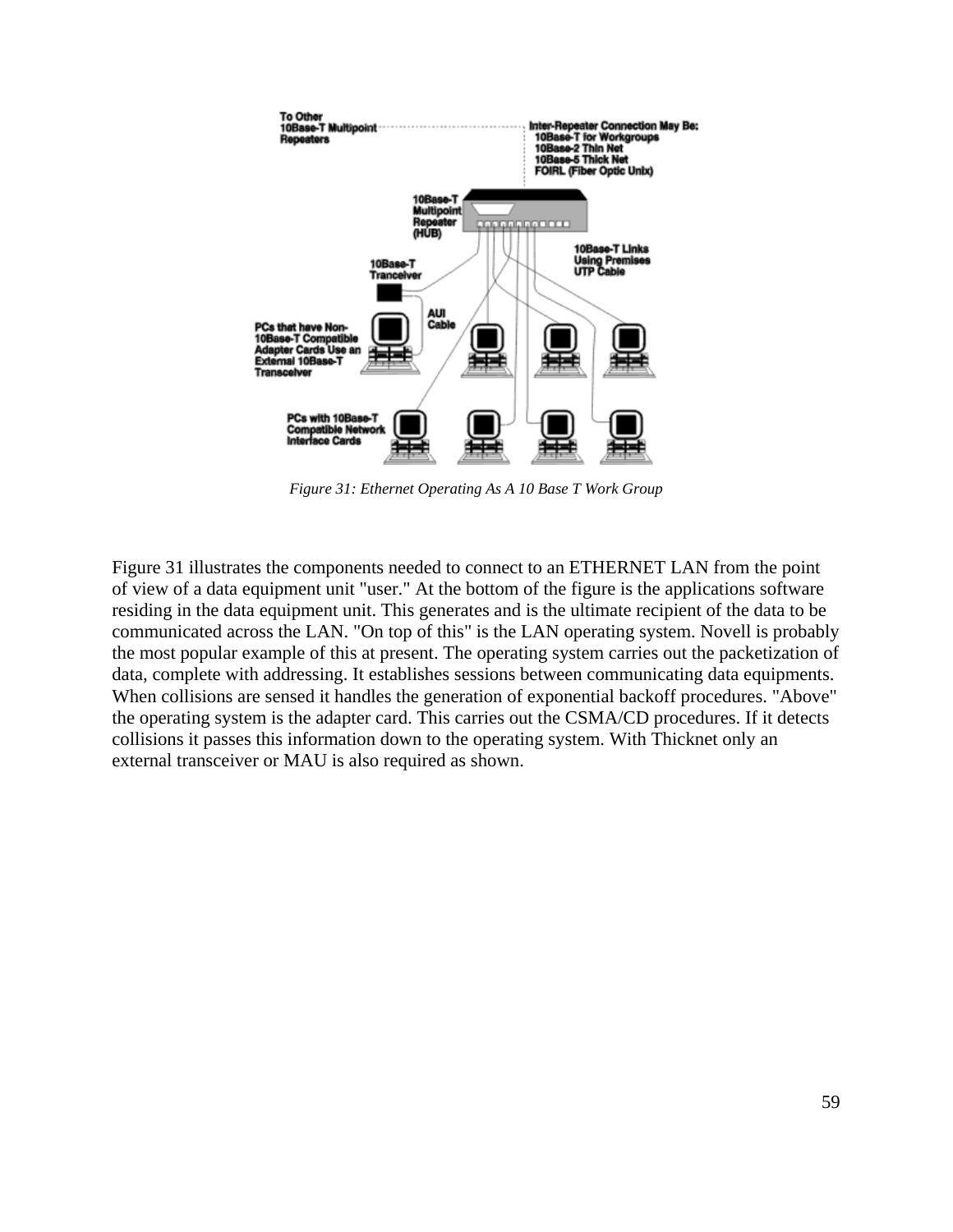

*Figure 32: Connecting To An Ethernet LAN*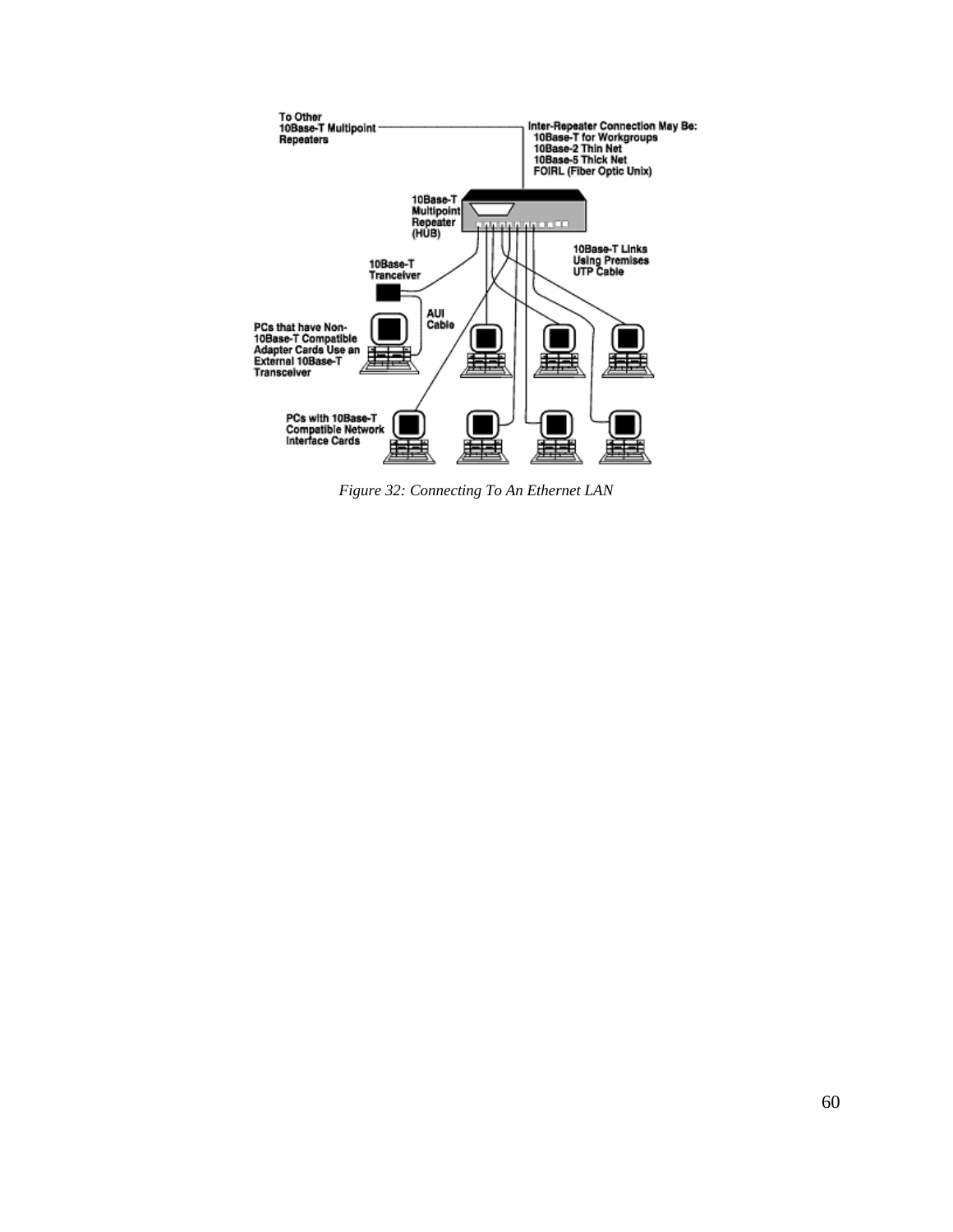### References

### [REF 1]

Leeds, Frank and Chorey,Jim;"Twisted-Pair Wiring Made Simple," LAN Technology, April 1991, pp 49-61.

### [REF 2]

Leeds, Frank and Chorey, Jim; "Cutting Cable Confusion: The Facts About Coax," LAN Technology, March 1991, pp 31-40.

### [REF 3]

Costa,B.,"Fiber Optic Communications Handbook,Second Edition," Chapter 1 pp 2-31, TAB Books, Summit,Penna,1990.

### [REF 4]

Head, Joe,"Fiber Optics in the '90s': Fact and Fiction," Data Communications,Magazine, September 21,1990, pp 55-57.

### [REF 5]

Tsao,C.David, "Performance Comparisons of LANs," in "Proceedings of the 1985 Symposium New Developments in Local Area Networks," IEEE Long Island Section, October 4, 1985.

### [REF 6]

Hawe,Bill and Lauck, Anthony,"Datalink and Network Layer Interconnection of LANs," in "Proceedings of the 1985 Symposium New Developments in Local Area Networks,"IEEE Long Island Section, October 4,1985.

### [REF 7]

Anderson,Rick and Woods, Kevin."10 Base-T Ethernet: The Second Wave," Data Communications,pp 49-64, November 21, 1990.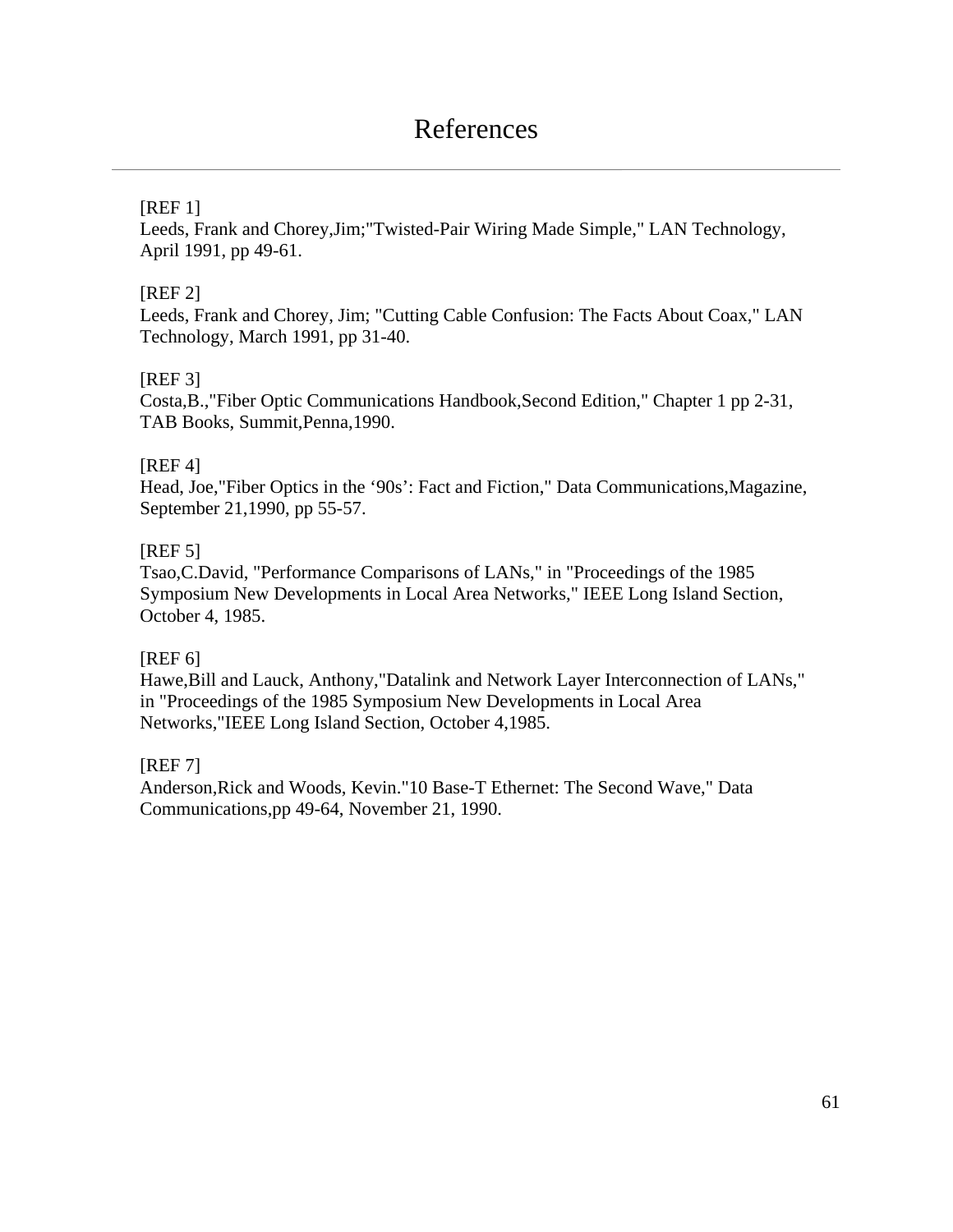# A

**Acoustic Coupler** - A device that converts digital signals into audio signals, enabling data to be transmitted over the telephone lines via a conventional telephone.

**Active/Passive Device** - A device capable of supplying the current for the loop (active) and a device that must draw its current from connected equipment (passive).

**Address** - A unique sequence of letters or numbers for the location of data or the identity of an intelligent device.

**ANSI (American National Standards Institute)** - The principal standards development body supported by over 1000 trade organizations, professional societies and companies. U.S.A.'s member body to ISO (International Standards Organization.

**ASCII (American Standard Code for Information Interchange)** - A seven-bit-plus parity code established by ANSI to achieve compatibility between data services.

**Asynchronous Transmission** - Transmission is controlled by start and stop bits at the beginning and end of each character.

# B

**Bandwidth** - The range of frequencies available for signalling; the difference expressed in Hertz between the highest and lowest frequencies of a band.

**Baud** - Unit of signalling speed. The speed in baud is the number of discrete conditions or events per second.

**Bell** - AT&T standards for devices that transmit over telephone lines; e.g. modems.

**Bell 212** - An AT&T modem- providing, full duplex, asynchronous, 1,200 bps data transmission for use on the telephone network.

**Bisynchronous Transmission (BSC)** - A byte or character- oriented IBM communications protocol that has become the industry standard. It uses a defined set of control characters for synchronized transmission of binary coded data between stations in a data communications system.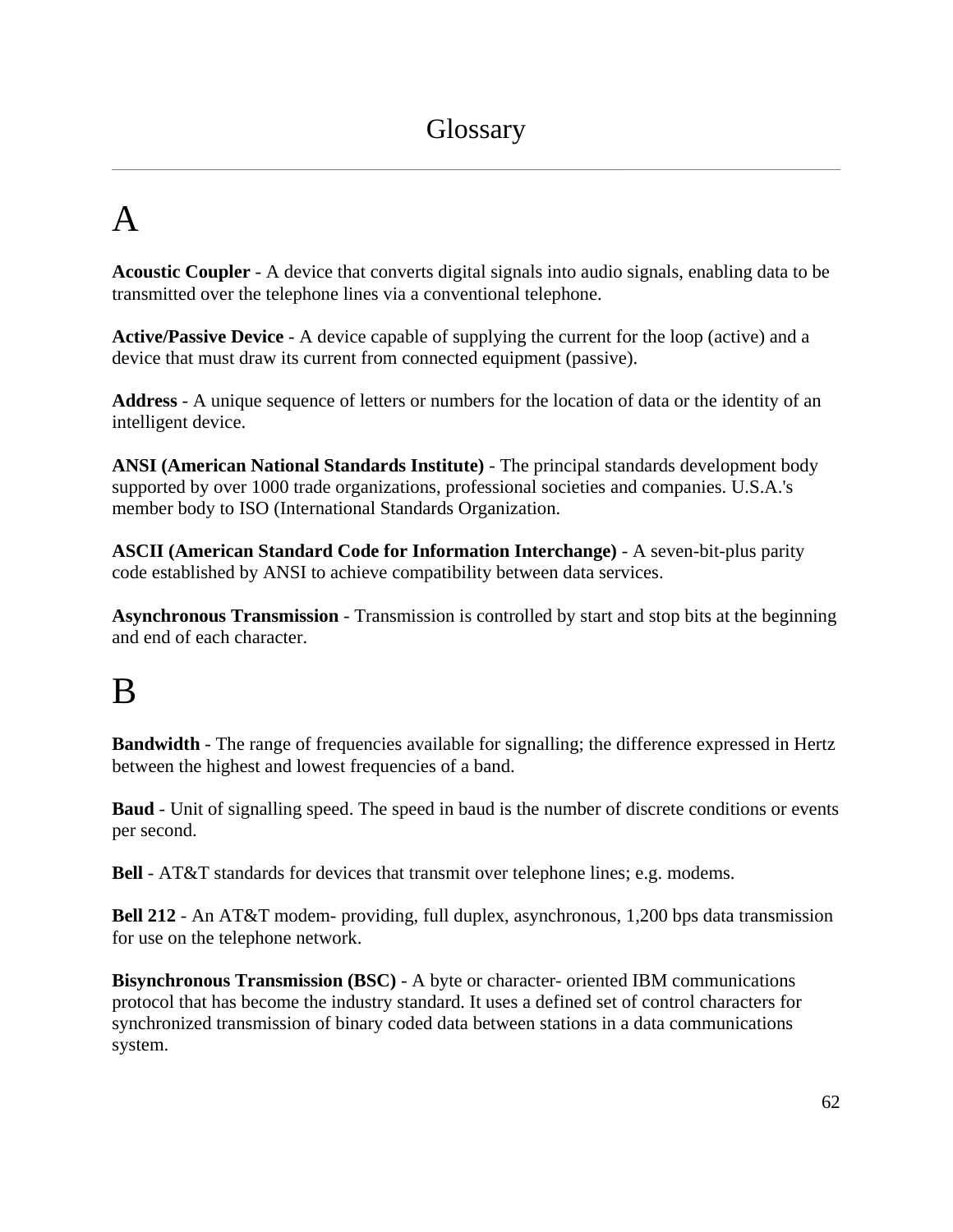**Bit (Binary Digit)** - The smallest unit of information in a binary system; a 1 or 0 condition.

**Block Check Character** - Used to check transmission accuracy, a character transmitted by the sender after each message block and compared with a block check character computed by the receiver.

**BPS (Bits Per Second)** - Unit of data transmission rate.

**Break- Out Box (BOB)** - A testing device that permits the user to test line conditions.

**Buffer** - A temporary-storage device used to compensate for a difference in data rate and data flow between two devices (typically a computer and a printer); also called a spooler.

**Bus** - A data path shared by many devices (e.g. multipoint line) with one or more conductors for transmitting signals, data or power.

**Byte** - A binary element string functioning as a unit. Eight-bit bytes are most common. Also called a "character".

# $\Gamma$

**Carrier Detect** - Same as Received Line Signal Detector. AN RS-232 modem signal that indicates to an attached terminal that the modem is receiving a signal from a remote modem.

**CCITT (Consultative Committee International Telegraph and Telephone)** - An international association that sets worldwide communications standards (e.g. V.21, V.22, V.22bis).

**Character** - Letter, numerical, punctuation or any other symbol contained in a message.

**Clamping Voltages** - The "sustained" voltage held by a clamp circuit at some desired level.

**Clear To Send (CTS)** - Modem interface signal that indicates to the DTE device to begin transmission.

**Clock** - Timing signals used in synchronous transmission. More generally: the source(s) of timing signals sequencing electronic events.

**Communication Protocol** - The rules governing the exchange of information between devices on a data link.

**Composite Line** - The line or circuit connecting a pair of multiplexors or concentrators.

**Concentrator (Statistical Multiplexor)** - A device used to divide a data channel into two or more channels of lower average speed, dynamically allocating channel space according to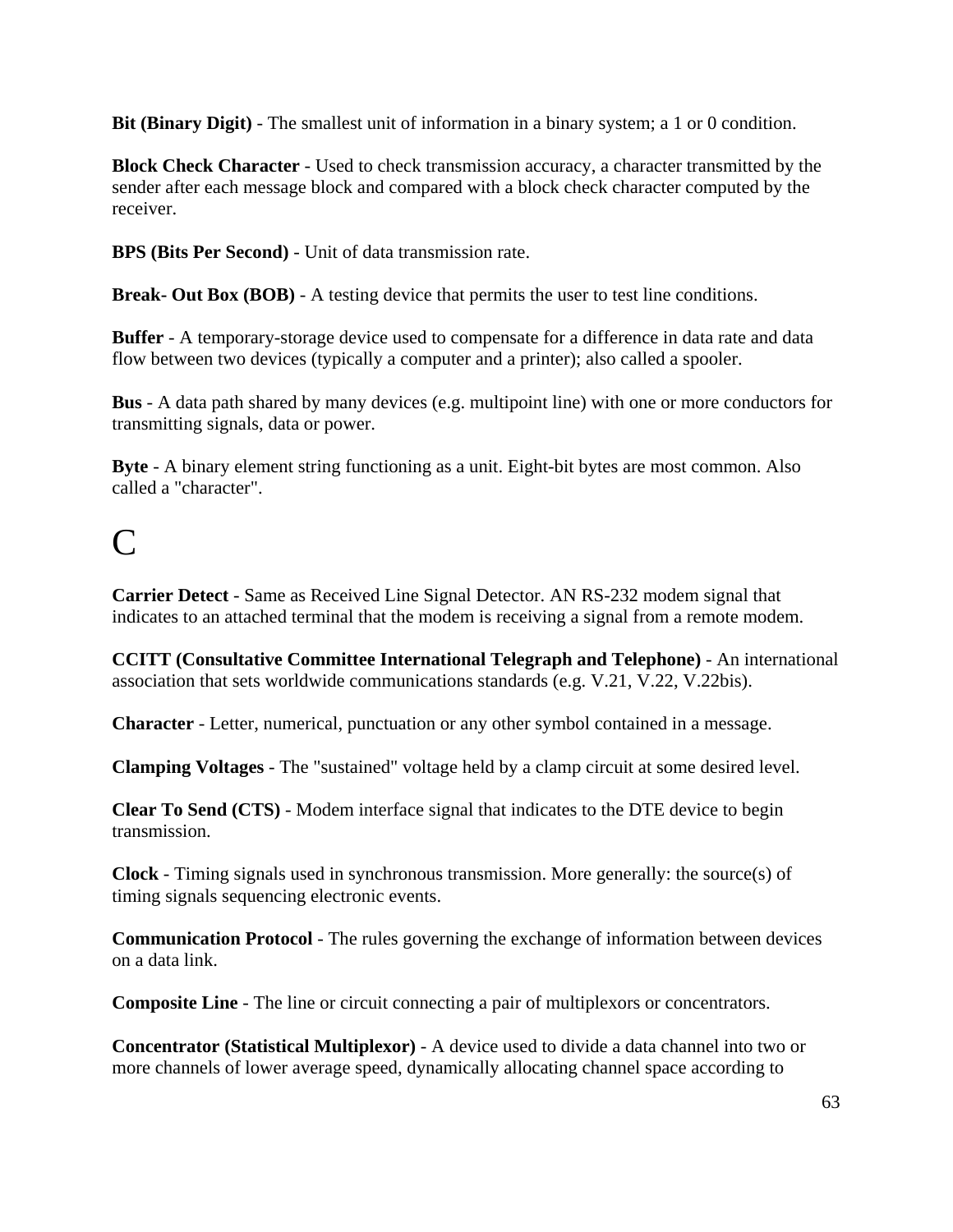demand in order to maximize throughput.

**Conditioning** - The addition of equipment to a leased voice-grade channel, enabling the channel to meet specifications for data transmission.

**Contention** - The facility provided by the dial network or a data PABX which allows multiple terminals to compete on a first come, first-served basis for a number of computer ports.

**CPU (Central Processing Unit)** - Portion of a computer that directs the sequences of operations and initiates the proper commands to the computer for execution.

**CRC (Cycling Redundancy Check)** - An error detection scheme in which the block check character is the remainder after dividing all the serialized bits in a transmission block by a predetermined binary number.

**Crossed Pinning** - Configuration that allows two DTE devices or two DCE devices to communicate.

**Crossover** - Conductor which runs through the cable and connects to a different pin number at each end.

**Crosstalk** - The unwanted transmission of a signal on a channel that interfaces with another adjacent channel.

**CRT (Cathode Ray Tube)** - A television-like picture tube used in a terminal.

**CTS (Clear to Send)** - An RS-232 modem interface control signal which indicates that the attached DTE device is ready for transmission.

# D

**DCE (Data Communications Equipment)** - Devices that provide the functions required to establish, maintain and terminate a data transmission connection; e.g. a modem.

**DDS (Dataphone Digital Service)** - An AT&T communications service in which data is transmitted in digital rather than analog form.

**Demodulation** - The process of retrieving digital (computer) data from a modulated analog (telephone) signal.

**Dial Network** - A network that is shared among many users, any one of whom can establish communication between desired points, when required, by use of a dial or push button telephone.

**Digital Data** - Information transmitted in a coded form (from a computer represented by discrete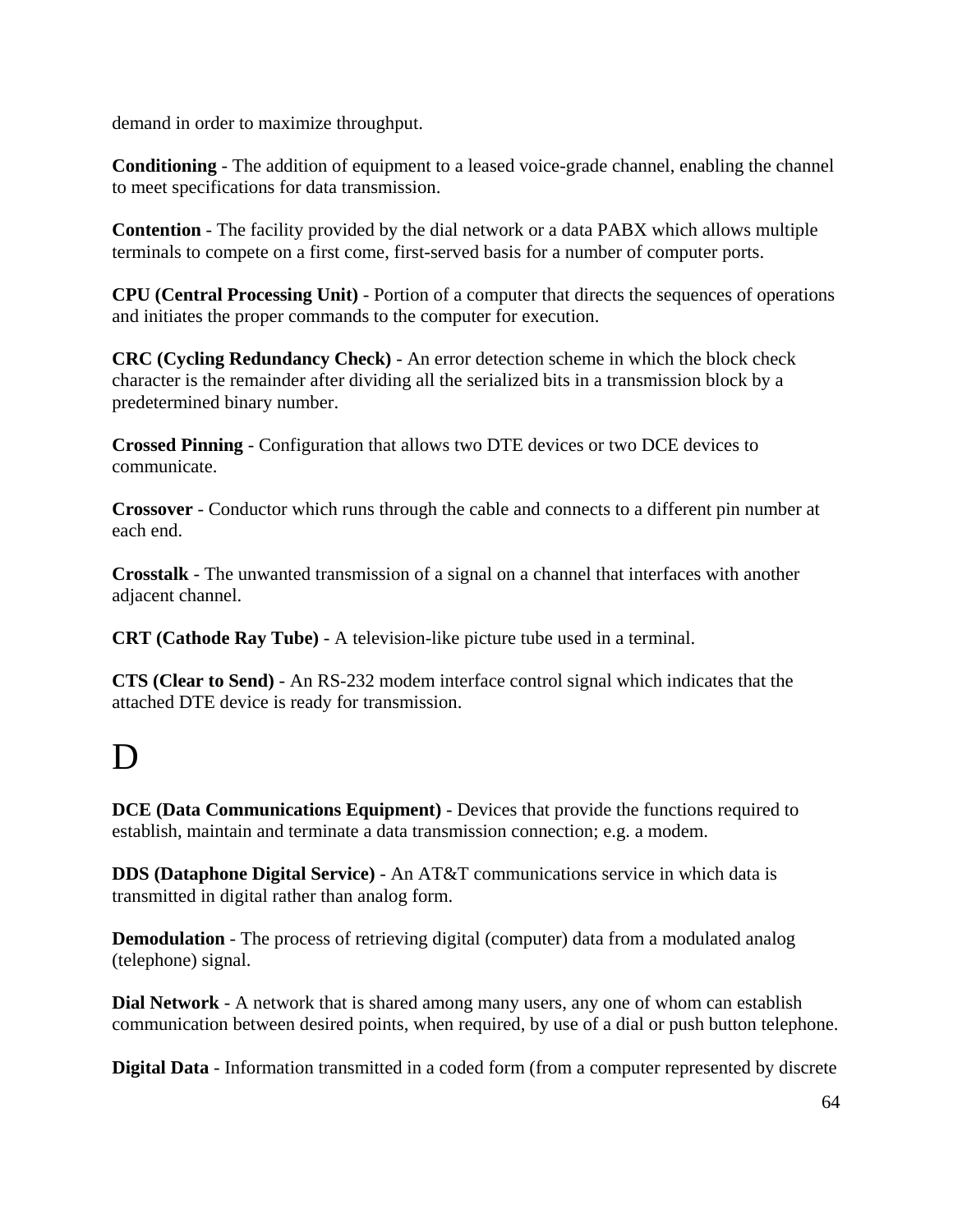signal elements.

**Dip Switches** - Switches for opening and closing leads between two devices.

**Downloading** - The process of sending configuration parameters, operating software or related data from a central source to remote stations.

**DSR (Data Set Ready)** - An RS-232 modem interface control signal which indicates tat the terminal is ready for transmission.

**DSU (Digital Service Unit)** - The interface between a user's data DTE device and a digital data service.

**DTE (Data Terminal Equipment)** - Devices acting as data source, data sink, or both (e.g. a terminal).

**DTMF (Data Tone Multiple Frequency)** - The audio signalling frequency on touchtone, push button telephones.

**DTR (Data Terminal Ready)** - An RS-232 modem interface control signal which indicates to the modem that the terminals are ready for transmission.

**Dumb Terminal** - Both hard-copy and VDT type ASCII asynchrounous terminals that do not use a data transmission protocol and usually send data one character at a time.

# E

**EBCDIC (Extended Binary Coded Decimal Interchange Code)** - An eight-bit code used primarily on IBM equipment. The code allows for 256 characters to the sending station for verification of data integrity.

**EIA (Electronic Industries Association)** - A standards organization in the USA specializing in the electrical and functional characteristics of interface equipment.

**EMI/RFI (Electromagnetic Interface/Radio Frequency Interference) Filtering** - Protection from "background noise" that could alter or destroy data transmission.

**Emulation** - The imitation of a computer system, performed by a combination of hardware and software, that allows programs to run between incompatible systems.

**Eprom** - Read-only, non-volatile, semiconductor memory that is erasable via ultra violet light and reprogrammable.

**Even Parity** - A "dumb" terminal data verification method in which each character must have an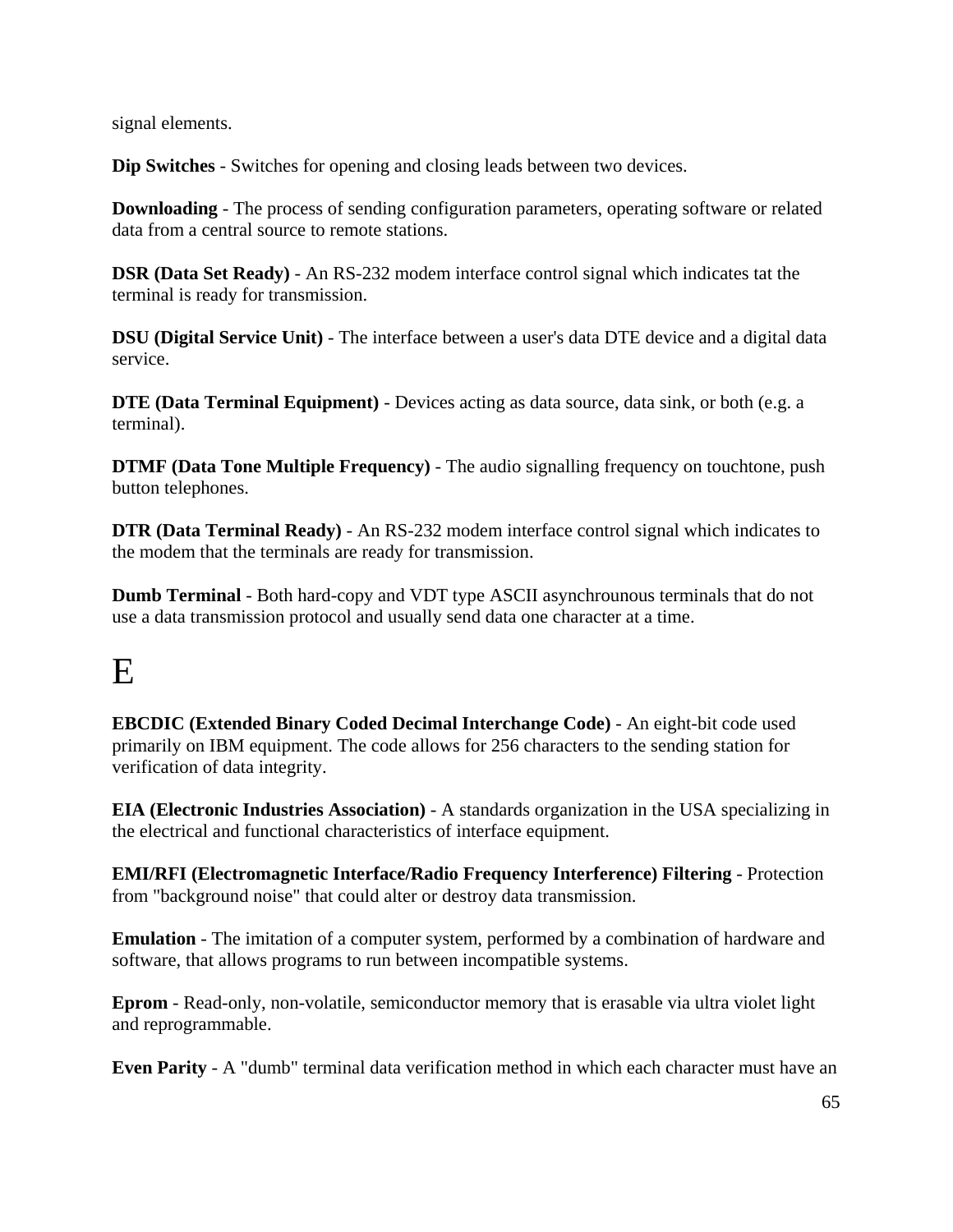even number of "on" bits.

# F, G

**FCC** - Federal Communications Commission.

**Firmware** - A computer program or software stored permanently in Prom or Rom.

**Flow Control** - The procedure for regulating the flow of data between two devices; prevents the loss of data once a device's buffer has reached its capacity.

**Frequency-Division Multiplexor (FDM)** - A device that divides the available transmission frequency range into narrower banks, each of which is for a separate channel.

**Frequency Shift Keying (FSK)** - A frequency modulation technique in which one frequency represents a mark and a second, a space.

**Full Duplex (FDX)** - Transmission in either direction, at the same time.

# H, I

**Half Duplex (HDX)** - Transmission in either direction, but not at the same time.

**Handshaking** - Exchange of predetermined signals between two devices establishing a connection.

**Hertz (Hz)** - A measure of frequency or bandwidth. The same as cycles per second.

**Hexadecimal Number System** - The number system with the base of sixteen. In hexadecimal, the first ten digits are 0-9 and the last six digits are the letters A-F.

**IEEE (Institute of Electrical and Electronic Engineers)** - An international professional society that issues its own standards and is a member of ANSI and ISO.

**Interface** - Signal characteristics and meanings of interchanged signals.

# J, K, L

**Joule** - A unit of energy expended when a force of 1 newton (unit of measurement) moves the point of application 1 meter in the direction of the force. (1 watt  $= 1$  joule/sec.)

**Jumper** - A wire which connects a number of pins on one end of a cable only, such a looping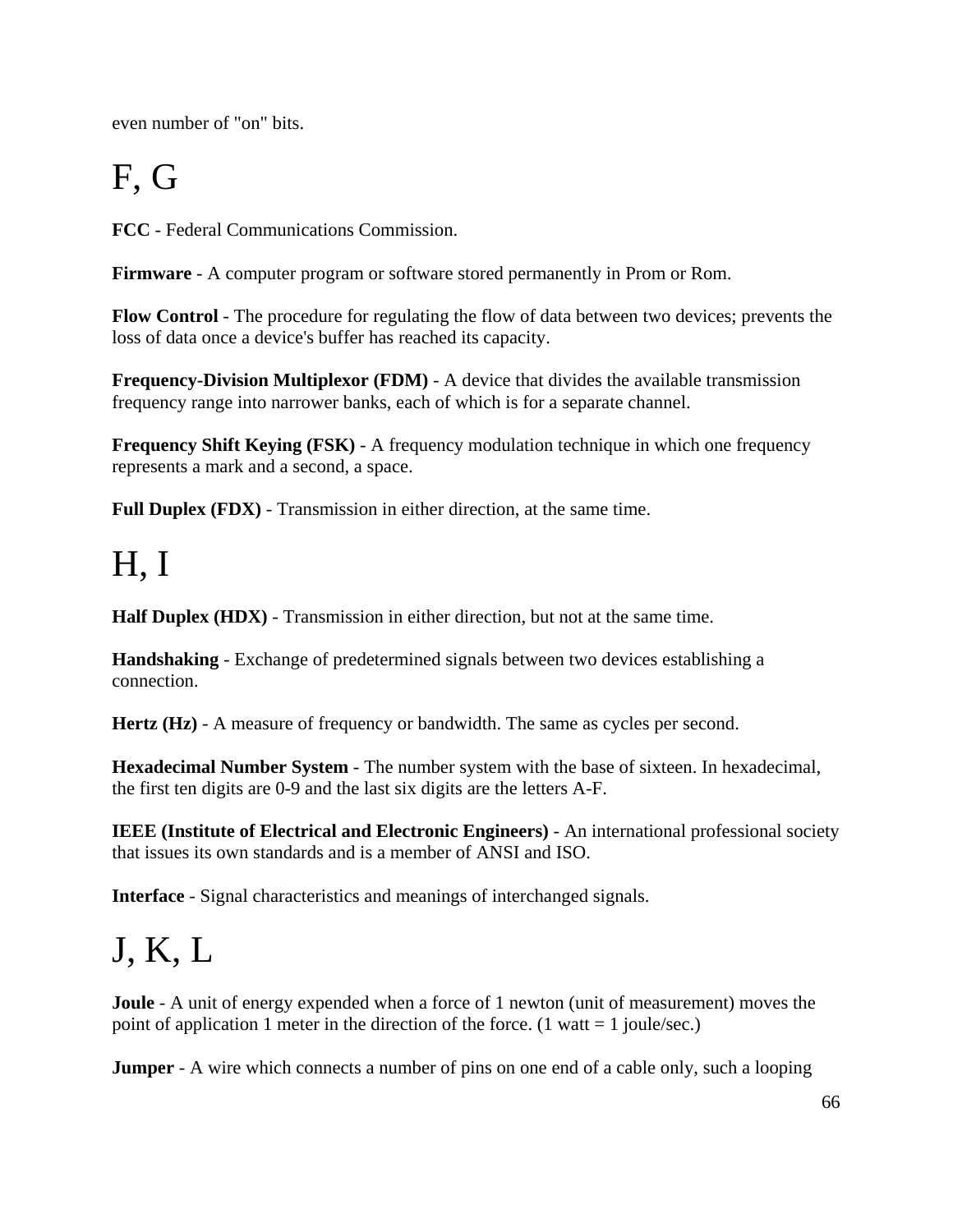back Request to Send (RTS) from Clear to Send (CTS).

**LDM (Limited Distance Modem)** - A signal converter which contains and boosts a digital signal so it may be transmitted much further than a standard RS- 232 signal.

**LED (Light Emitting Diode)** - A semiconductor light source that emits visible light or invisible infrared radiation.

**Leased Line** - A telephone reserved for the exclusive use of leasing customers. Also called a Private Line.

**Line Driver** - A signal converter that conditions a digital signal to ensure reliable transmission over an extended distance.

**Line TurnaroundM** - The reversing of transmission direction from sender to receiver or vice versa when using a half-duplex circuit.

**Local Area Network (LAN)** - A data communications system confined to a limited geographic area with moderate to high data rates (100 Kbps to 50Mbps). The area served may consist of a single building, a cluster of buildings or a campus-type arrangement. The network uses some type of switching technology, and does not use common carrier circuits - although it may have gateways or bridges to other public or private networks.

**Loopback** - Type of diagnostic test in which the transmitted signal is returned to the sending device after passing through all, or a portion of, a data communications link or network.

# M

**Mainframe** - A large-scale computer system that can house comprehensive software and several peripherals.

**Menu** - The list of available software functions for selection by the operator, displayed on the computer screen.

**Modem (Modulator-Demodulator)** - A device used to convert serial digital data from a transmitting terminal to a signal for transmission over a telephone channel, or to reconvert the transmitted signal to serial digital data for acceptance by a receiving terminal.

**Modem Eliminator** - A device used to connect a local terminal and a computer port in lieu of the pair of modems that they would ordinarily connect to.

**Modulation** - Modifying some characteristics of a wave form.

**Multidrop Line** - A single communications circuit that interconnects many stations, each of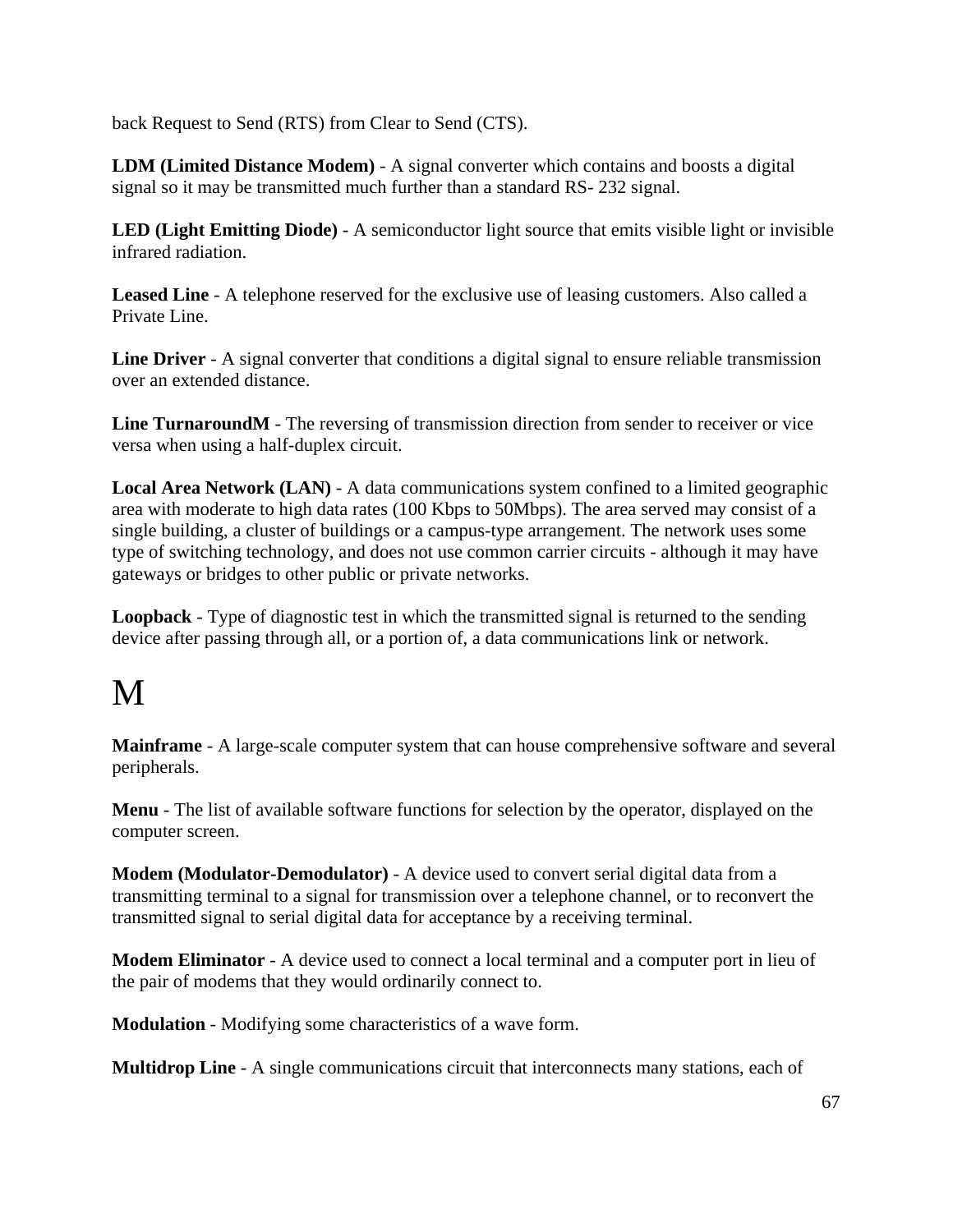which contains terminal devices.

**Multiplexor** - A device used for division of a transmission facility into two or more subchannels, either by splitting the frequency band into narrower bands (frequency division) or by allotting a common channel to several different transmitting devices one at a time (time division).

**Multipoint Line** - A single communications line or circuit interconnecting several stations; usually requires a polling mechanism to address each connected terminal.

# N, O, P, Q

**Node** - A point of interconnection to a network. Normally, a point at which a number of terminals are located.

**Null Modem** - A device that connects two DTE devices directly by emulating the physical connections of a DCE device.

**Packet** - A group of bits transmitted as a whole on a packet- switched network.

**Parallel Transmission** - Transmission mode that sends a number of bits simultaneous over separate lines. Usually unidirectional.

**Parity Bit** - A bit that is set at "0" or "1" in a character to ensure that the total number of 1 bits in the data field is even or odd.

**Parity Check** - The addition of noninformation bits that make up a transmission block to ensure tat the total number of 1's is always even or odd.

**Point-to-Point (Link)** - A connection between two, and only two, pieces of equipment. Polling -A means of controlling devices on a multipoint line.

**Private Line** - A telephone line tat does not go through the central office and is reserved for exclusive use of a single customer.

**Protocol** - A formal set of conventions governing the formatting and timing of message exchange between two communicating systems.

**Pulse Dialing** - Older form of phone dialing, utilizing breaks in DC current to indicate the number being dialed.

# R

**RAM (Random Access Memory)** - Semiconductor read-write volatile memory. Data stored is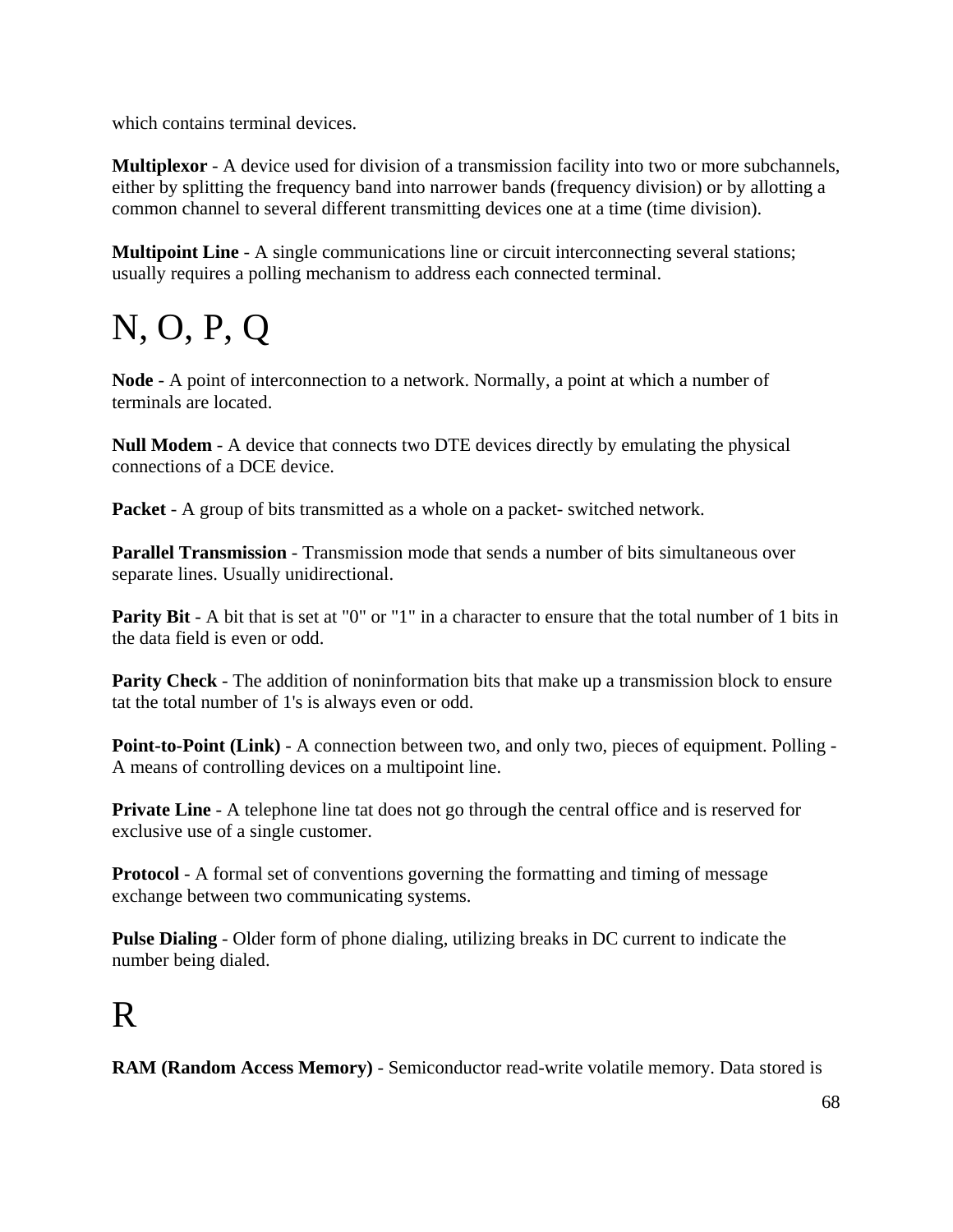lost if power is turned off.

**Request-to-Send (RTS)** - An RS-232 modem interface signal which indicates that the DTE has data to transmit.

**ROM (Read-Only Memory)** - Nonvolatile semiconductor memory manufactured with predefined data content, permanently stored.

**RS-232** - Interface between data terminal equipment and data communication equipment employing serial binary data interchange.

**RS-423** - Electrical characteristics of unbalanced voltage digital interface circuits.

**RS-449** - General-purpose 37-pin and 9-pin interface for data terminal equipment and data circuit-terminating equipment employing serial binary data interchange.

**RTS (Request-to-Send)** - Physical modem interface control signal from DTE, requesting clearance to transmit.

# S

**SDLC (Synchronous Data Link Control)** - IBM standard protocol superseding BSE.

**Serial Transmission** - The most common transmission mode in which information bits are sent sequentially on a single data channel.

**Shielding** - Protective covering that eliminates electromagnetic and radio frequency interference.

**Short Haul Modem** - A signal converter which Conditions a digital signal to ensure reliable transmission over DC continuous private line metallic circuits without interfering with adjacent pairs in the same cable.

**Simplex Transmission** - Data transmission in one direction only.

**Space** - Absence of signal. In telegraph communications, a space represents the open condition or no current flowing. A space impulse is equivalent to a binary 0.

**Start Bit** - In asynchrounous transmission, the first bit or element in each character, normally a space, which prepares the receiving equipment for the reception and registration of the character.

**Statistical Multiplexor** - A device that allows a single channel to carry information from multiple devices simultaneously.

**Stop Bit** - In asynchrounous transmission, the last bit, used to indicate the end of a character